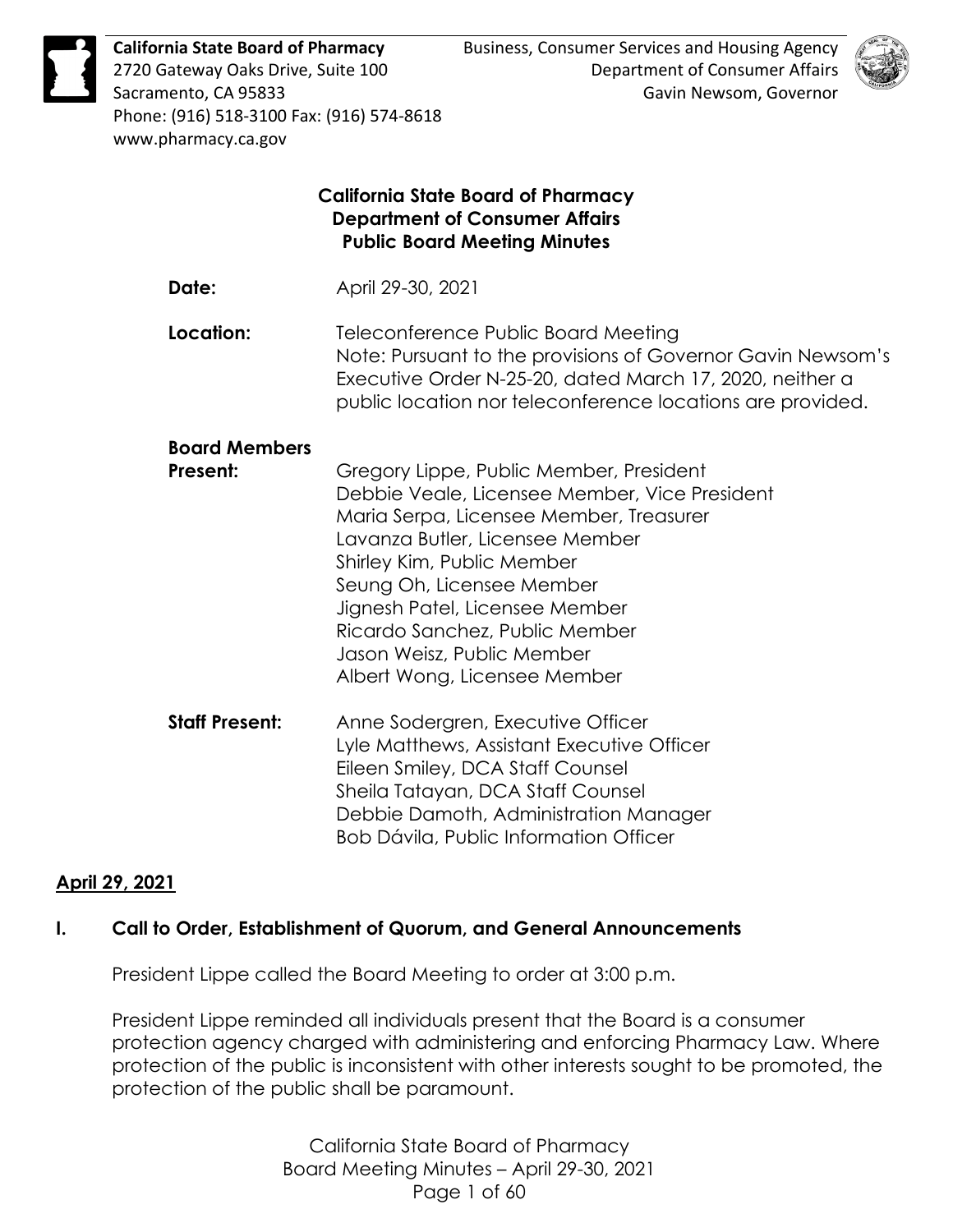President Lippe advised all individuals observing or participating in the meeting that the meeting was being conducted consistent with the provisions of Governor Gavin Newsom's Executive Order N-29-20. Mr. Lippe advised participants watching the webcast could only observe the meeting. He noted anyone interested in participating in the meeting must join the WebEx meeting using the instructions posted on the Board's website.

Department of Consumer Affairs' staff provided general instructions for the WebEx Board Meeting for members of the public participating in the meeting.

President Lippe advised those participating in the teleconference the Board would convene in closed session after deliberating on the open session items, except adjournment.

Roll call was taken. Board Members present: Jignesh Patel, Ricardo Sanchez, Albert Wong, Debbie Veale, Shirley Kim, Lavanza Butler, Maria Serpa, Seung Oh, Jason Weisz, and Greg Lippe. A quorum was established.

# **II. Public Comments on Items Not on the Agenda/Agenda Items for Future Meetings**

Members of the public were provided with an opportunity to provide comments.

Andre Pieterse, registered pharmacists, commented in July 2019 when ADDS went into effect, it seemed straight forward to place ADDS in retail pharmacies and long-term care settings facilities. He was surprised there was an interpretation by the Board that many Pyxis machines in emergency rooms (ER) of mostly rural hospitals must be licensed. He noted in talking to colleagues most seemed to think that because the ER is licensed by the CDPH in a hospital it is exempt from the licensing requirement. He noted the ADDS self-assessment does not include general acute care hospitals. He requested the Board be aware of the widespread misunderstanding as well as investigate and review if this interpretation is valid and in line with the law. He added the licensing requirement disproportionately singles out rural hospitals and effects communities with limited resources. He requested if found to be valid, he asked the Board to educate pharmacists and give those with the legacy practice the opportunity to get the devices licensed.

Sandra Martinez commented about concerns on restrictions placed on pharmacists providing hydroxychloroquine and ivermectin as successful therapies for COVID. She stated she sent information to the Board about the drugs' safe and effective use.

Members were provided the opportunity to include any item on a future agenda.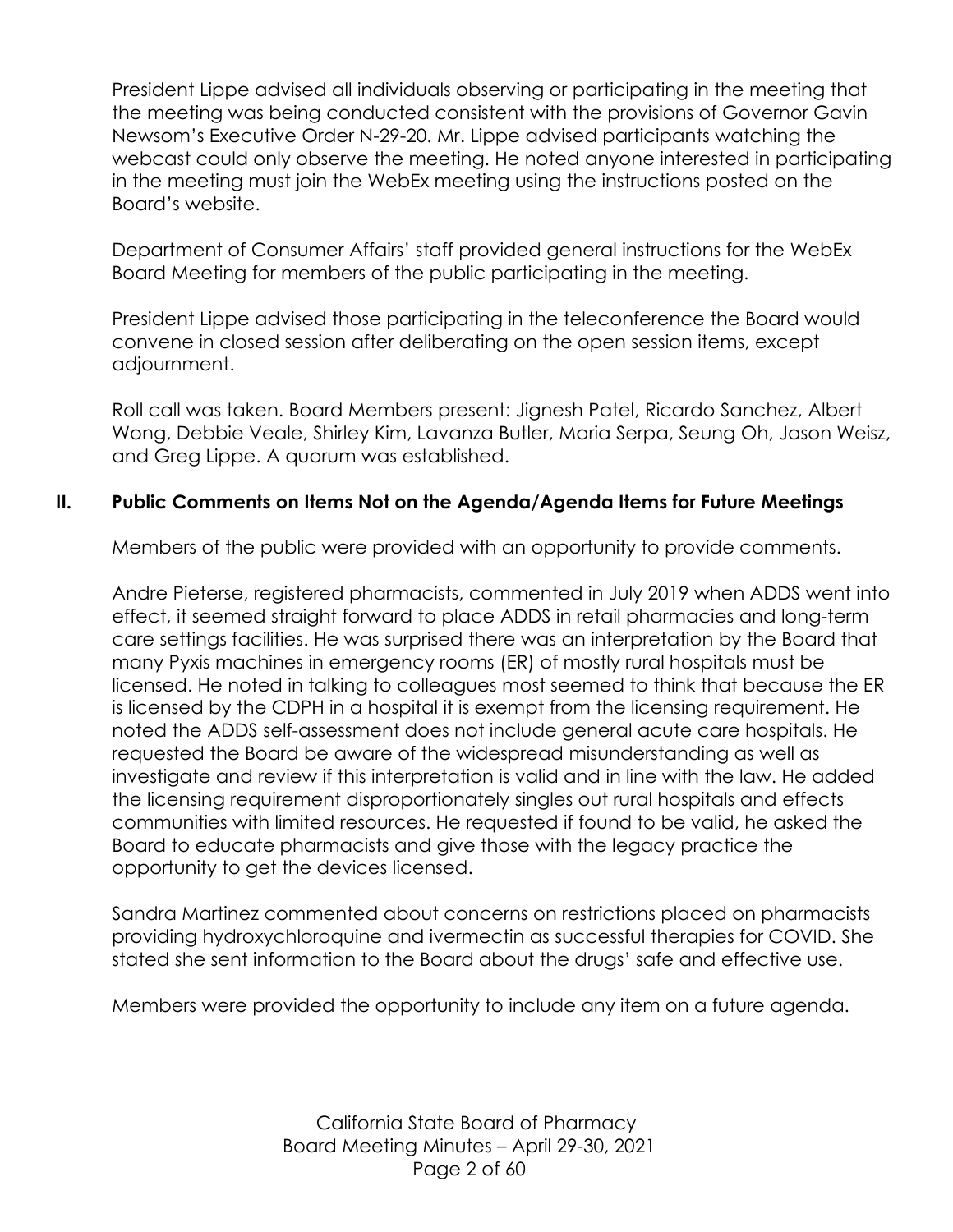**Motion:** Refer the ADDS licensing requirements for rural hospitals to be added to a future agenda at the discretion of the Board president and executive officer.

#### **M/S:** Veale/Oh

Members of the public were provided with an opportunity to provide comments; however, no comments were made.

Support: 10 Oppose: 0 Abstain: 0 Not Present: 0

| <b>Board Member</b> | Vote    |
|---------------------|---------|
| <b>Butler</b>       | Support |
| Kim                 | Support |
| Lippe               | Support |
| Oh                  | Support |
| Patel               | Support |
| Sanchez             | Support |
| Serpa               | Support |
| Veale               | Support |
| Weisz               | Support |
| Wong                | Support |

#### **III. Approval Board Meeting Minutes**

a. January 27-28, 2021, Board Meeting

Members were provided with an opportunity to provide comments; however, no comments were made.

- **Motion:** Approve the January 27-28, 2021, minutes as presented in the meeting materials.
- **M/S:** Patel/Sanchez

Members of the public were provided with an opportunity to provide comments; however, no comments were made.

Support: 10 Oppose: 0 Abstain: 0 Not Present: 0

California State Board of Pharmacy Board Meeting Minutes – April 29-30, 2021 Page 3 of 60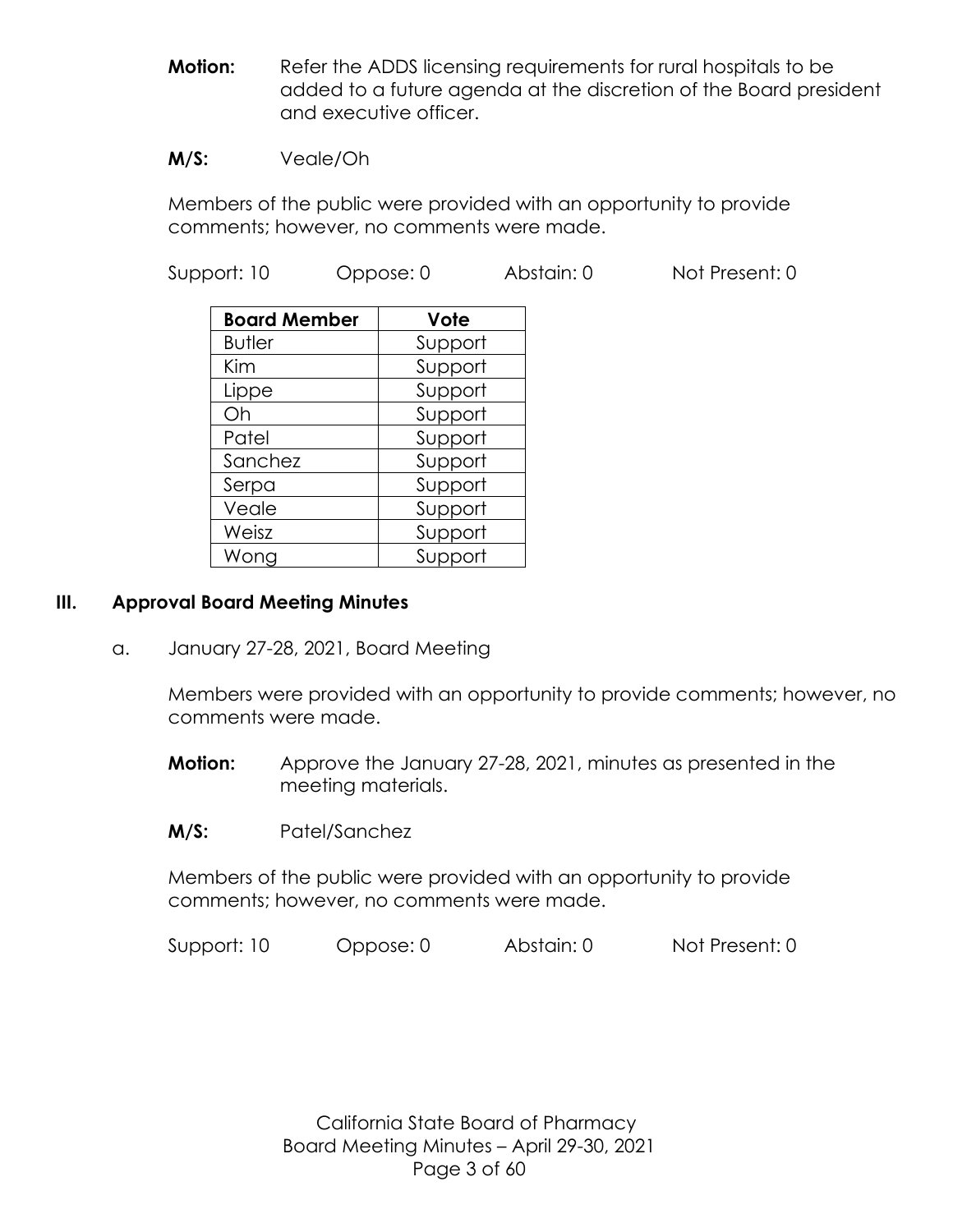| <b>Board Member</b> | Vote    |
|---------------------|---------|
| <b>Butler</b>       | Support |
| Kim                 | Support |
| Lippe               | Support |
| Oh                  | Support |
| Patel               | Support |
| Sanchez             | Support |
| Serpa               | Support |
| Veale               | Support |
| Weisz               | Support |
| Wong                | Support |

b. March 18, 2021, Board Meeting

Members were provided with an opportunity to provide comments; however, no comments were made.

- **Motion:** Approve the March 18, 2021, minutes as presented in the meeting materials.
- **M/S:** Sanchez/Butler

Members of the public were provided with an opportunity to provide comments; however, no comments were made.

Support: 10 Oppose: 0 Abstain: 0 Not Present: 0

| <b>Board Member</b> | Vote    |
|---------------------|---------|
| <b>Butler</b>       | Support |
| Kim                 | Support |
| Lippe               | Support |
| Oh                  | Support |
| Patel               | Support |
| Sanchez             | Support |
| Serpa               | Support |
| Veale               | Support |
| Weisz               | Support |
| Wong                | Support |

d. October 27-28, 2020, Board Meeting, Correction to Previously Approved Minutes

Members were provided with an opportunity to provide comments; however, no comments were made.

> California State Board of Pharmacy Board Meeting Minutes – April 29-30, 2021 Page 4 of 60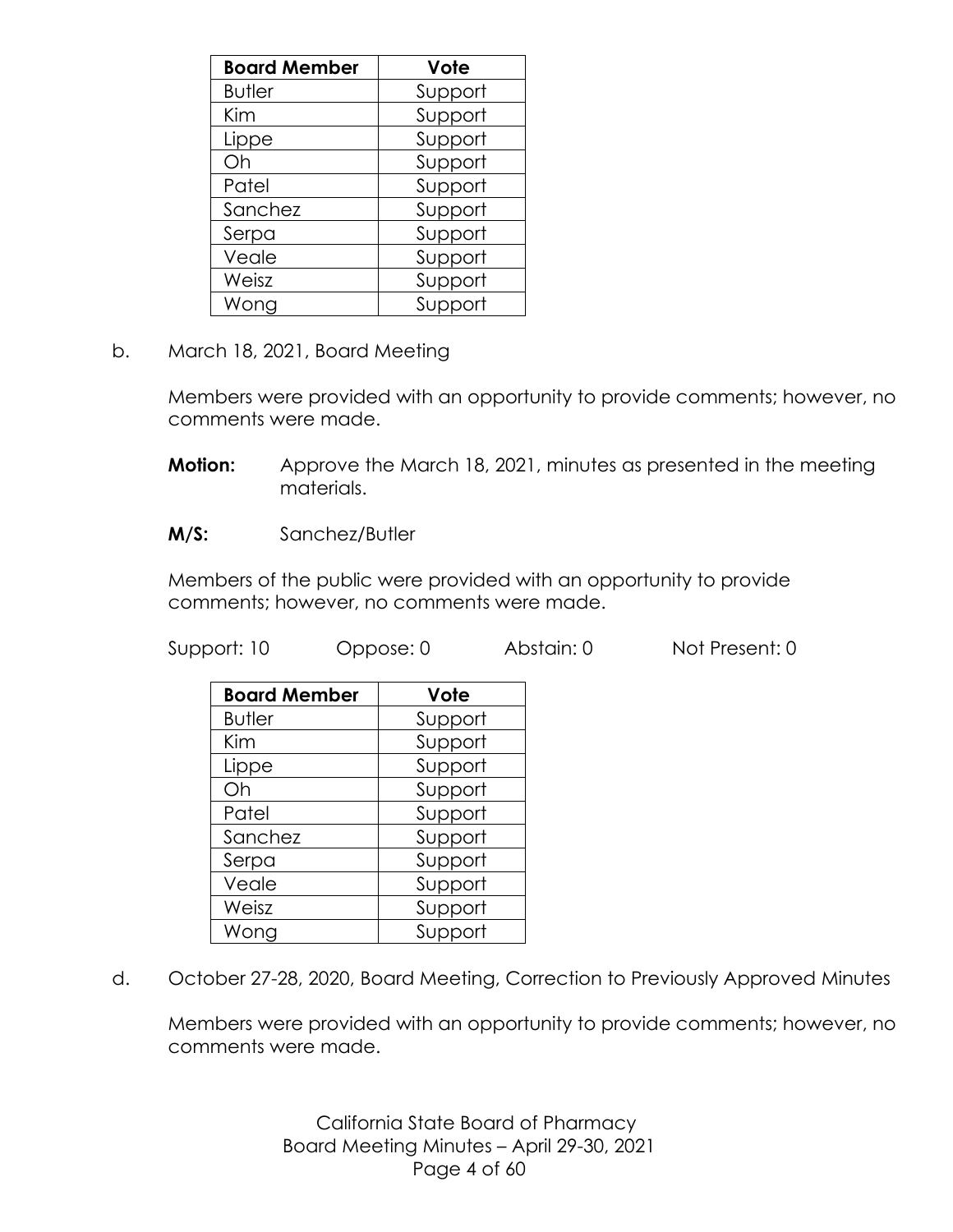**Motion:** Approve the October 27-28, 2020, Board Meeting, correction to previously approved minutes, minutes as presented in the meeting materials.

#### **M/S:** Lippe/Patel

Members of the public were provided with an opportunity to provide comments; however, no comments were made.

Support: 10 Oppose: 0 Abstain: 0 Not Present: 0

| <b>Board Member</b> | Vote    |
|---------------------|---------|
| <b>Butler</b>       | Support |
| Kim                 | Support |
| Lippe               | Support |
| Oh                  | Support |
| Patel               | Support |
| Sanchez             | Support |
| Serpa               | Support |
| Veale               | Support |
| Weisz               | Support |
| Wong                | Support |

## **IV. Update from the Department of Consumer Affairs**

President Lippe welcomed Deputy Director of Board and Bureau Relations Carrie Holmes. Ms. Holmes addressed the Board with an update from the Department of Consumer Affairs (DCA).

Ms. Holmes shared updates to the DCA Executive Team. She noted Governor Newsom appointed Monica Vargas as Deputy Director of Communications in January 2021. Ms. Vargas was an Information Officer in the Governor's Office of Emergency Services since 2015 and Information Officer at DCA. Ms. Holmes shared in February 2021 Governor Newsom appointed Sarah Murillo as Deputy Director of Administrative Services. Ms. Murillo previously held positions over 20 years in state departments including California Complete Count Census 2020.

Ms. Holmes added one of the top priorities is Board appointments with the goal of a fully seated diverse and effective Board. She noted three vacancies on the Board of Pharmacy including two public members and one license member. Ms. Holmes added Members Lippe and Wong are currently in their grace period. Having served two terms, Members Lippe and Wong are not eligible for another appointment. She encouraged interested parties to apply by finding the link at [www.dca.ca.gov](http://www.dca.ca.gov/) entitled "Board Member Resources" or reach out to DCA's Board and Bureau Relations.

> California State Board of Pharmacy Board Meeting Minutes – April 29-30, 2021 Page 5 of 60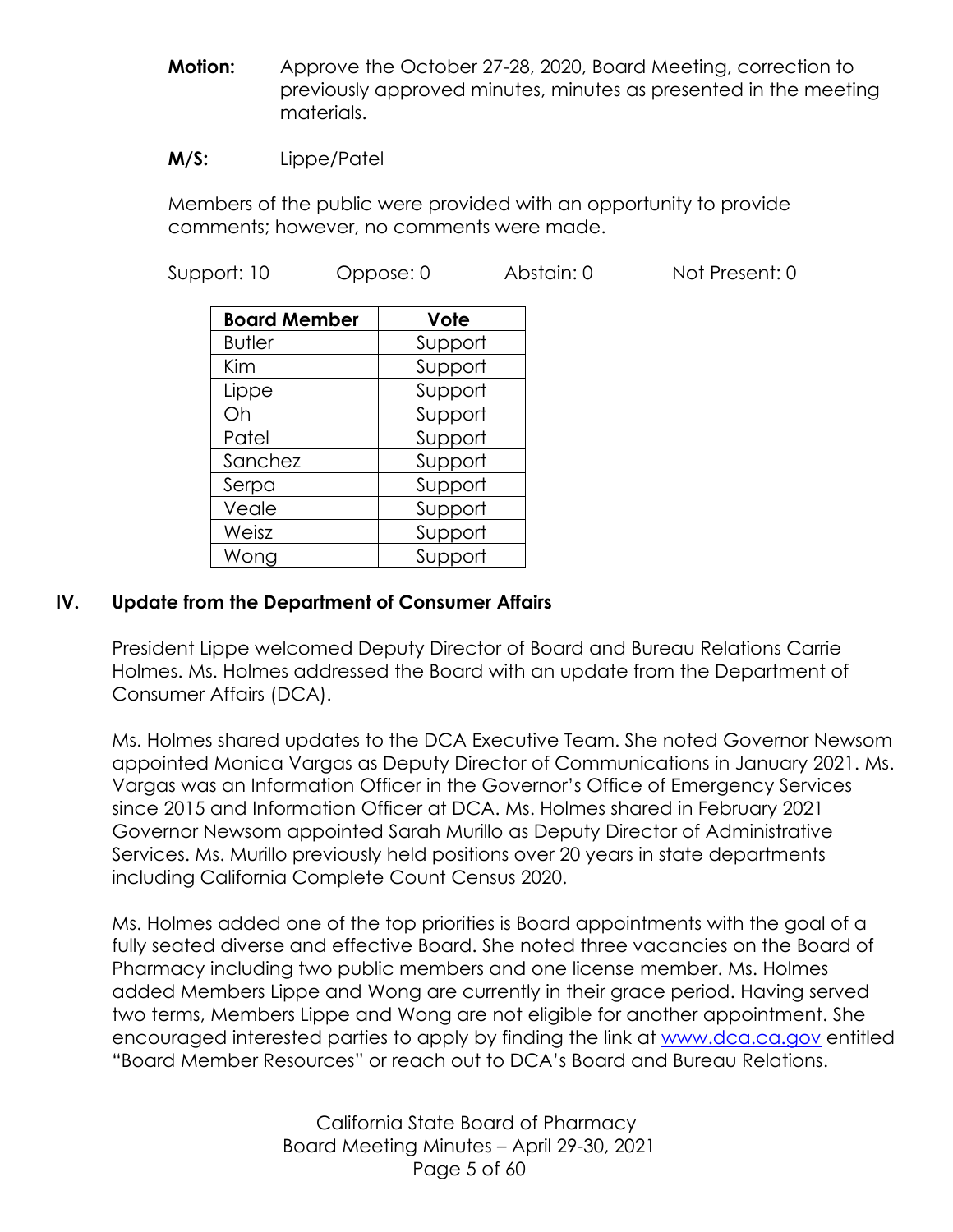Ms. Holmes thanked Board Members and staff for their dedication during the pandemic. She noted DCA office remains open with preventative measures in place to safeguard the health and safety of DCA employees and visitors. She added DCA is looking ahead to how changes can be made permanent for employee well-being and efficiency such as telework and eliminating paper processes. She encouraged visiting DCA's COVID-19 page for updates and resources on the state's reopening plans, public health guidance, vaccinator resources, and vaccine distribution.

Ms. Holmes advised when Boards and Bureaus will meet in person is unknown. She noted the Board's ability to meet remotely is tied to the Governor's executive orders and the state of emergency. Ms. Holmes clarified when the orders are lifted, the Board will be required to follow all aspects of the open meetings act including publicly noticed and accessible locations. She reported when this will happen or if changes in the law will occur before that date is unknow but DCA will do everything possible to allow for safe transition and time to plan for in-person meetings. Ms. Holmes added DCA has created a DCA background for remote meetings and can add the Board's logo if desired.

Members were provided the opportunity to comment or ask Ms. Holmes a question. Ms. Veale inquired if once orders were lifted if the opportunity for the public to participate remotely would still be available. Ms. Holmes noted it has been an option in the past but unsure of what other options may be available.

Members of the public were provided the opportunity to comment or ask questions. Richard Duenas, Mercury Pharmacy, inquired how best to submit questions about Board appointments. Ms. Holmes provided her email address of [Carrie.Holmes@dca.ca.gov](mailto:Carrie.Holmes@dca.ca.gov) and referenced the Board Member Resources page at [www.dca.ca.gov.](http://www.dca.ca.gov/)

## **V. Board Officer Elections**

President Lippe stated he was honored and proud to have served as the Board's President for two years and Board Member for 12 years. Mr. Lippe noted although he is not a pharmacist, he has tremendous respect and admiration for the profession. Mr. Lippe thanked Board Members, stakeholders, Executive Officer Sodergren and Board staff. He noted his last meeting will be May 27, 2021. Members Wong, Butler and Veale commented in appreciation for President Lippe's service and leadership.

President Lippe noted the Board's procedure manual advises terms shall be for a oneyear term beginning June 1st and may be re-elected for consecutive terms. Mr. Lippe accepted nominations for the office of Board President.

President Lippe nominated Member Veale. Member Wong nominated Member Oh. Members of the public were provided the opportunity to provide comments; however, no comments were made.

> California State Board of Pharmacy Board Meeting Minutes – April 29-30, 2021 Page 6 of 60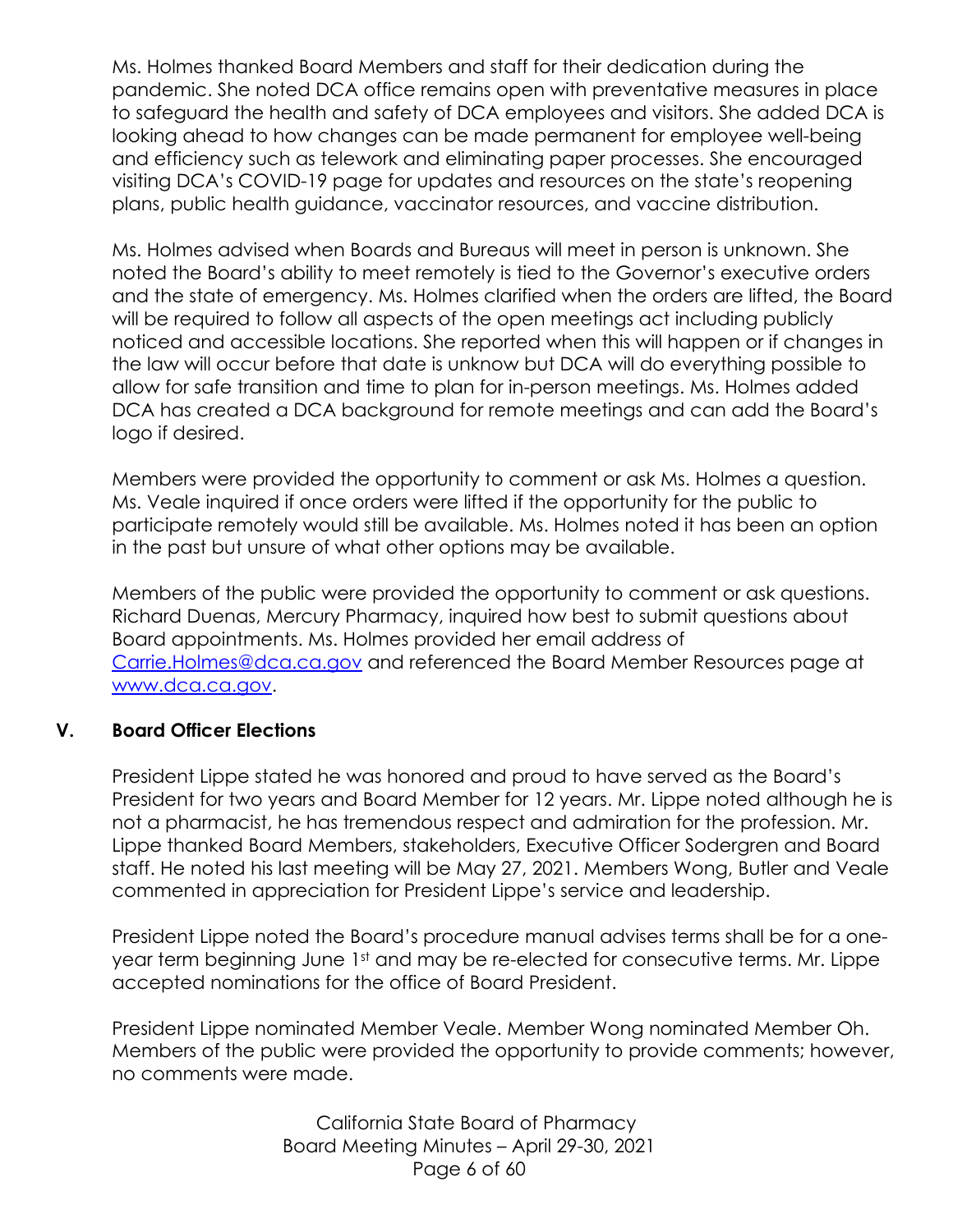Members were surveyed to see if they would like to hear statements from the nominated Members. Members agreed if nominated Members wished they could make a statement. Members Veale and Oh made statements in support of their respective nominations.

| <b>Board Member</b> | Vote  |
|---------------------|-------|
| <b>Butler</b>       | Oh    |
| Kim                 | Oh    |
| Lippe               | Veale |
| Oh                  | Oh    |
| Patel               | Veale |
| Sanchez             | Oh    |
| Serpa               | Veale |
| Veale               | Veale |
| Weisz               | Oh    |
| Wong                |       |

Member Seung Oh was elected president.

President Lippe accepted nominations for vice president. Mr. Lippe nominated Member Serpa. Member Oh nominated Member Veale. Ms. Veale respectfully declined.

Members of the public were provided the opportunity to provide comments; however, no comments were made.

| <b>Board Member</b> | Vote |
|---------------------|------|
| <b>Butler</b>       | Yes  |
| Kim                 | Yes  |
| Lippe               | Yes  |
| Oh                  | Yes  |
| Patel               | Yes  |
| Sanchez             | Yes  |
| Serpa               | Yes  |
| Veale               | Yes  |
| Weisz               | Yes  |
| Wong                | Yes  |

Member Serpa was elected vice president.

President Lippe accepted nominations for Treasurer. Mr. Lippe nominated Member Patel. Member Oh nominated Member Sanchez who respectfully declined the nomination.

> California State Board of Pharmacy Board Meeting Minutes – April 29-30, 2021 Page 7 of 60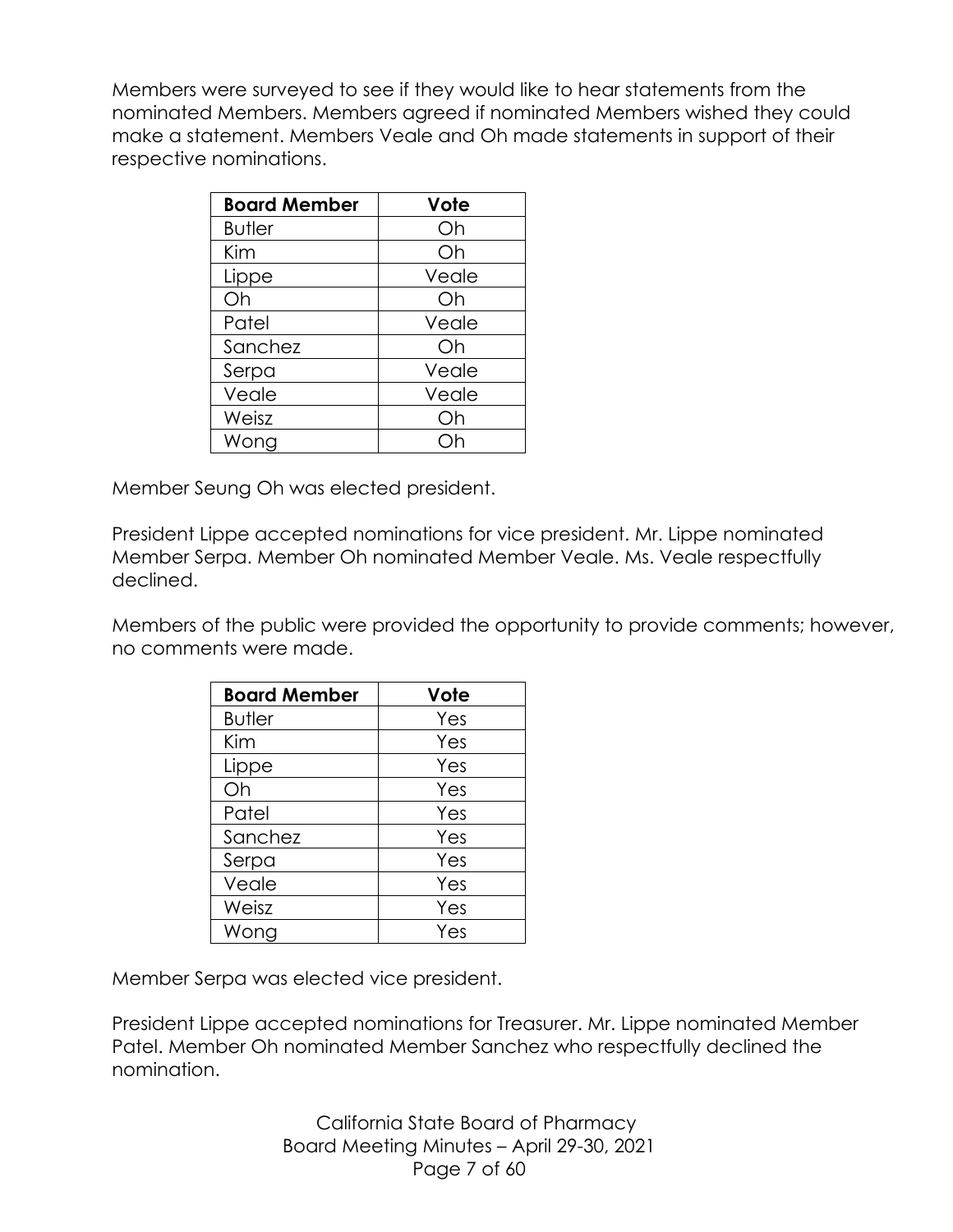Members of the public were provided the opportunity to provide comments; however, no comments were made.

| <b>Board Member</b> | Vote |
|---------------------|------|
| <b>Butler</b>       | Yes  |
| Kim                 | Yes  |
| Lippe               | Yes  |
| Oh                  | Yes  |
| Patel               | Yes  |
| Sanchez             | Yes  |
| Serpa               | Yes  |
| Veale               | Yes  |
| Weisz               | Yes  |
| Wong                | Yes  |

Member Patel was elected treasurer.

## **VI. Organizational Development Committee Report**

#### a. Budget Update

President Lippe referenced the meeting materials and noted the Board's spending authorization for the year is \$29.3 million, a 2 percent increase from the prior year. According to preliminary budget reports, the Board received \$25.2 million in revenue, the majority of which comes from application and renewal fees. He advised the Board expended about \$18.2 million in the first eight months of the fiscal year, including about \$11.1 million in personnel, about \$3 million in prorata, and almost \$3.1 million in enforcement related costs.

President Lippe noted a review of the fund condition prepared by the Department indicates that at the end of the fiscal year, it is projected the Board will have 3.9 months in reserve.

#### b. Board Member Attendance

President Lippe referred to meeting materials summarizing Board Member Attendance.

Members were provided the opportunity to provide comment; however, no comments were made.

Members of the public were provided the opportunity to provide comment; however, no comments were made.

> California State Board of Pharmacy Board Meeting Minutes – April 29-30, 2021 Page 8 of 60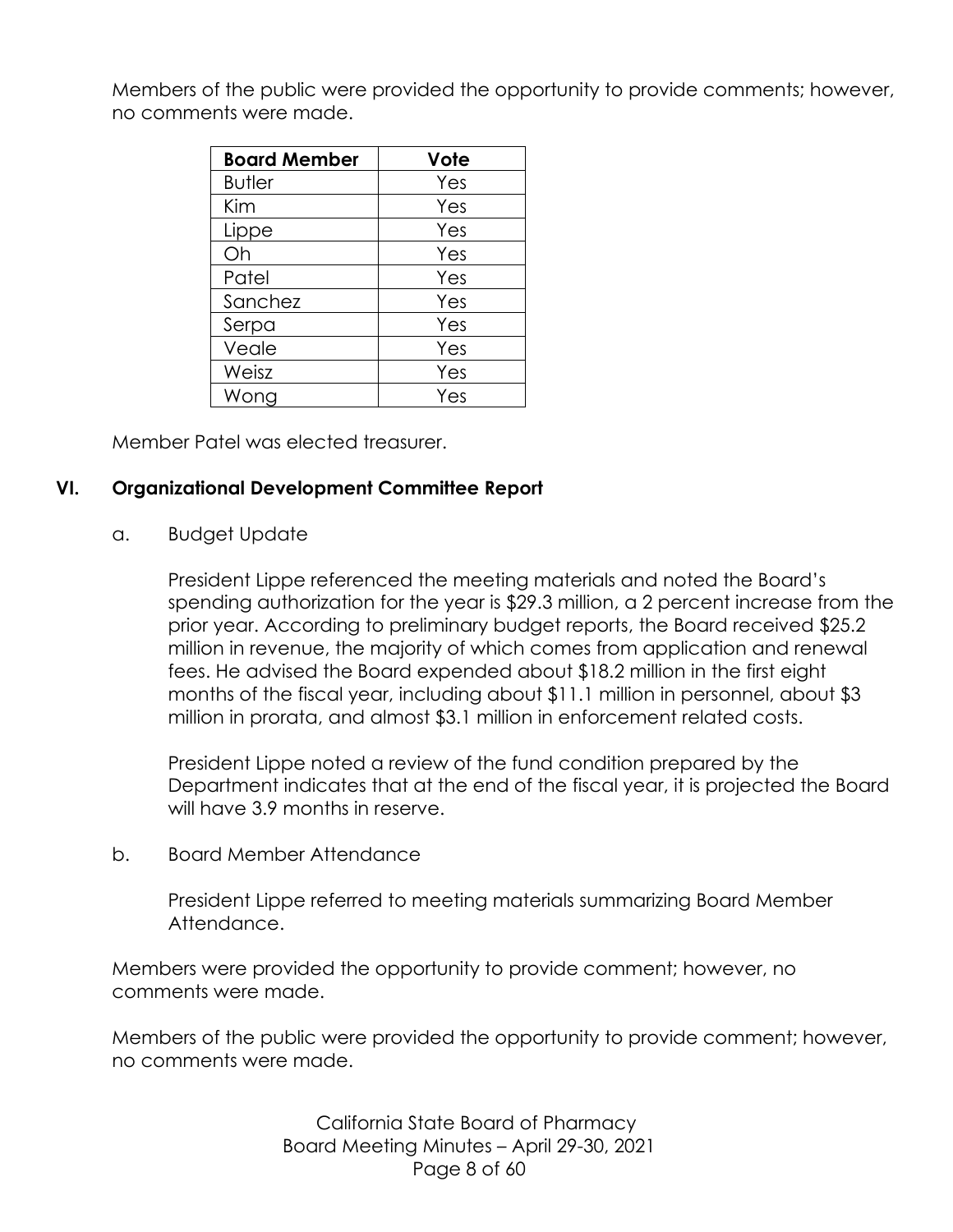c. Update to Board Member Procedure Manual

President Lippe noted the Board Member Procedure Manual details the operations and functions of the Board. He added as the Board has delegated functions to the President, the delegation was memorialized in the policy statement, but not reflected in the authorized duties. He referenced the meeting materials that reflect recommended changes offered by staff and summarized the proposed changes.

- **Motion:** Accept proposed changes to the Board Member Procedural Manual.
- **M/S:** Veale/Patel

Members of the public were provided with an opportunity to provide comments; however, no comments were made.

| Support: 10 |                     | Oppose: 0 | Abstain: 0 | Not Present: 0 |
|-------------|---------------------|-----------|------------|----------------|
|             | <b>Board Member</b> | Vote      |            |                |
|             | <b>Butler</b>       | Support   |            |                |
|             | Kim                 | Support   |            |                |
|             | Lippe               | Support   |            |                |
|             | Oh                  | Support   |            |                |
|             | Patel               | Support   |            |                |
|             | Sanchez             | Support   |            |                |
|             | Serpa               | Support   |            |                |
|             | Veale               | Support   |            |                |
|             | Weisz               | Support   |            |                |
|             | Wong                | Support   |            |                |

d. Personnel Update

President Lippe noted as detailed in the meeting materials, the Board has a number of vacancies.

e. Meeting Calendar for 2021

President Lippe advised the meeting calendar for the remainder of 2021 is included in in the meeting materials. He added subsequent to the release of the meeting materials, the Board has added a Board meeting on May 27, 2021, to consider petitions.

f. Meeting Calendar for 2022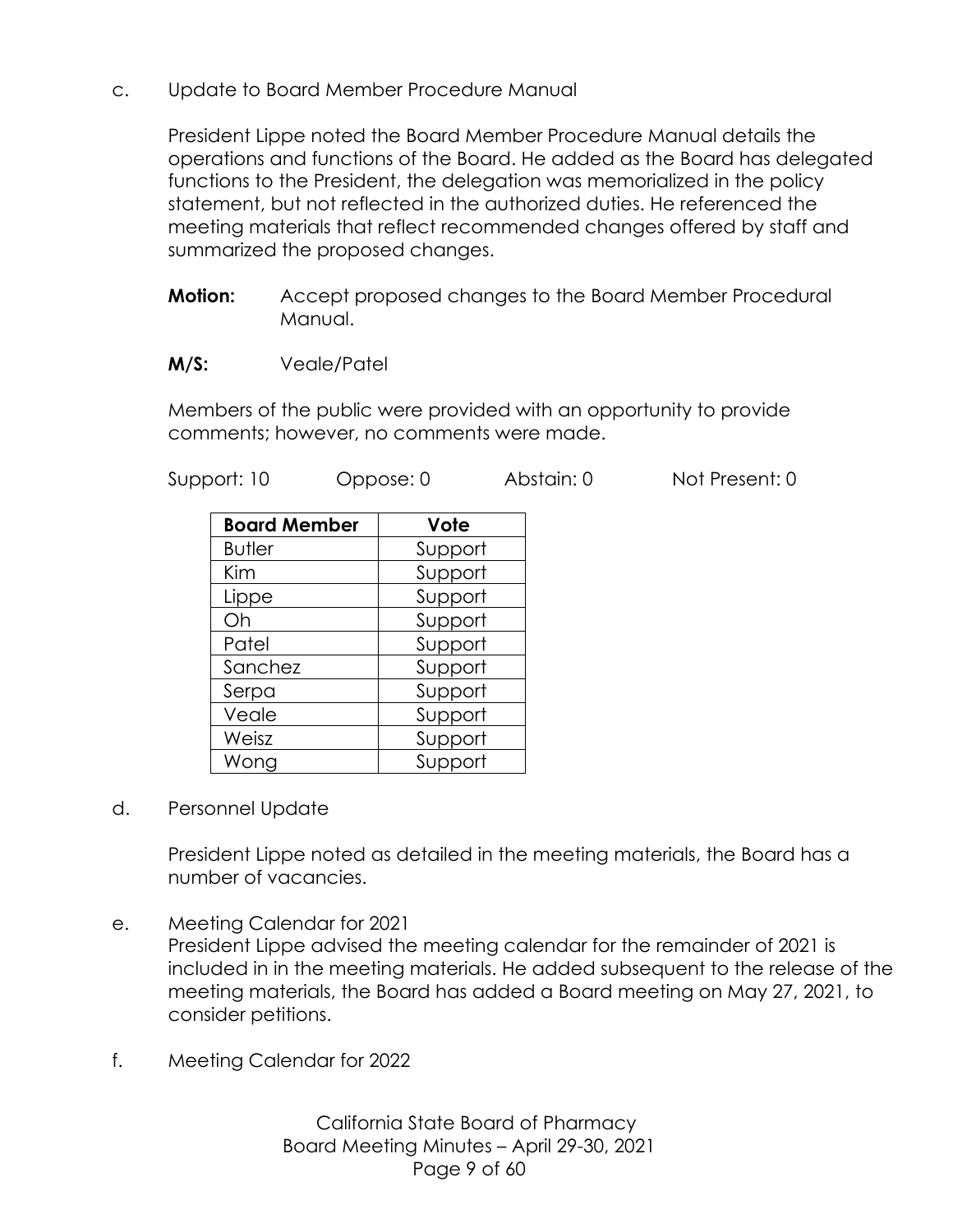President Lippe reported included in the meeting materials is a proposed meeting calendar for 2022.

Members were provided the opportunity to provide comment; however, no comments were made.

Members of the public were provided the opportunity to provide comment; however, no comments were made.

## **VII. Closed Session Matters**

The Board moved into closed session at approximately 3:51 p.m.

## **VIII. Reconvene Open Session, to Adjourn for the day**

The Board adjourned after closed session at approximately 5:08 p.m.

## **April 30, 2021**

President Lippe called the Board Meeting to order at 9:05 a.m.

President Lippe reminded all individuals present that the Board is a consumer protection agency charged with administering and enforcing Pharmacy Law. Where protection of the public is inconsistent with other interests sought to be promoted, the protection of the public shall be paramount.

President Lippe advised all individuals observing or participating in the meeting that the meeting was being conducted consistent with the provisions of Governor Gavin Newsom's Executive Order N-29-20. Mr. Lippe advised participants watching the webcast could only observe the meeting. He noted anyone interested in participating in the meeting must join the WebEx meeting using the instructions posted on the Board's website.

DCA staff provided general instructions for the WebEx Board Meeting for members of the public participating in the meeting.

President Lippe advised those participating in the teleconference the Board would convene in closed session after deliberating on the open session items, except adjournment.

Roll call was taken. Board Members present included Maria Serpa, Seung Oh, Debbie Veale, Lavanza Butler, Ricardo Sanchez, Albert Wong, Shirley Kim, Jignesh Patel, Jason Weisz, and Greg Lippe. A quorum was established.

> California State Board of Pharmacy Board Meeting Minutes – April 29-30, 2021 Page 10 of 60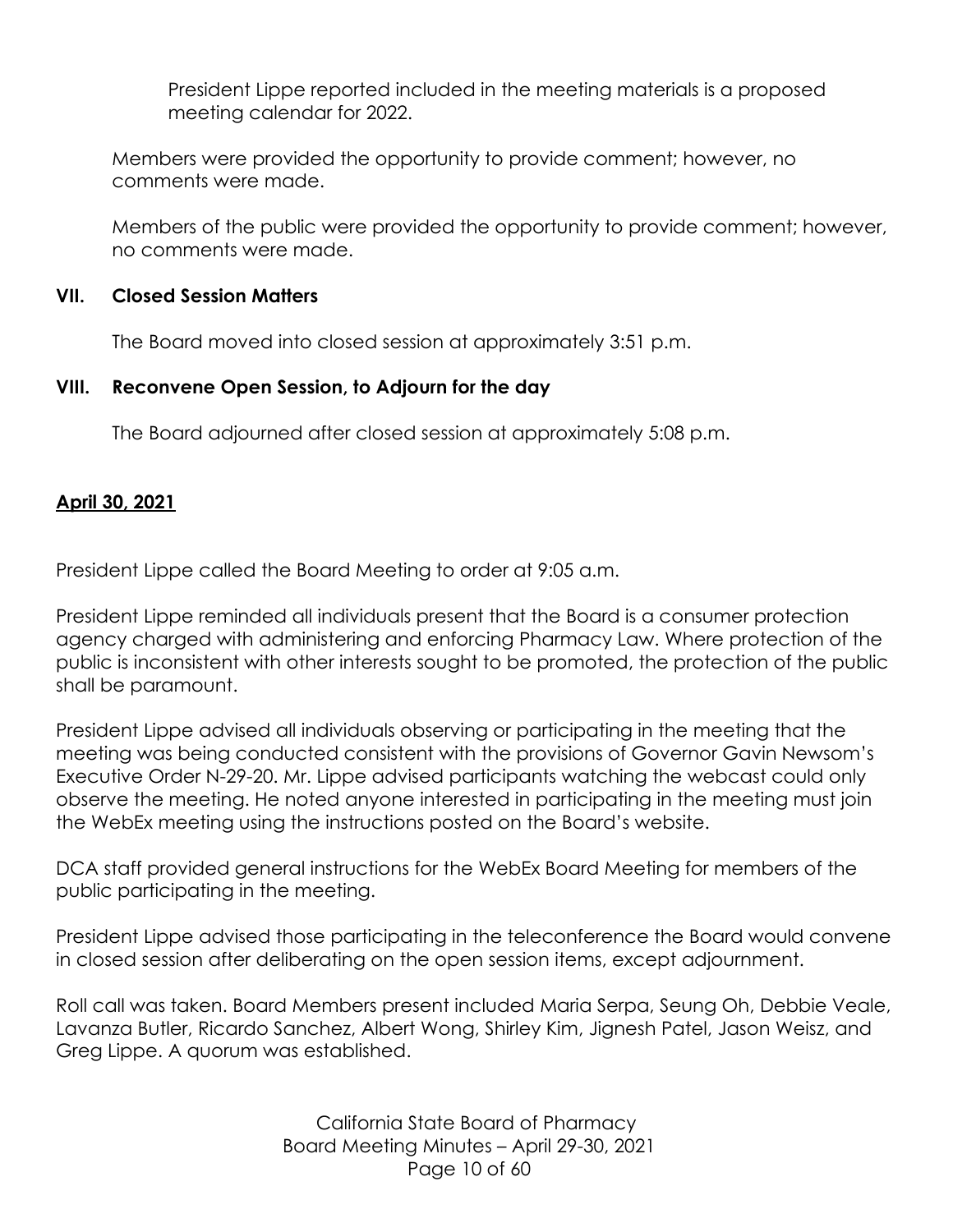## **IX. Communication and Public Education Committee Report**

Chairperson Sanchez reported the Communication and Public Education Committee met April 29, 2021. He provided an update from the meeting.

a. Discussion and Consideration of Possible Changes to the Notice to Consumers Poster/Display

Chairperson Sanchez recalled the Board asked the committee to consider updating the Notice to Consumers poster with any wording changes requiring rulemaking to amend CCR section 1707.6 and possibly also Business and Professions Code sections 4122 and 733. He referenced the Notice to Consumers and the relevant laws and regulation included in the meeting materials.

Chairperson Sanchez noted at the January 2021 meeting, the committee considered wording to prevent medication errors. Members agreed the poster should not overwhelm consumers with information. Staff was directed to return with possible wording focused on medication errors.

Chairperson Sanchez reported at the committee meeting, staff presented two possible options to help the committee identify important information and refine the wording for the Notice to Consumers. Copies of both options were included in the meeting materials.

Chairperson Sanchez advised Option 1 focused on preventing medication errors while Option 2 includes the wording from Option 1, plus information specified in BPC sections 4122 and 733. He noted Option 1 was more concise, but Option 2 would not require statutory changes to BPC sections 4122 and 733.

Chairperson Sanchez reported during public comment at the committee meeting, it was noted neither option informs consumers of their right to have the medication purpose printed on the label if requested by the prescriber. Staff explained the intent was to avoid overwhelming consumers with too much information in the Notice to Consumers. Staff noted additional information about consumer rights could be communicated through brochures, flyers, or other types of materials.

Chairperson Sanchez reported committee members expressed support for Option 1. The committee directed staff to work with counsel and report back on possible rulemaking language to modify CCR section 1707.6 to incorporate the wording in Option 1. Additionally, the committee directed staff to work with counsel and report back on possible statutory language to remove or modify the notice requirements in BPC sections 4122 and 733 – for example, requiring pharmacies to provide the required information on a receipt rather than in the Notice to Consumers.

> California State Board of Pharmacy Board Meeting Minutes – April 29-30, 2021 Page 11 of 60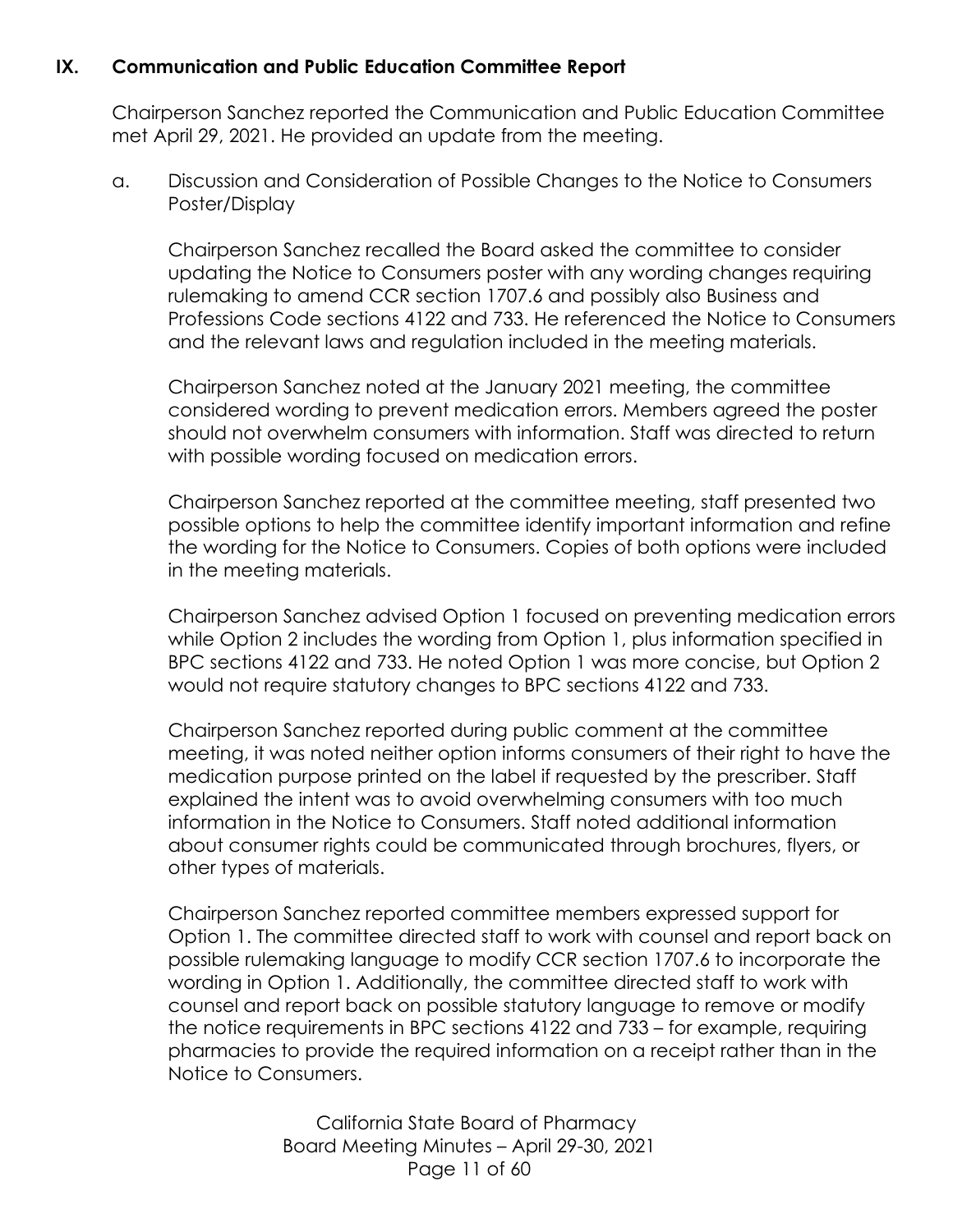Members of the Board were provided with an opportunity to provide comments. Member Butler inquired if the Board was going with Option 1 or 2. Mr. Sanchez advised staff and counsel are still working on the language. Member Veale thought the current NTC was out of date and glad to hear the committee was working on it. Member Wong commented Option 1 seemed simpler than Option 2. Mr. Sanchez confirmed the committee is working to finalize the details.

Members of the public were provided with an opportunity to provide comments.

Steven Gray provided he commented previously for the poster to have the patient's right to have the purpose of the medication on the prescriber label but asking the prescriber to include on the prescription label. He stated this is important for patient survey and required to be as one of four items within 50 percent of the prescription label. He encouraged Board if not included on the poster, there should be an educational campaign to education the public and save lives.

Member Wong supported having the indication on the label but the problem is that sometimes off labeled use. Member Butler spoke in support of Steve Gray's comments.

b. Discussion and Consideration of Self-Assessment Process

Chairperson Sanchez provided CCR section 1715 requires a pharmacist-incharge to complete a self-assessment of the pharmacy's compliance with pharmacy laws.

Chairperson Sanchez reported at the January 2021 Enforcement Committee meeting, members noted self-assessment forms are important for educating licensees about pharmacy laws. Unfortunately, many licensees fail to perform the self-assessment. Other licensees fill out the forms to indicate compliance with pharmacy laws, but then are found to be noncompliant during inspections. The Enforcement Committee suggested devising a more interactive, online process for self-assessment that would engage licensees and enable the Board to verify the self-assessment was performed. The matter was referred to the Communication and Public Education Committee for discussion and consideration.

Chairperson Sanchez reported at the committee meeting, staff suggested ideas for a more interactive self-assessment process, based on discussions with DCA's SOLID unit that included:

• An electronic self-assessment form on the Board's website. Licensees would create login and password credentials to access

California State Board of Pharmacy Board Meeting Minutes – April 29-30, 2021 Page 12 of 60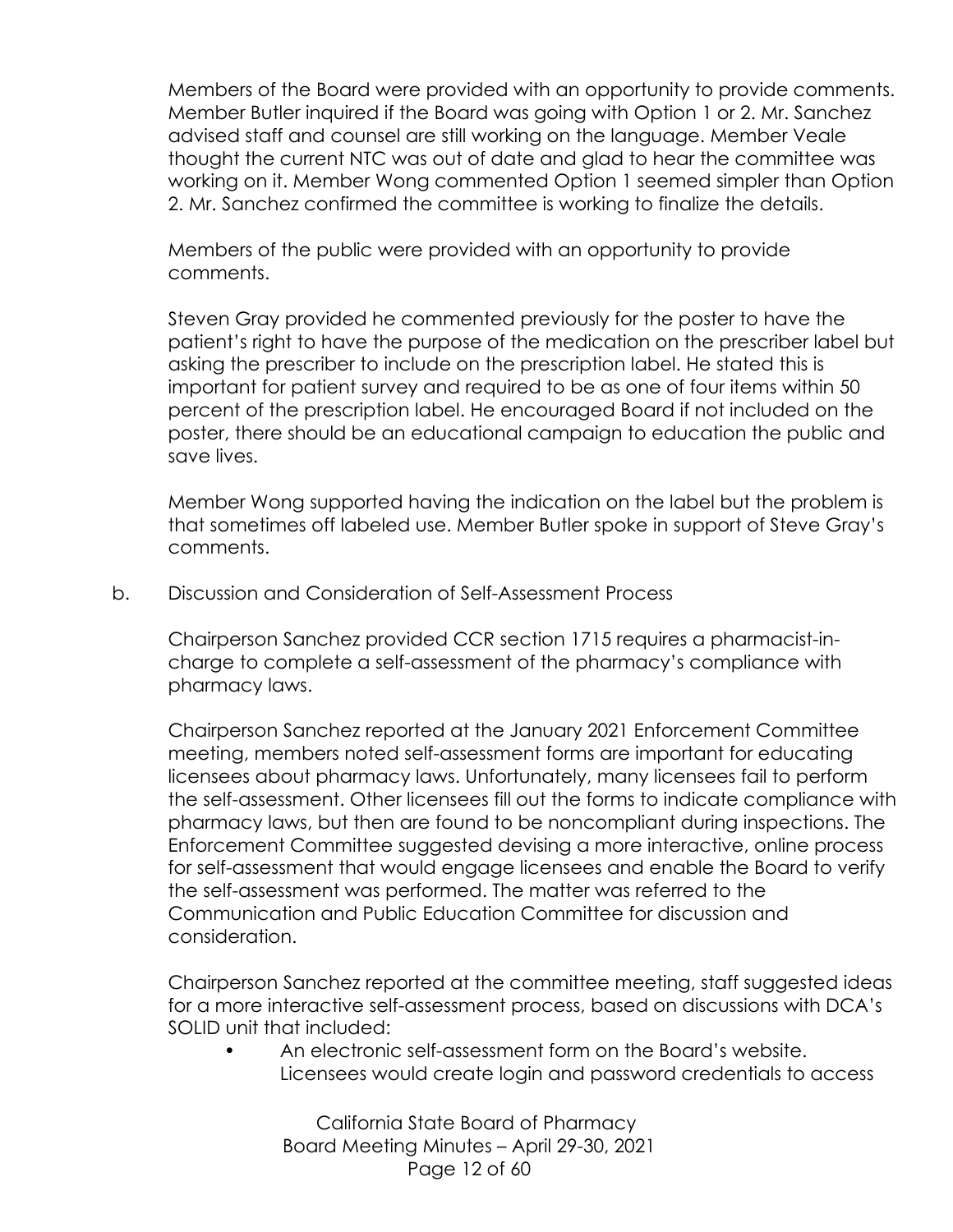the forms. The Board would receive a record of completion by each licensee.

• An online form hosted by Survey Monkey. This system also would provide a record of self-assessment completion. However, there is a possibility that data could be lost if there were any changes to the account.

Chairperson Sanchez advised staff reached out to NABP for suggestions. Many details – including technical requirements, staffing, and cost – would require more research. However, staff believes these ideas provide a starting point for the Board to envision an interactive self-assessment process.

Chairperson Sanchez reported during the committee discussion, members expressed support for changing the self-assessment process. It was also recommended that any electronic process include a function allowing a pharmacist-in-charge (PIC) to complete the form in sections and save the information each time, rather than being required to complete the entire form at one time. The committee heard public comment suggesting the process also include a means for a pharmacy owner to review and sign the form in addition to the PIC.

At the committee's direction, staff will continue working with SOLID on refining possible options and report back to the committee on additional details to implement an interactive self-assessment process.

Members were provided with an opportunity to provide comments; however, no comments were made.

Members of the public were provided with an opportunity to provide comments; however, no comments were made.

- c. Update on Communication and Public Education Activities by Staff
	- 1. The Script

Chairperson Sanchez reported the [latest issue of The Script](https://www.pharmacy.ca.gov/publications/21_mar_script.pdf) was published in March 2021. The newsletter includes articles on new pharmacy laws and CURES reporting requirements for 2021, as well as links to all disciplinary cases closed by the Board in 2020.

2. Staff Outreach

Chairperson Sanchez reported staff provided presentations on the pharmacist licensure process to students at UCSF, Touro University and

California State Board of Pharmacy Board Meeting Minutes – April 29-30, 2021 Page 13 of 60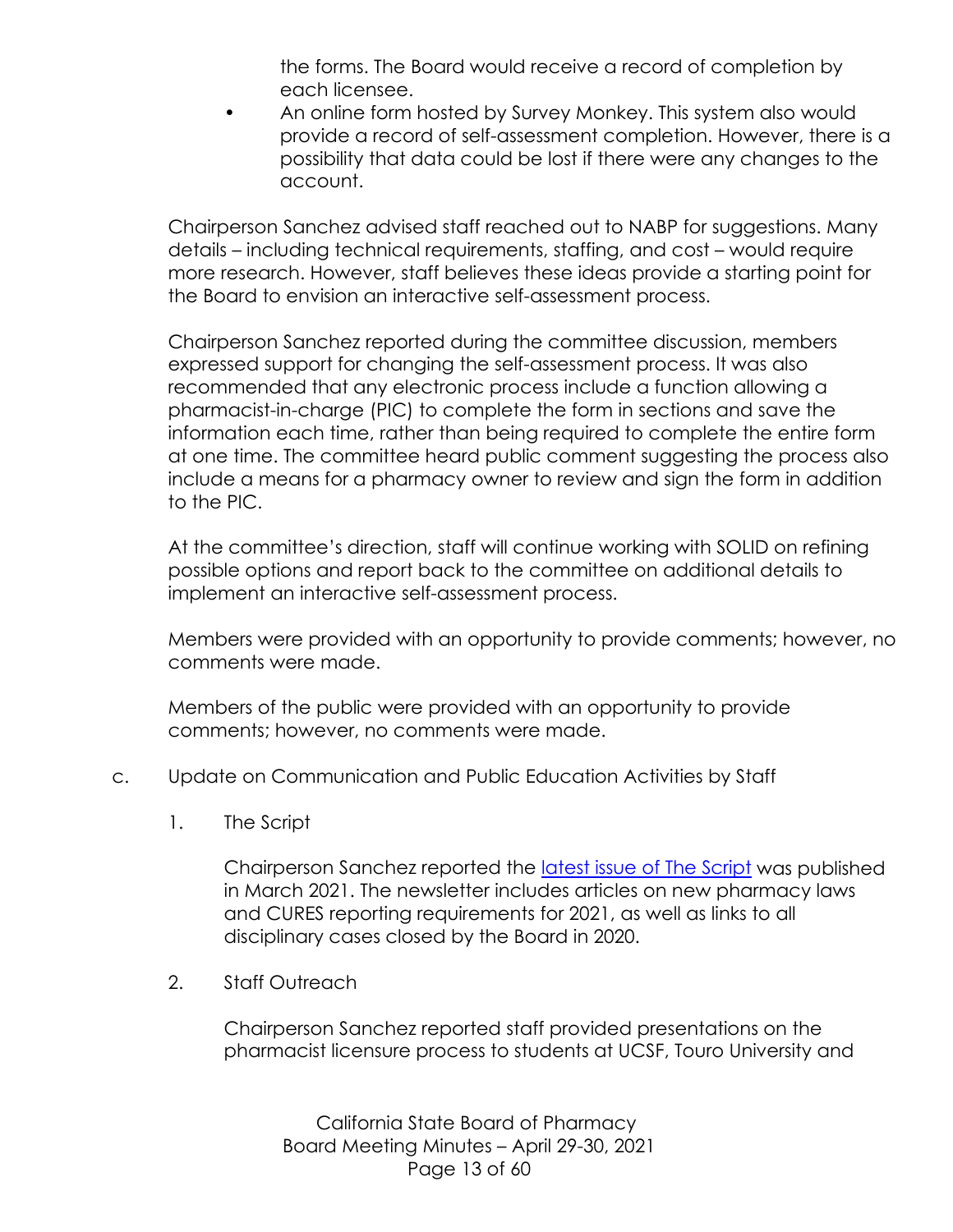California Northstate University. He reported staff will provide CE training for pharmacists on prescription drug abuse and diversion on May 19, 2021.

3. News Media

Chairperson Sanchez provided staff responded to news media inquiries listed in the meeting materials.

Members were provided with an opportunity to provide comments. Member Butler inquired if the CE training would be provided online and if space was available. Executive Officer Sodergren advised the training will be provided through WebEx and registration has been closed although the Board hopes to provide more training later in the year.

Members of the public were provided with an opportunity to provide comments; however, no comments were made.

d. Future Meeting Dates

Chairperson Sanchez advised the dates for remaining committee meetings in 2021 are July 14 and October 27.

Members were provided with an opportunity to provide comments; however, no comments were made.

Members of the public were provided with an opportunity to provide comments; however, no comments were made.

## **X. Licensing Committee Report**

Chairperson Veale reported the Licensing Committee met April 21, 2021. She provided an update from the meeting.

a. Summary of Presentation by the Accreditation Council for Pharmacy Education on Academic Dishonesty Including Accreditation Standards

Chairperson Veale reported the committee heard a presentation from Accreditation Council for Pharmacy Education (ACPE) representatives Dr. Jan Engle, Executive Director, ACPE, and Dr. Gregory Boyer, Associate Director of ACPE and Director of Professional Degree Program Accreditation. Dr. Engle and Dr. Boyer advised the committee ACPE's accreditation standard deals with academic dishonesty and it is something reviewed during site visits. They also discussed how the standards are assessed.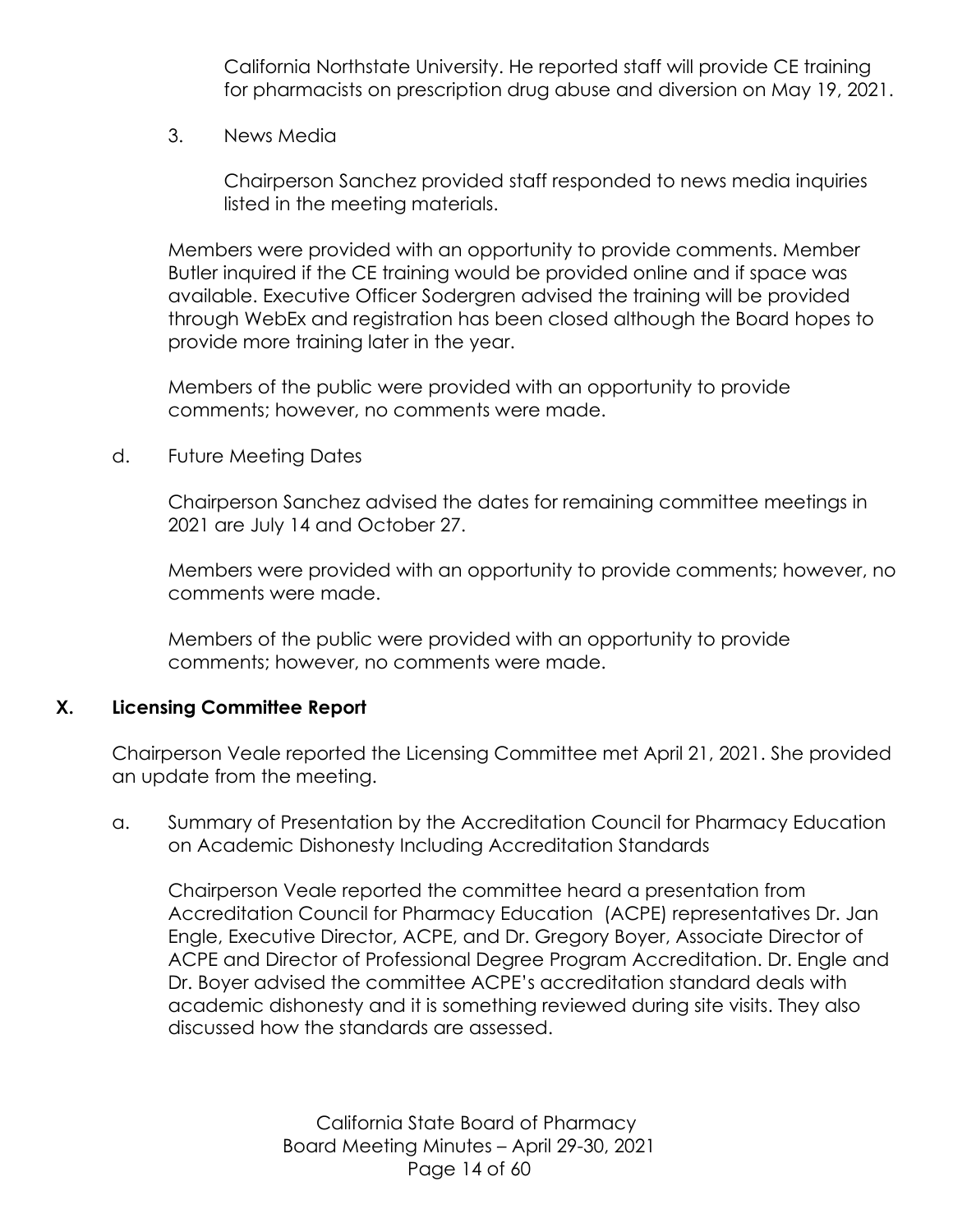Chairperson Veale explained ACPE has three standards they think are involved and points to dishonesty: Standard 9.1 – Leadership and Professionalism; Standard 10.17 – Academic Integrity; and 15.3 – Standard Academic Environment including student misconduct. She advised questions are asked the students what types of program recruitment materials received when enrolled in the school, specifically the academic dishonesty policies. Ms. Veale noted ACPE talks with administrator on how academic dishonesty is handled. She noted the site visits seemed thorough and appropriate.

Chairperson Veale noted the committee appreciated the presentation by ACPE regarding academic dishonesty. Committee members were provided the opportunity to provide comment. Member Butler stated she was impressed with the ACPE site visit process.

Members were provided the opportunity to provide comment. Member Serpa encouraged members to attend site visits as an attendee and representative of the Board. Ms. Veale noted it would be a valuable experience for public and licensee Board Members.

Members of the public were provided the opportunity to provide comment; however, no comments were made.

b. Summary of Presentation, Discussion and Consideration of California Schools of Pharmacy Policies Related to Academic Dishonesty and Code of Conduct

Chairperson Veale reported Dr. Guglielmo, Dean, UCSF, School of Pharmacy, previously offered to assist the Committee with review of the academic misconduct policies and procedures used by the California pharmacy schools.

Chairperson Veale provided a summary of Dr. Guglielmo's presentation included in the meeting materials. Ms. Veale noted he reached out to colleagues and found additional information on the schools' websites. He found a great variability in how academic dishonesty was handled based on policies, definitions, and oaths/professionalism statements.

Chairperson Veale reported the committee considered if schools be required to have students sign statements, regular review of statements and/or develop a student professionalism policy.

**Committee Recommendation (Motion):** The Board develop a policy statement and delegate to the Executive Officer and the Committee Chair to work with the California Pharmacy Council (CPC), should the CPC be agreeable.

Committee and Board Members were provided with the opportunity to comment. President Lippe stated he was happy with the recommendation.

> California State Board of Pharmacy Board Meeting Minutes – April 29-30, 2021 Page 15 of 60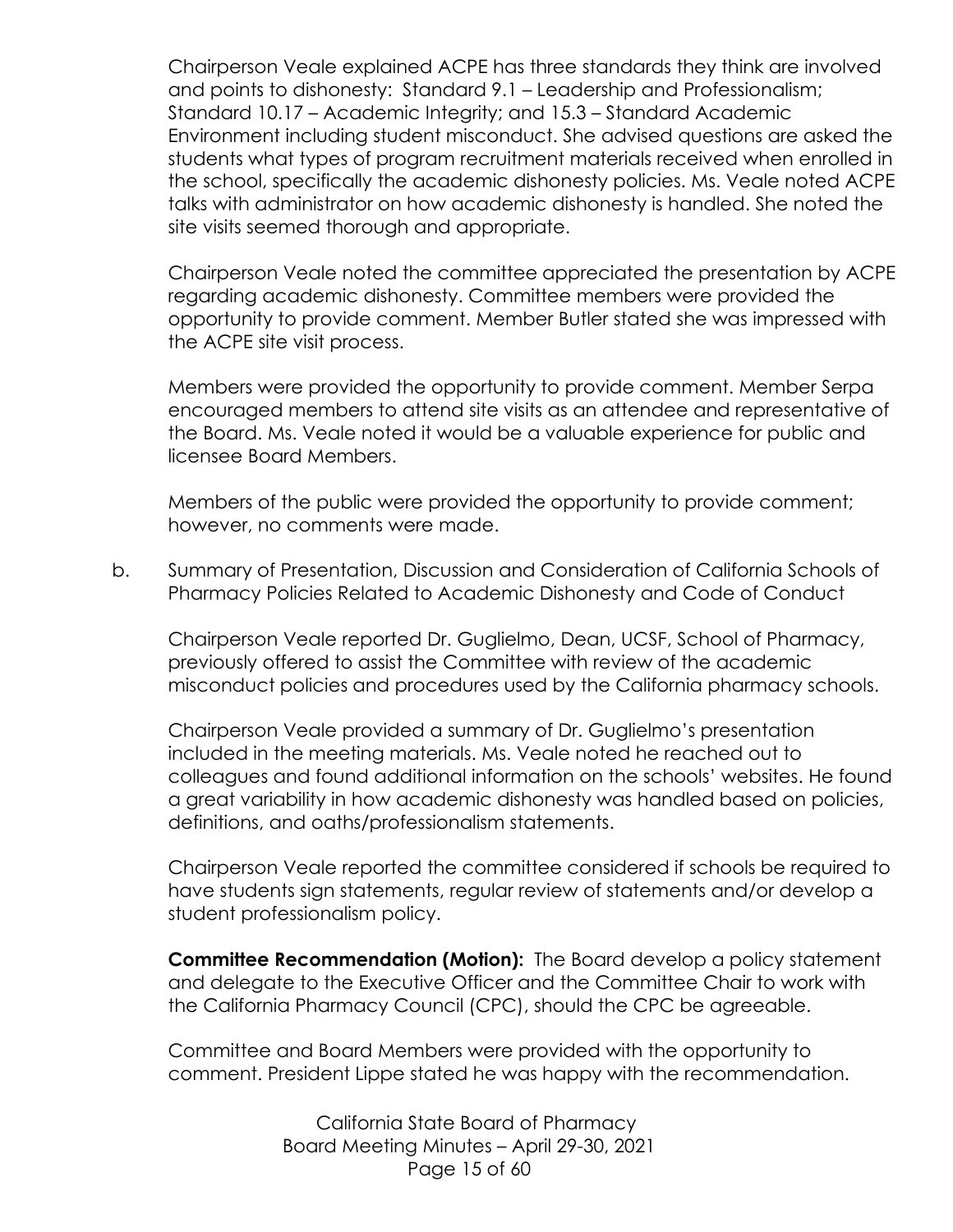Members of the public were provided the opportunity to comment. Daniel Robinson, Dean, Western University of Health Sciences, commented this started based on a CAP student project. He noted the action of the Board has dampened the interest of doing survey related work by students.

Chairperson Veale noted the Board wasn't reacting to the survey alone as academic dishonesty has become a sensitive topic to the Board.

Support: 10 Oppose: 0 Abstain: 0 Not Present: 0

| <b>Board Member</b> | Vote    |
|---------------------|---------|
| <b>Butler</b>       | Support |
| Kim                 | Support |
| Lippe               | Support |
| Oh                  | Support |
| Patel               | Support |
| Sanchez             | Support |
| Serpa               | Support |
| Veale               | Support |
| Weisz               | Support |
| Wong                | Support |

c. Summary of Presentation, Discussion, and Consideration of Report by the Office of Professional Examination Services Documenting Results of Audits of the NAPLEX and CPJE Examinations

Chairperson Veale reported the committee heard a presentation from Dr. Tracy Montez, Chief of Programs and Policy Review, DCA, of the report by the Office of Professional Examination Services documenting results of audits of the NAPLEX and CPJE Examinations. She advised Dr. Montez provided a thorough presentation of the findings.

Chairperson Veale summarized the report findings. She noted the audit found both exams valid. She noted for purposes of the report she would be reviewing the findings for the CPJE.

Chairperson Veale noted for the CPJE, OPES encouraged continuing to use a large and diverse groups of practicing pharmacists as subject matter experts (SMEs)during all stages of the examination validation. Ms. Veale reported the audit reviewed how the examination was created, methodologies, and processes. She noted as psychometricians they are focused on scoring and making sure it is fair and protected from candidate dishonesty. She added a recommendation of the audit was to rotate the SMEs and include new SMEs in

> California State Board of Pharmacy Board Meeting Minutes – April 29-30, 2021 Page 16 of 60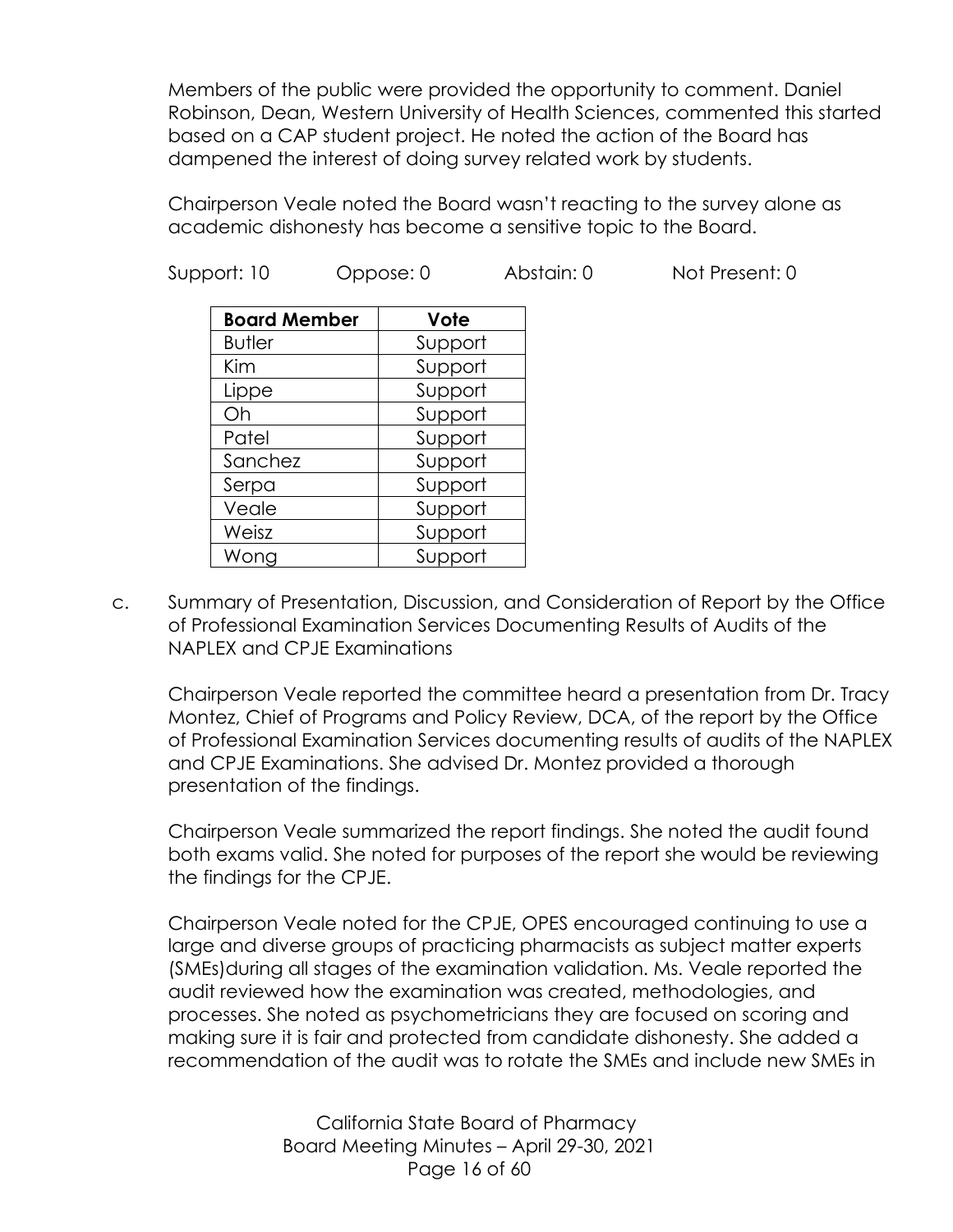the overall process of examination development and standard setting. The audit encouraged the Board to work with the SMEs to develop a knowledge statement for CPJE's content to further delineate California knowledge required to make sure the CPJE stays relevant. A final recommendation was to monitor the different pass rates of the same candidates on CPJE and NAPLEX over time to evaluate changes made in response to OPES' review and mitigating factors.

Chairperson Veale reported the audit's findings found the examinations appropriately evaluate potential licensees and provide California practitioners who can safely provide services to Californians.

Committee Members were provided with the opportunity to comment. Member Butler stated she was impressed with OPES' presentation and appreciated the fact they will continue to work with the Board.

Members were provided the opportunity to provide comments. Member Lippe noted they determined it was necessary to continue with the CPJE. Ms. Veale agreed the audit concluded both exams were necessary.

Members of the public were provided the opportunity to comment; however, no comments were made.

d. Summary of Presentation by the National Association of Boards of Pharmacy on the Multistate Pharmacy Jurisprudent Examination (MPJE)

Chairperson Veale reported the committee heard a presentation from NABP on their MPJE as the committee has been encouraged to explore the option of adopting the MPJE and replacing the CPJE by the Sunset Review Committee and stakeholders. She reported the presentation was thorough on how the MPJE is developed, written, and compared to CPJE.

Board and Committee Members were provided with the opportunity to comment; however, no comments were made.

Members of the public were provided the opportunity to comment; however, no comments were made.

e. Discussion and Consideration of Pharmacist Licensure Examinations as required by Business and Professions Code Section 4200

Chairperson Veale reported members had an opportunity to discuss and heard from stakeholders' thoughts on examination requirements with pharmacy law and if changes in law should be made. She noted a robust discussion resulting in a committee recommendation.

> California State Board of Pharmacy Board Meeting Minutes – April 29-30, 2021 Page 17 of 60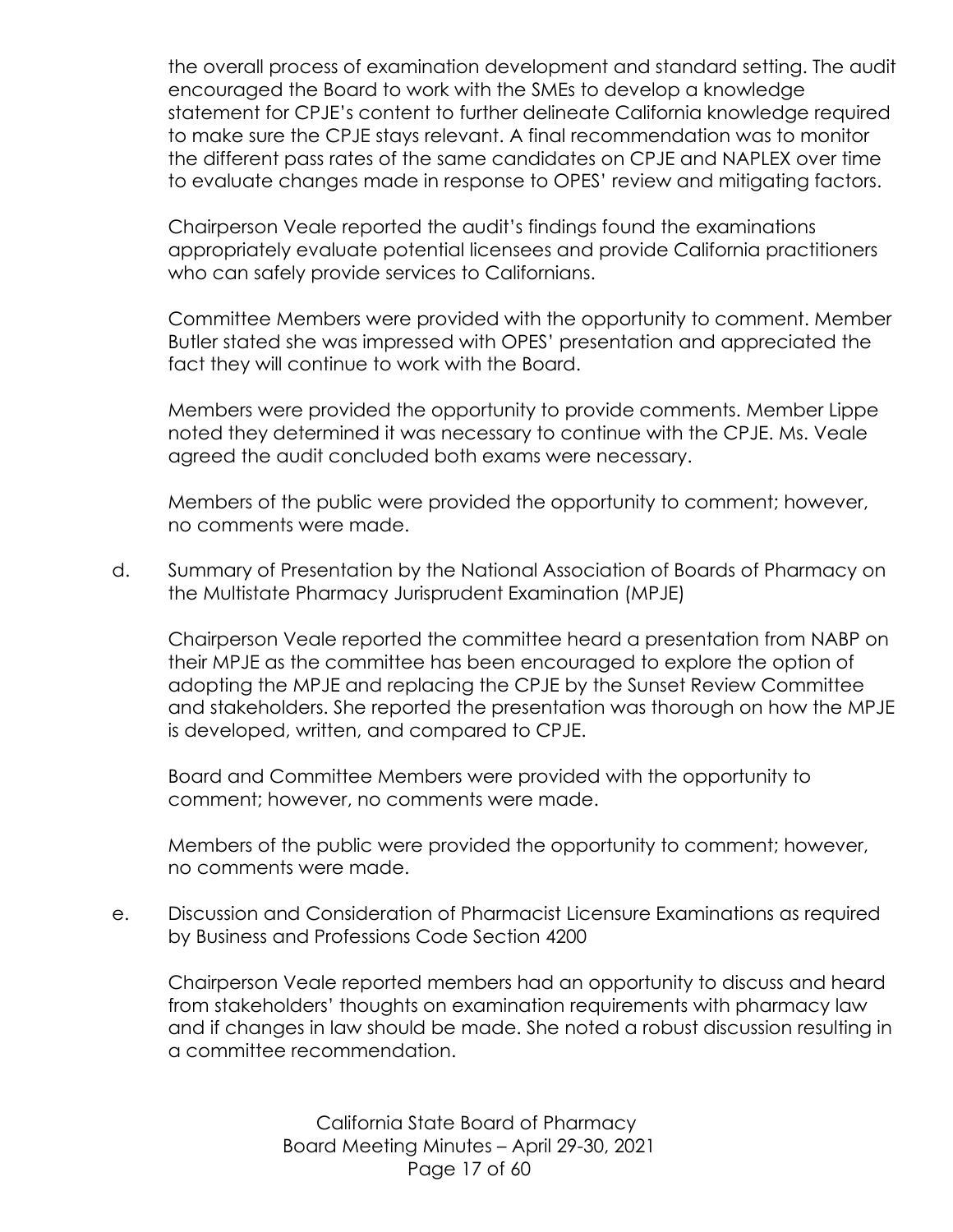**Committee Recommendation (Motion):** Recommend to the Board, an audit, and if appropriate, transition to the MPJE.

Board and Committee members were provided the opportunity to provide comment. Member Wong commented he would like the Board to review the MPJE to determine if it is feasible and good for the Board to change to the MPJE. Ms. Veale explained the motion would start with an audit and based on the findings a possible future recommendation to transition to the MPJE.

Members of the public were provided the opportunity to provide comments.

Danny Martinez, CPhA, commented in support the audit of the MPJE and possible transition. He inquired if there was a brief description of the audit and the timing of the audit. Ms. Veale provided it would be a similar audit of the MPJE exam process and would take a few months. Ms. Sodergren provided OPES thought the audit should be able to be completed by the end of December 2021 to meet the timeframe of sponsoring legislation if required.

Daniel Robinson, Dean, Western University of Health Sciences, inquired how an audit could be done on the MPJE for California when California uses the CPJE. Ms. Veale noted the audit would be for the process of how the MPJE is developed. Ms. Sodergren confirmed the audit would ensure the MPJE meets psychometric, state, and federal requirements. He commented OPES didn't address the passing rate for CPJE of 70 percent and NAPLEX of 90-95 percent. Ms. Veale noted the OPES audit recommended to watch and compare the passing rate for CPJE and NAPLEX.

Steven Gray commented the NAPLEX is an entry level exam but does not capture the full scope of practice as California has a significantly different, broader, and richer scope of practice than most other states. He noted if AB 1533 is enacted the entry level scope of practice will change. He noted the CPJE is by definition the California practice standards and jurisprudence exam to reflect the intent of the CPJE. He added it is important to recognize the different of licenses from other states.

Support: 10 Oppose: 0 Abstain: 0 Not Present: 0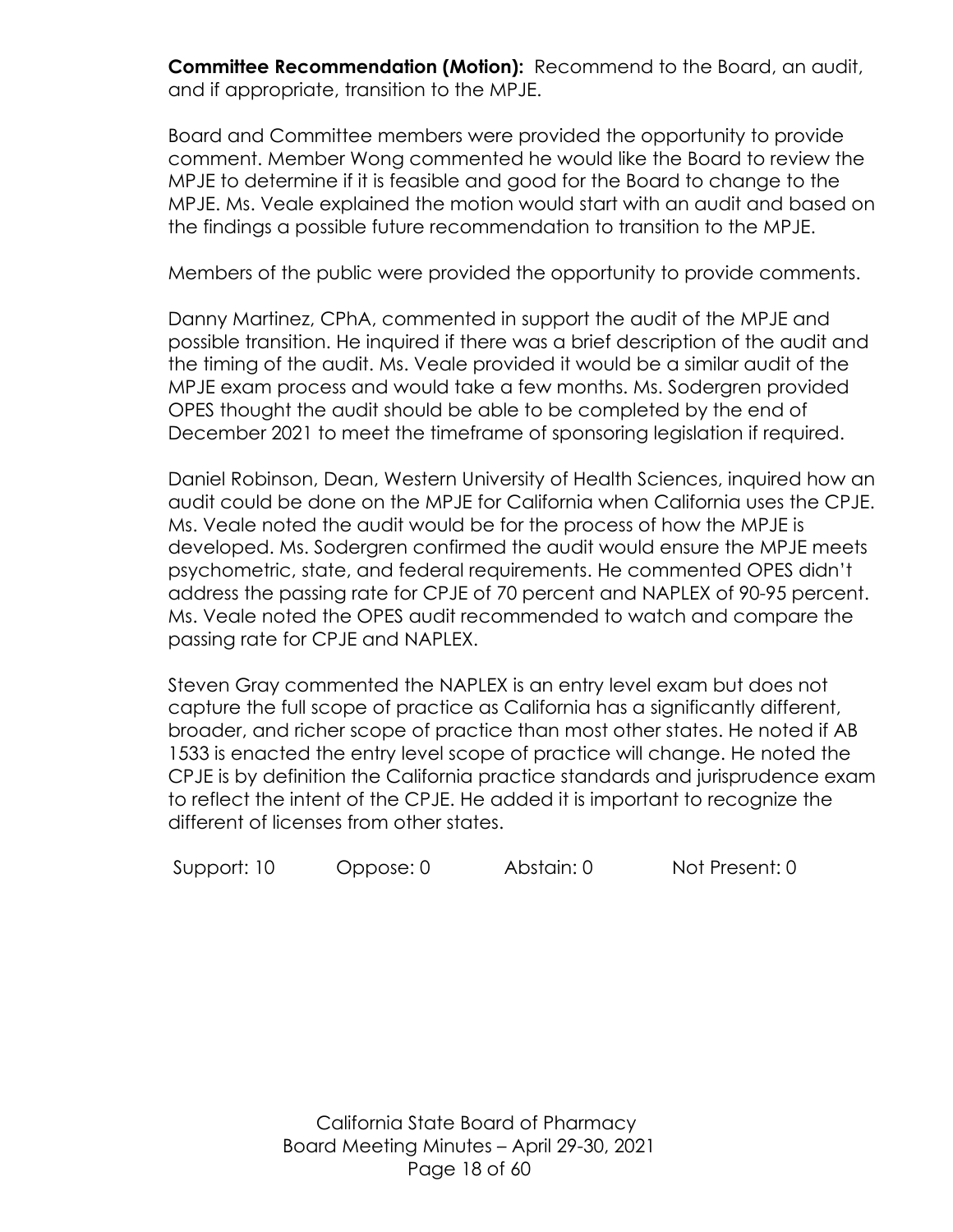| <b>Board Member</b> | Vote    |
|---------------------|---------|
| <b>Butler</b>       | Support |
| Kim                 | Support |
| Lippe               | Support |
| Oh                  | Support |
| Patel               | Support |
| Sanchez             | Support |
| Serpa               | Support |
| Veale               | Support |
| Weisz               | Support |
| Wong                | Support |

f. Discussion and Consideration of Statutory Proposal to Expand the Authority for Pharmacists to Order and Perform Tests

Chairperson Veale recalled on August 25, 2020, the DCA Director issued an order that waives specified professional licensing requirements and amends the scopes of practice of pharmacists and pharmacy technicians to allow them to perform waived, point-of-care tests used to detect SARS-CoV-2. Along with the waiver, guidance was released to inform and educate pharmacies, pharmacists and pharmacy technicians of clinical laboratory requirements that apply under the DCA Order. At the October 2020 Licensing Committee Meeting and subsequent Board Meeting, the Board approved the following policy statement:

The CDC has acknowledged that the flu and COVID-19 are both respiratory illnesses that are caused by different viruses that may be difficult to differentiate based on symptoms alone without testing to confirm a diagnosis. The Board also recognizes that community pharmacies provide unique access for patients to obtain tests in a safe and convenient location. In recognition of these facts and the existing authority pharmacists already may provide certain CLIA waived tests, the Board hereby declares its support for all efforts to secure temporary authority for pharmacists to perform CLIA-waived tests for influenza and COVID during the declared disaster, as well as a more permanent solution through statutory changes that facilitate authority for pharmacists to perform CLIA-waived COVID and influenza testing in a safe manner.

Chairperson Veale noted during prior discussions, the committee heard public comment suggesting that the Board's proposal should be expanded to include other types of testing and consideration should be given to allowing pharmacists permanent authority to engage in specimen collection of other types of tests. She added at the time since the discussion was not agendized,

> California State Board of Pharmacy Board Meeting Minutes – April 29-30, 2021 Page 19 of 60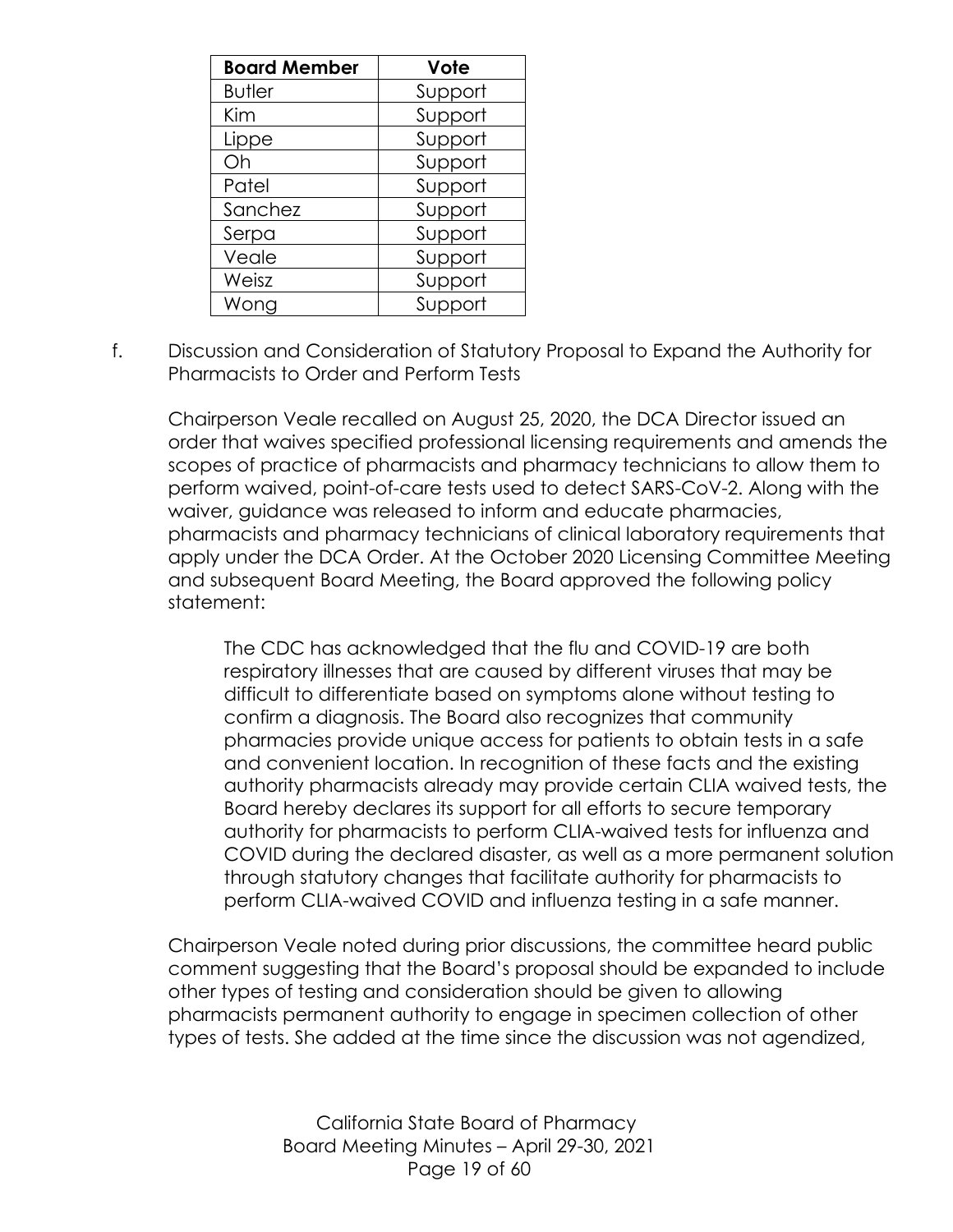consideration by the Committee could not occur. At the April 2021 meeting, members and stakeholders reviewed policy questions.

- 1. As COVID-19 is a respiratory illness, should pharmacist authority expand to include all CLIA waived tests for all respiratory illness?
- 2. As a sore throat is a common symptom of COVID-19 and strep throat, should pharmacist authority expand to include CLIA waived tests for strep throat?
- 3. Not related to the pandemic, but in 2019, under the provisions of SB 159 (Weiner, Chapter 532, Statutes of 2019), pharmacists were granted the authority to perform CLIA waived HIV testing. Should pharmacist authority be expanded to include other CLIA waived tests for sexually transmitted diseases.
- 4. Are there other CLIA waived tests that should be included as part of pandemic preparedness?
- 5. Are there other CLIA waived tests that should be included to reduce the spread of disease?
- 6. Should such testing authority be limited to certain types of specimen collection, e.g., including nasal swabs, blood, while not including other specimens such a urine collection?

**Committee Recommendation (Motion):** Recommend to the Board, expansion of its current policy and statutory proposal to include authority for all CLIA waived tests and make permanent the provisions related to specimen collection. Delegate to the Executive Officer and Committee Chair authority to work with the current author of the Board's proposal for possible opportunities to engage and expand the current proposal.

Chairperson Veale noted once the testing is completed, there also needs to be treatment. She added it is not part of the committee recommendation but will be on a future agenda.

Board and Committee Members were provided the opportunity to comment; however, no comments were made.

Members of the public were provided the opportunity to comment. The Board heard comments of support from CRA/NACDS and CSHP.

Danny Martinez, CPhA, commented CPhA has a support if amended position on SB 409 but with this inclusion of expanding CLIA-waived tests to all CLIA-waived tests, CPhA will re-evaluate the position possibly to a full support.

Jassy Grewal, UFCW Western States Council, commented with additional expansion is professionalizing the industry and would like to discuss minimum staffing levels to perform the additional duties for pharmacists.

> California State Board of Pharmacy Board Meeting Minutes – April 29-30, 2021 Page 20 of 60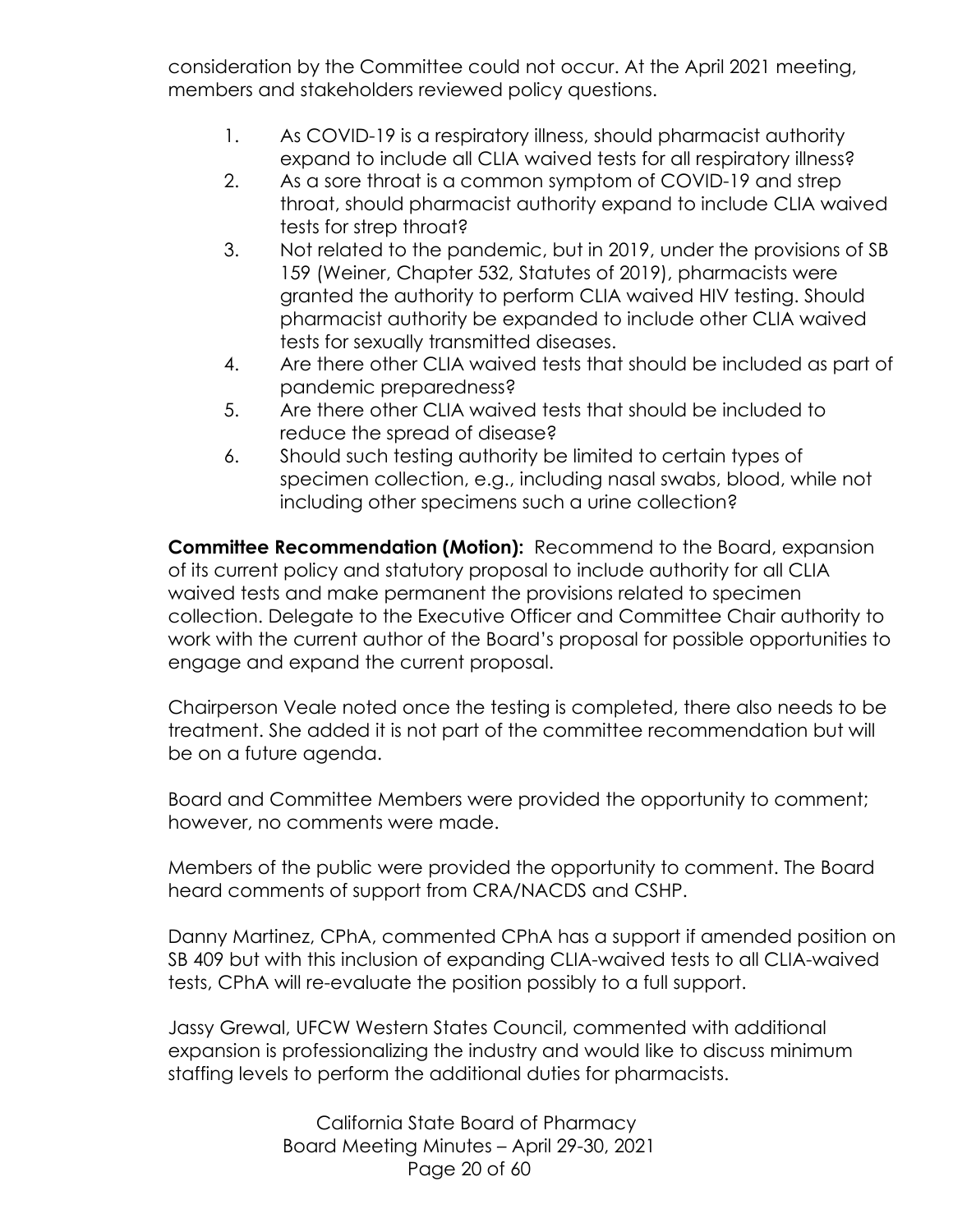Michael Hawkins, Invitae, a genetic testing lab, commented in support of the motion. He noted SB 409 is problematic because it doesn't allow the pharmacist to send a positive sample to a lab for testing and appreciated trying to take care of that issue through the motion. He added the additional part of treatment is important. He encouraged SB 409 and AB 1328 be married to be one vehicle moving forward.

Paige Talley, CCAP, commented with the motion she believed her Board would be in support and agreed with Mr. Hawkins.

Steven Gray commented in strong support as not all pharmacists practice in retail pharmacy settings. He noted the bill would allow more pharmacist to use CLIA-waived tests for their patients. He encouraged approval of the motion or combine legislation to make it clear.

Support: 10 Oppose: 0 Abstain: 0 Not Present: 0

| <b>Board Member</b> | Vote    |
|---------------------|---------|
| <b>Butler</b>       | Support |
| Kim                 | Support |
| Lippe               | Support |
| Oh                  | Support |
| Patel               | Support |
| Sanchez             | Support |
| Serpa               | Support |
| Veale               | Support |
| Weisz               | Support |
| Wong                | Support |

The Board took a break from 10:31 p.m. to 10:41 p.m. Roll call was taken. Members present included: Shirley Kim, Lavanza Butler, Jason Weisz, Jignesh Patel, Albert Wong, Ricardo Sanchez, Debbie Veale, Seung Oh, Maria Serpa, and Greg Lippe. A quorum was established.

g. Discussion and Consideration of Draft Pharmacist Workforce Survey

Chairperson Veale reported as indicated in the Board's responses to Sunset Issues, the issue of medication errors must be addressed to improve patient health. The issue warrants study in California, where conditions within a pharmacy may be different than on a national level. She noted during its January 2021 meeting, the Committee discussed a draft of the workforce survey. After the Committee and Board discussion, staff worked with the

> California State Board of Pharmacy Board Meeting Minutes – April 29-30, 2021 Page 21 of 60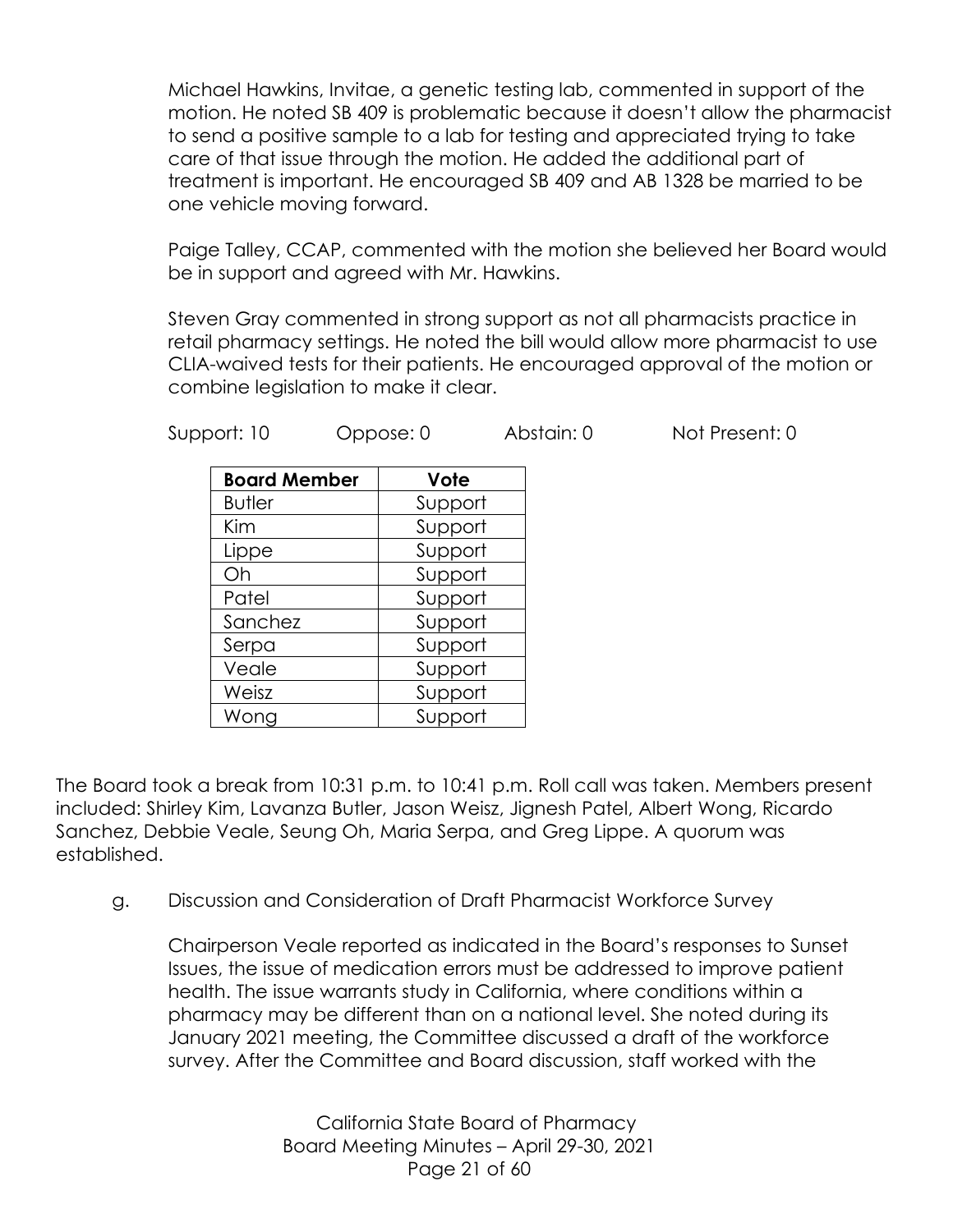Committee Chair on changes to the draft survey. She also noted the draft survey was also reviewed by DCA staff, including a PhD with expertise in survey design. Ms. Veale summarized the draft survey and noted the survey was intended for community pharmacy settings. Survey questions addressed the practice setting type and types of medication errors/possible contributing factors.

**Committee Recommendation (Motion):** Recommend to the Board approval of the workforce survey with the following changes:

- Add clarification on what is a medication error in the opening statement consistent with CCR section 1711;
- Question 6 to change the wording in the comment box from "If yes, please specify" to allow for any comments;
- Question 24 to add a box for "other" to be filled in; and
- Question 29 to add a box to allow for recommendations for reducing medication errors.

Board and Committee Members were provided the opportunity to comment; however, no comments were made.

Members of the public were provided the opportunity to comment.

Jassy Grewal, UFCW Western States Council, thanked the Board and staff for assessing the workplace practice settings and encouraged the Board to work with associations to ensure the survey is sent to the appropriate audience.

Support: 10 Oppose: 0 Abstain: 0 Not Present: 0

| <b>Board Member</b> | Vote    |
|---------------------|---------|
| <b>Butler</b>       | Support |
| Kim                 | Support |
| Lippe               | Support |
| Oh                  | Support |
| Patel               | Support |
| Sanchez             | Support |
| Serpa               | Support |
| Veale               | Support |
| Weisz               | Support |
| Wong                | Support |

Member Oh inquired about next steps for the survey. Ms. Sodergren provided it would be finalized and then sent out through the Board's listserv which all pharmacists are required to be sign up with a follow up sent a week later.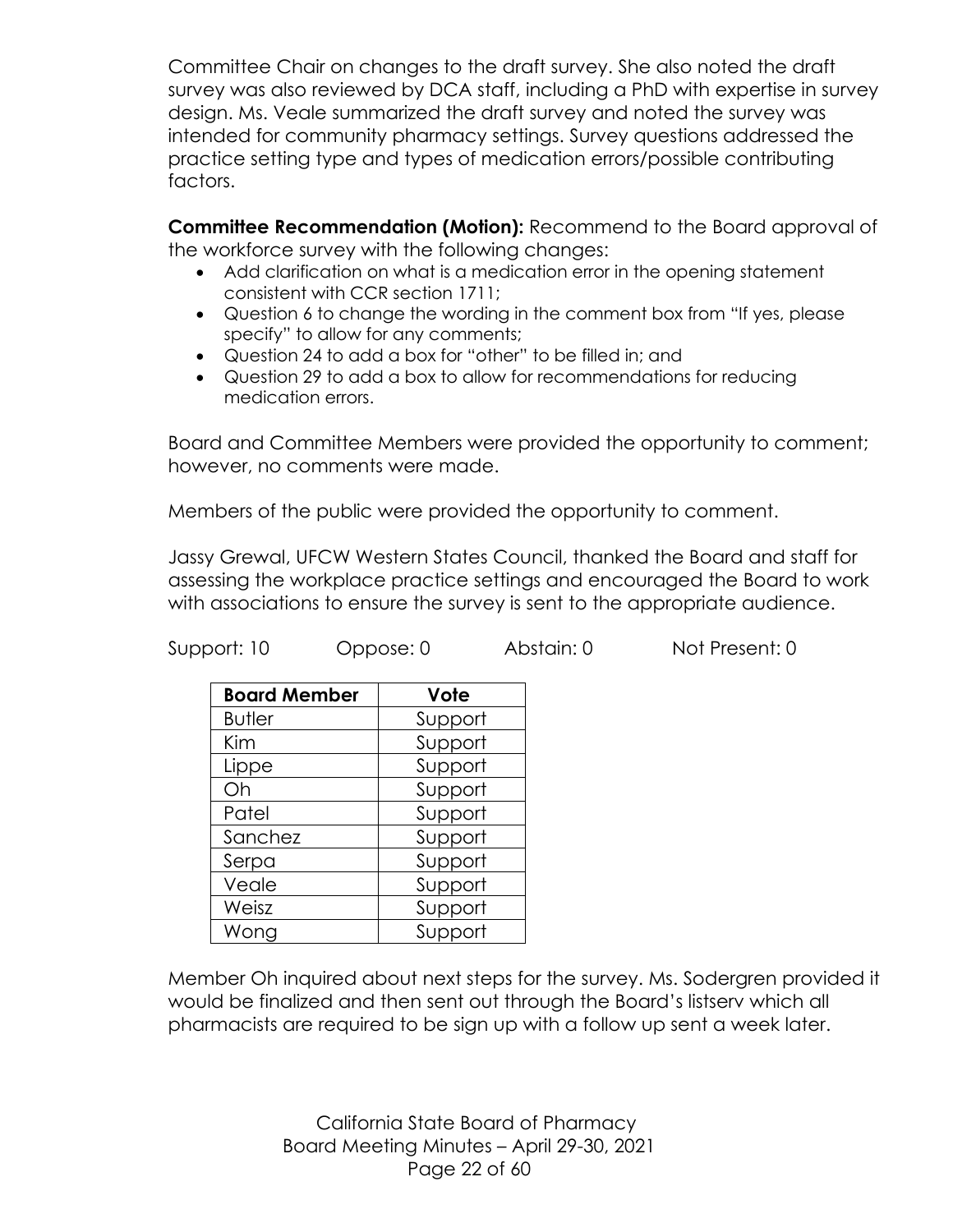Member Wong requested the survey be clarified that it is anonymous. Ms. Sodergren indicated it can be reinforced through the listserv message.

h. Discussion and Consideration for Approval, Changes to Proposed Board Provided Training Program. Pursuant to Business and Professions Code Sections 4052.02(b), 4052.03(b)(3) Related to Furnishing HIV Preexposure (PrEP) and Postexposure (PEP) Prophylaxis

Chairperson Veale reported as part of the Board's efforts to implement the provisions of [Senate Bill 159,](https://leginfo.legislature.ca.gov/faces/billNavClient.xhtml?bill_id=201920200SB159) Board staff in collaboration with experts have been developing a training program to satisfy the requirements of CCR section 1747. As part of the September 2020 Board meeting, the Board approved the training program presentation. Regrettably after the Board's approval, staff was advised that the subject matter expert identified to complete the recording of the training was no longer available.

Chairperson Veale advised a new expert, Dr. Betty Dong, has volunteered to assist the Board with finalizing the training. Dr. Dong, PharmD, FASHP, FAPHA, FCCP, AAHIVP, is a professor of clinical pharmacy and family and community medicine, University of California School of Pharmacy and Medicine. Dr. Dong has updated the presentation to include updated data and resources to reflect the most current information. Further, some of the training elements have been reorganized. The learning objectives and content areas remain the same.

**Committee Recommendation (Motion):** Recommend to the Board approval of the updated training program.

Members were provided the opportunity to comment; however, no comments were made.

Members of the public were provided the opportunity to comment; however, no comments were made.

Support: 10 Oppose: 0 Abstain: 0 Not Present: 0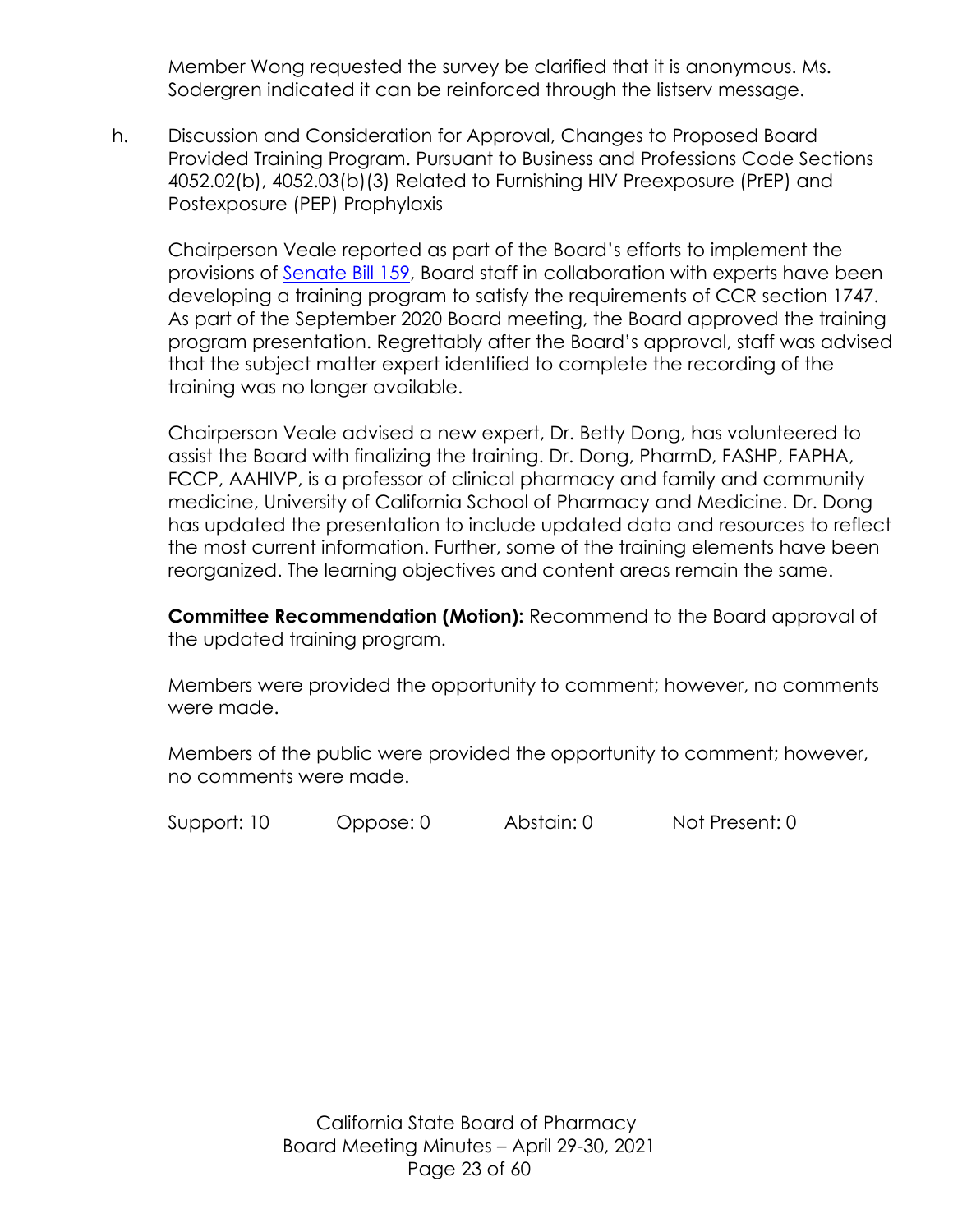| <b>Board Member</b> | Vote    |
|---------------------|---------|
| <b>Butler</b>       | Support |
| Kim                 | Support |
| Lippe               | Support |
| Oh                  | Support |
| Patel               | Support |
| Sanchez             | Support |
| Serpa               | Support |
| Veale               | Support |
| Weisz               | Support |
| Wong                | Support |

Member Jignesh Patel left the meeting at 11:57 a.m.

i. Review and Discussion of Licensing Statistics

Chairperson Veale reported the quarterly licensing statistics for fiscal year 2020/2021, were provided in the meeting materials. She reviewed the general application and deficiency mail processing times by license type are provided below reflecting data current as of April 3, 2021. The data reflects the time from when an application or deficiency response is received by the Board through to the time it is reviewed by licensing staff. The standard performance processing time is within 30 days for initial applications and is within 10 days for deficiency mail. The term "Current" means there are no items to review or staff is currently reviewing the items within 1-5 days for that specific license type. She added staff continue to work diligently and have adjusted to review applications and mail electronically during this pandemic. Processing times exceed the standard processing times resulting from a combination of factors, including impacts resulting from the pandemic. Ms. Veale noted staff has made great strides to make goals and shift as needed.

Members were provided the opportunity to comment; however, no comments were made.

Members of the public were provided the opportunity to comment.

Steven Gray inquired if the COVID restrictions, shelter in place, and travel restrictions have had significant effect on the inspections of out of state pharmacies, and FDA registered facilities. He added the FDA's program has deteriorated during the last year and virtually no inspections outside the US is occurring. Ms. Sodergren noted this was discussed and is addressed in the Executive Officer's report.

j. Future Committee Meeting Dates

California State Board of Pharmacy Board Meeting Minutes – April 29-30, 2021 Page 24 of 60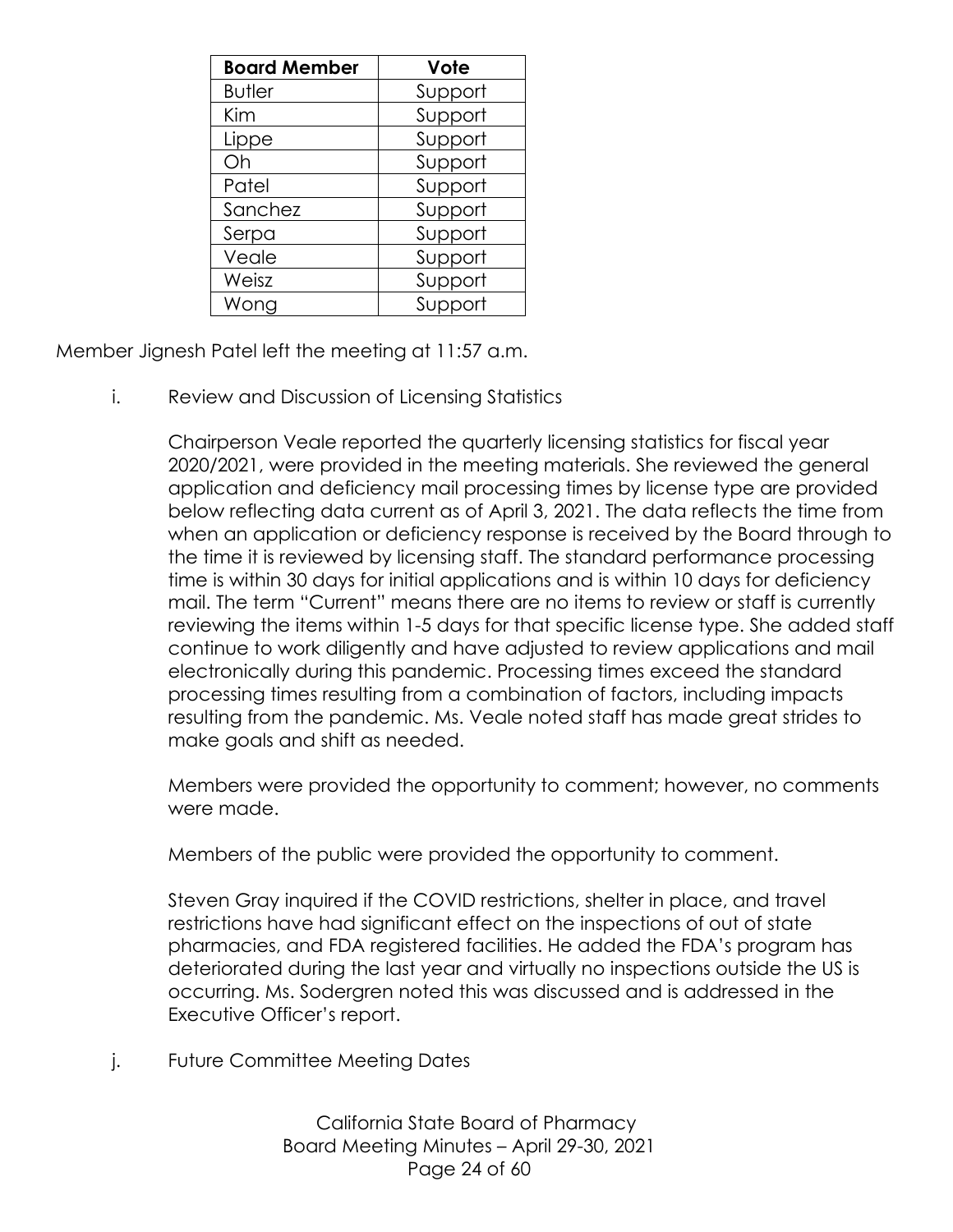Chairperson Veale noted the future meeting dates are July 14, 2021, and October 27, 2021.

## **XI. Enforcement and Compounding Committee Report**

a. Summary and Discussion on the Informational Meeting on "White Bagging"

Chairperson Serpa provided a summary the informational meeting the Enforcement Committee heard on the practice of "white bagging." The Committee publicized this informational meeting and reached out to identified stakeholders to participate, with the goal of receiving various perspectives on this practice to ensure the education on the matter is comprehensive. The Committee received a number of presentations. Dr. Serpa thanked the presenters and stakeholders who participated in the meeting or provided written comments. She noted the webcast of the meeting is posted on the Board's website.

Chairperson Serpa advised the National Association of Boards of Pharmacy (NABP) published a report on the topic and included that "white bagging" refers to the distribution of patient-specific medication from a pharmacy, typically a specialty pharmacy, to physician's office, hospital or clinic for administration. She noted it is often used in oncology practices to obtain costly injectable and infusible medications that are distributed by specialty pharmacies and may not be available in all non-specialty pharmacies. She added while the committee meeting did not cover it, it was important to note another practice called "brown bagging" which refers to the dispensing of a medication for a pharmacy directly to a patient, who then transports the medication to the physician's office. Dr. Serpa noted the practice of "white bagging" appears to have become more frequent as payors more robustly require the practice to reduce medication costs.

Chairperson Serpa advised the NABP report details some benefits to the practice of white bagging, including the potential for a greater opportunity for pharmacists to use their expertise to improve patient outcomes as well as the opportunity for physicians to reduce costs associated with purchasing and stocking expensive medications. From the payer perspective, benefits include cost savings through negotiated dispensing rates and increased transparency.

Chairperson Serpa advised safety concerns have also been identified, including the special handling that is required for many of these medications, which can pose safety, operational and unexpected financial burdens. Additional challenges may arise as specialty pharmacies may not have access to patient medical records as well as unpaid expenses resulting from coordination, storage, and handling of patients' medications until the drug is administered.

> California State Board of Pharmacy Board Meeting Minutes – April 29-30, 2021 Page 25 of 60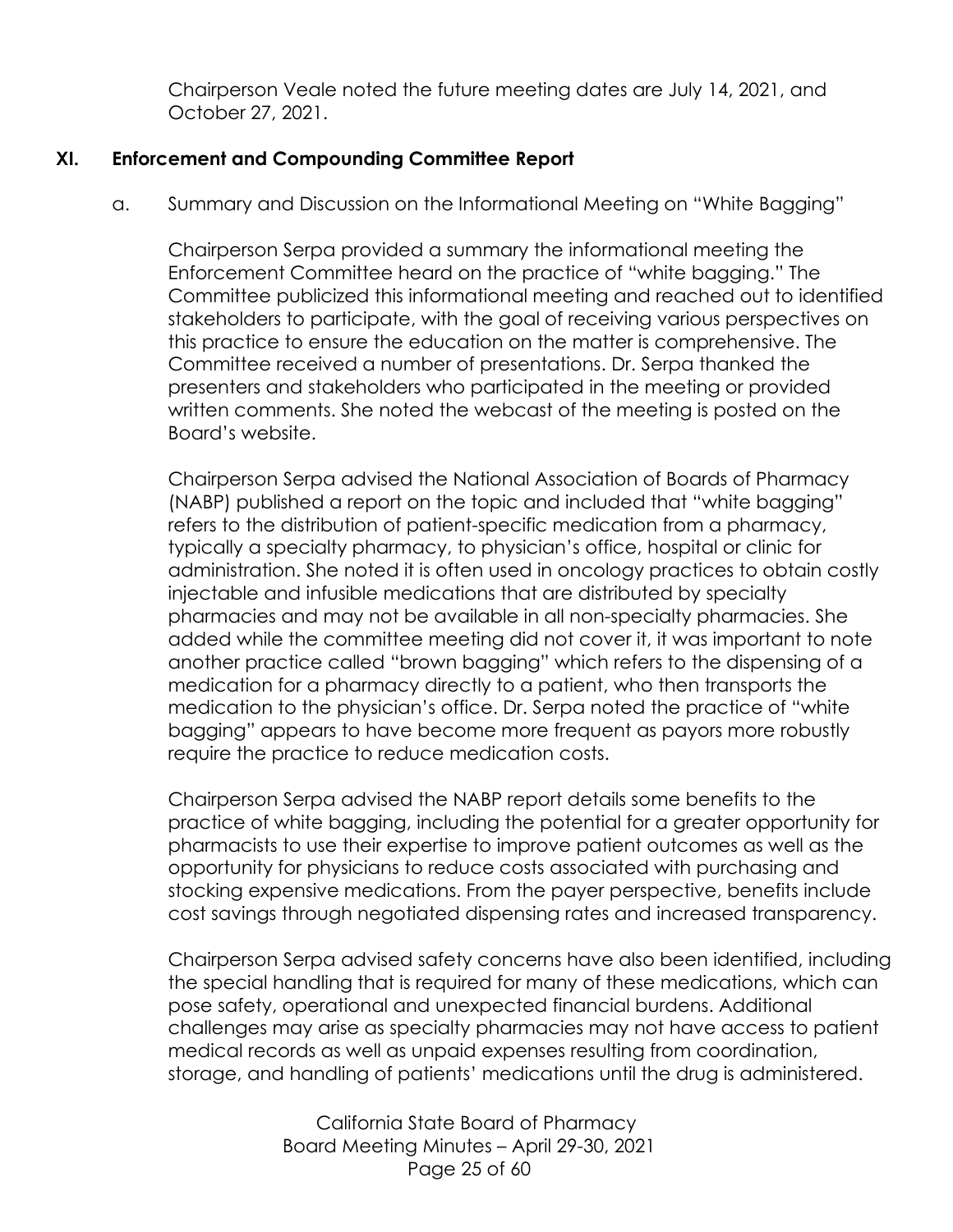Chairperson Serpa noted the practice could present some challenges in instances where a change in dosage or strength of transition to a different class of medication is common. She noted the potential for delays in patient care resulting from difficulty acquiring or receiving the appropriate medication can and does occur.

Chairperson Serpa referenced the NABP's report that advised it may be incumbent on the Board to determine who is accountable for verifying the authenticity and integrity of the drugs before administration as well as who would be responsible when a delay in therapy occurs.

Chairperson Serpa reported many organizations provided presentations which are also posted on the Board's website along with the minutes for the meeting. She encouraged members and members of the public to review the Webcast posted on the Board's website.

Chairperson Serpa provided a summary of the presentations.

- Sarah Ream presented on behalf of California Department of Managed Health Care.
- Charles Bacchi presented on behalf of the California Association of Health Plans.
- Yvonne Choong presented behalf of the California Medical Association.
- Dr. Thomas Semrad, Medical Director of Clinical Research for the Gene Upshaw Memorial Tahoe Forest Cancer Center, provided a summary on how white bagging has impacted his practice and care for his patients.
- BJ Bartleson, California Hospital Association, advised the committee of concerns with the practice including patient safety and treatment delays.
- Representatives from the California Children's Hospital Association provided information on the risks and failure points white bagging introduces specifically for pediatric patients.
- Dr. Rita Shane presented on behalf of Cedars-Sinai Medical Center. Dr. Shane was also the originator of the request to the Board to discuss White Bagging.
- Dr. Steven Thompson presented on behalf of the California Society of Health-Systems Pharmacists and shared many of the same concerns identified by other presenters.
- Dr. Azizian presented on behalf of Keck Medical Center of USC.
- Dr. Diane McCowan presented on behalf of PIH Health.

California State Board of Pharmacy Board Meeting Minutes – April 29-30, 2021 Page 26 of 60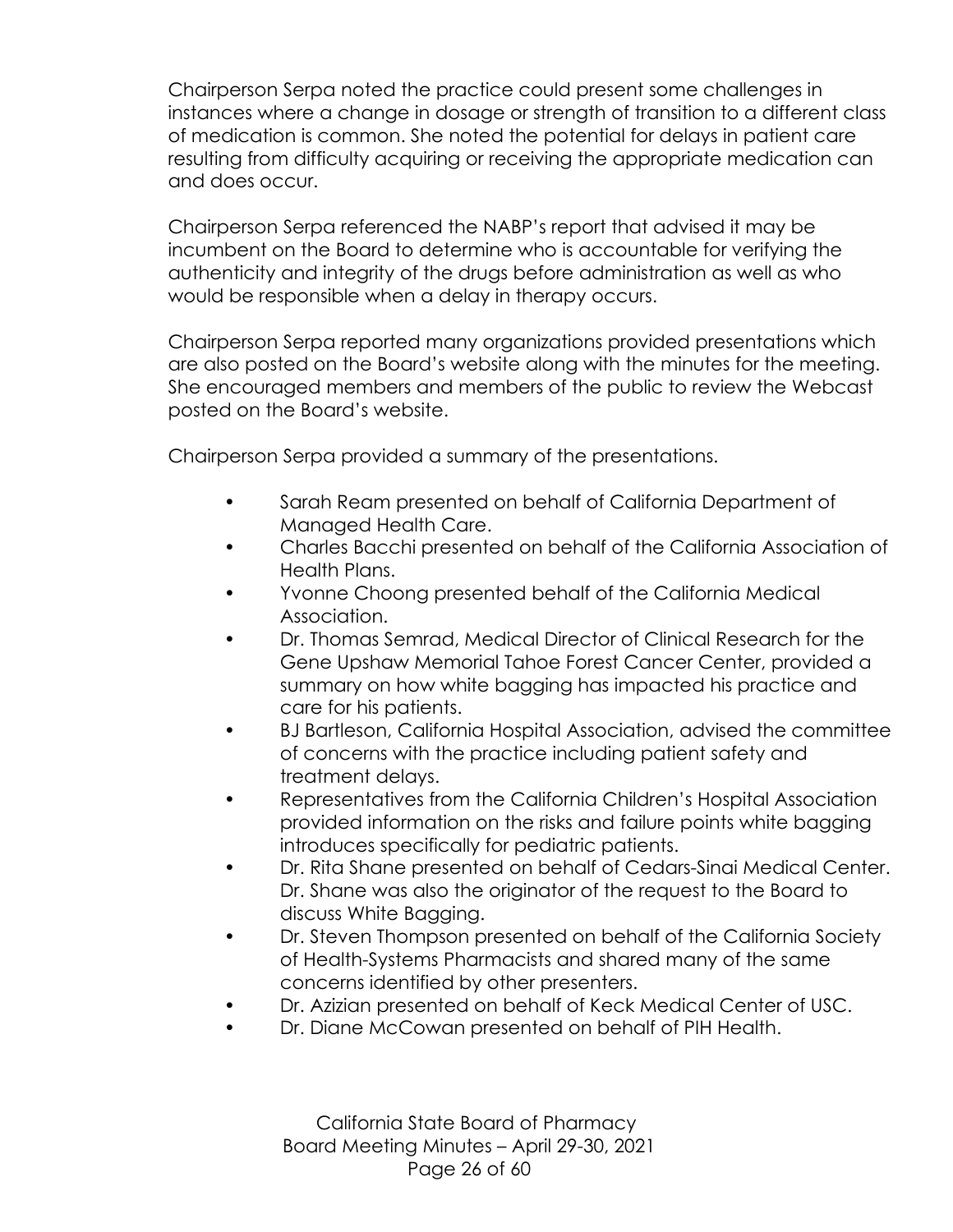Chairperson Serpa shared updates since the last Enforcement Committee meeting. She noted ongoing discussion by national stakeholders including a recent letter sent to the FDA by the American Society of Health-System Pharmacists and the American Hospital Association.

Chairperson Serpa reported Louisiana has pending legislation intended to ensure patient access to physician-administered drugs and related services and to ensure insurers do not interfere with patient's freedom of choice with respect to providers furnishing such drugs. Texas has pending legislation that will require a health benefit plan or pharmacy benefit manager to allow an enrollee to obtain a specialty drug from a physician's office or hospital outpatient infusion center that provides and administers a specialty drug.

Members were provided the opportunity to provide comment. Ms. Veale noted Dr. Serpa did a good job summarizing the meeting.

Members of the public were provided the opportunity to provide comment.

Rita Shane, Cedars Sinai, thanked the Enforcement and Compounding Committee and the Board for addressing the issue. Dr. Shane noted as chronic disease and cancer drug costs continue to escalate, policies such as white bagging are put into place to reduce cost but at the risk of impacting patient safety. She added delays in care resulted in cancer progression, exacerbation of illness and hospitalization. She stated it is a very important patient safety issue and appreciate it being evaluated.

Daniel Kudrishoff, Medication Safety Officer, Keck Medical Center of USC, commented this issue is affecting patients. He noted this is a safety and regulatory concern for his hospital and pharmacy department. He noted patients are faced with delays in receiving care and medication which are lifesaving. It also prevents providers from treating the patient because the medication hasn't arrived or the patient's clinical presentation requires a change in the medication. In this case the drug is not available and the payer does not allow institution procured medication. He requested the Board reevaluate the issue and work with the stakeholders on a solution to protect patients.

BJ Bartleson, CHA, thanked the Committee and Board for discussing the controversial topic. She noted it continues to be an escalating issue across the country as many states are looking at the issues and trying to figure out the best route moving forward. CHA and members are extremely concerned with patient safety. Ms. Bartleson noted several states are reviewing data to find the while payers may be saving money, the costs are being placed on the patients. It is a safety issue and cost enhancement to patients. Ms. Bartleson stated she hoped to be able to look at opportunities other than legislation relative to

> California State Board of Pharmacy Board Meeting Minutes – April 29-30, 2021 Page 27 of 60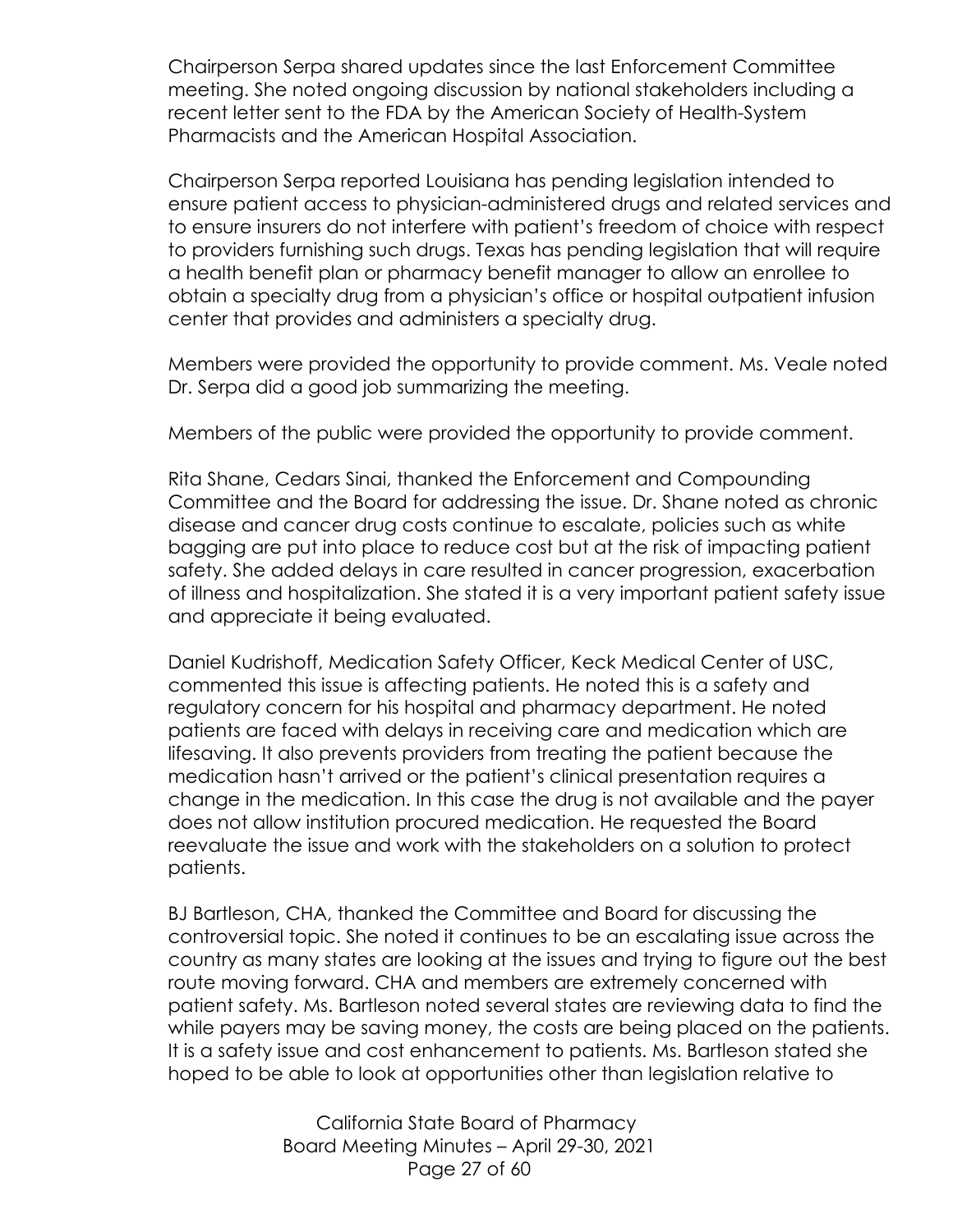handling this topic. She stated stakeholders are looking to the Board to understand if this practice is in concert with present regulations or not; if not, what steps need to be taken next.

LoriAnn DeMartini, CSHP, thanked the Board for convening stakeholders around white bagging as it is problematic to hospitals and patient safety. She noted other states have taken proactive action in the area addressing patient safety issue. She encouraged the Board to continue discussions to mitigate potential and actual harm to patients.

Chairperson Serpa discussed possible actions moving forward as continuing education on the topic and requesting staff to evaluate actions taken in other jurisdictions. She noted SB 524 may address some of the patient safety concerns raised during the informational meeting. Members were comfortable with Dr. Serpa's suggestions for moving forward.

b. Summary of Presentation on the National Association of Board of Pharmacy, Compounding Data Sharing

Chairperson Serpa advised the Committee received a presentation by the NABP on the development of the Compounding Data Sharing Project. The presentation covered the basic provisions of the FDA Memorandum of Understanding (MOU) and many of the obligations set forth in the MOU, including reporting and investigation activities. The presentation focused primarily, however, on the NABP system developed to assist with some of the reporting requirements established in the MOU. Dr. Serpa noted the presentation slides are included in the meeting materials.

Members were provided an opportunity to comment.

Dr. Oh inquired as to the reasons why other states are not adopting this and felt it will work only if all states participate. Dr. Serpa noted this should be addressed in the next agenda item but can discuss if not addressed.

Members of the public were provided the opportunity to comment; however, no comments were made.

c. Discussion and Consideration of FDA's Final MOU on Interstate Distribution of Compounded Drug Products.

Chairperson Serpa reported following the presentation by the NABP, the Committee considered the MOU itself, to determine what if any action the Committee should offer to the Board and went through a very deliberate process to discuss the issue.

> California State Board of Pharmacy Board Meeting Minutes – April 29-30, 2021 Page 28 of 60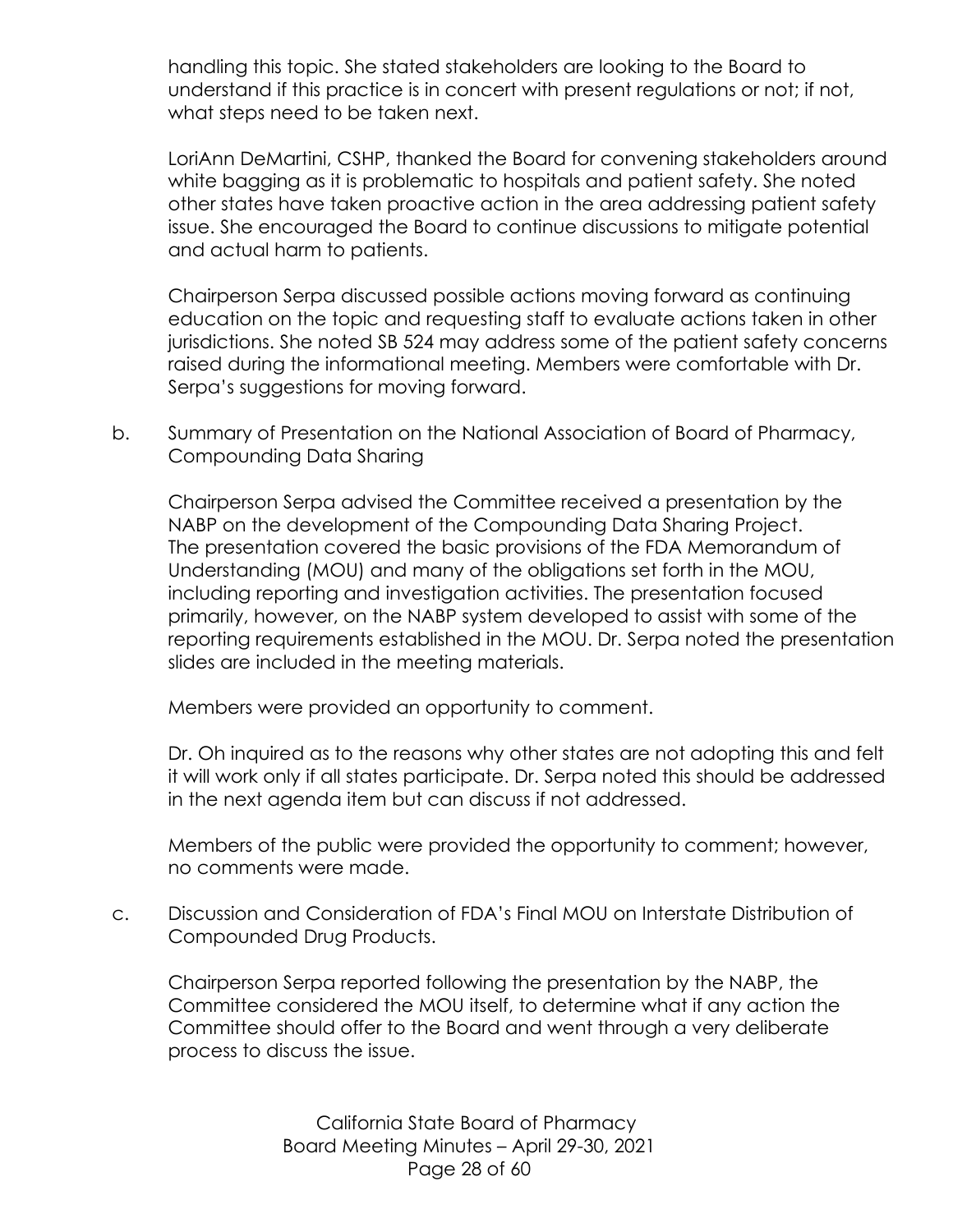Chairperson Serpa noted the committee first focused on the larger policy questions to determine if a recommendation to enter into the MOU was appropriate. She noted the committee has received significant public comment that the Board sign the MOU and more recently, the committee received what appears to be a national petition that is signed by thousands of people – primarily members of the public, practitioners and patients throughout many states. Dr. Serpa stated after consideration and discussion of these questions the committee determined that it appears appropriate to sign the MOU.

Chairperson Serpa reported after making that determination, the committee considered several questions to assist with addressing implementation issues as detailed in the chair report. She provided the committee concluded the Board should require, as a condition of renewal, that a pharmacy advise the Board that it distributes compounded preparations for distribution outside of California. Dr. Serpa continued the committee determined it is appropriate for the Board to establish a requirement for such pharmacies to report sales information to the NABP system. She added the committee concluded it is appropriate to require pharmacies to report adverse drug experience and drug quality issues and that pharmacies that engage in interstate compounding should be required to affirm their understanding of the conditions and obligations of the MOU. Dr. Serpa noted the committee also conferred with counsel and determined it necessary to include confidentiality provisions and that the Board should develop education materials.

Dr. Serpa provided committee members the opportunity to comment prior to reviewing the committee recommendation; however, no comments were made.

Chairperson Serpa reviewed the committee's proposal that includes amendment to section 4110 as well as the addition of section 4126.9.

Draft Statutory Proposal Related to the Interstate Distribution of Compounded Medications

Amend Section 4110 of the Business and Professions Code as follows:

4110.(a) License Required; Temporary Permit Upon Transfer of Ownership; Mobile Pharmacy Requirements

(a) No person shall conduct a pharmacy in the State of California unless he or she has obtained a license from the board. A license shall be required for each pharmacy owned or operated by a specific person. A separate license shall be required for each of the premises of any person operating a pharmacy in more than one location. The license shall be renewed annually and shall include the matters identified by the board in the renewal application, including but not limited to, notification to the

California State Board of Pharmacy Board Meeting Minutes – April 29-30, 2021 Page 29 of 60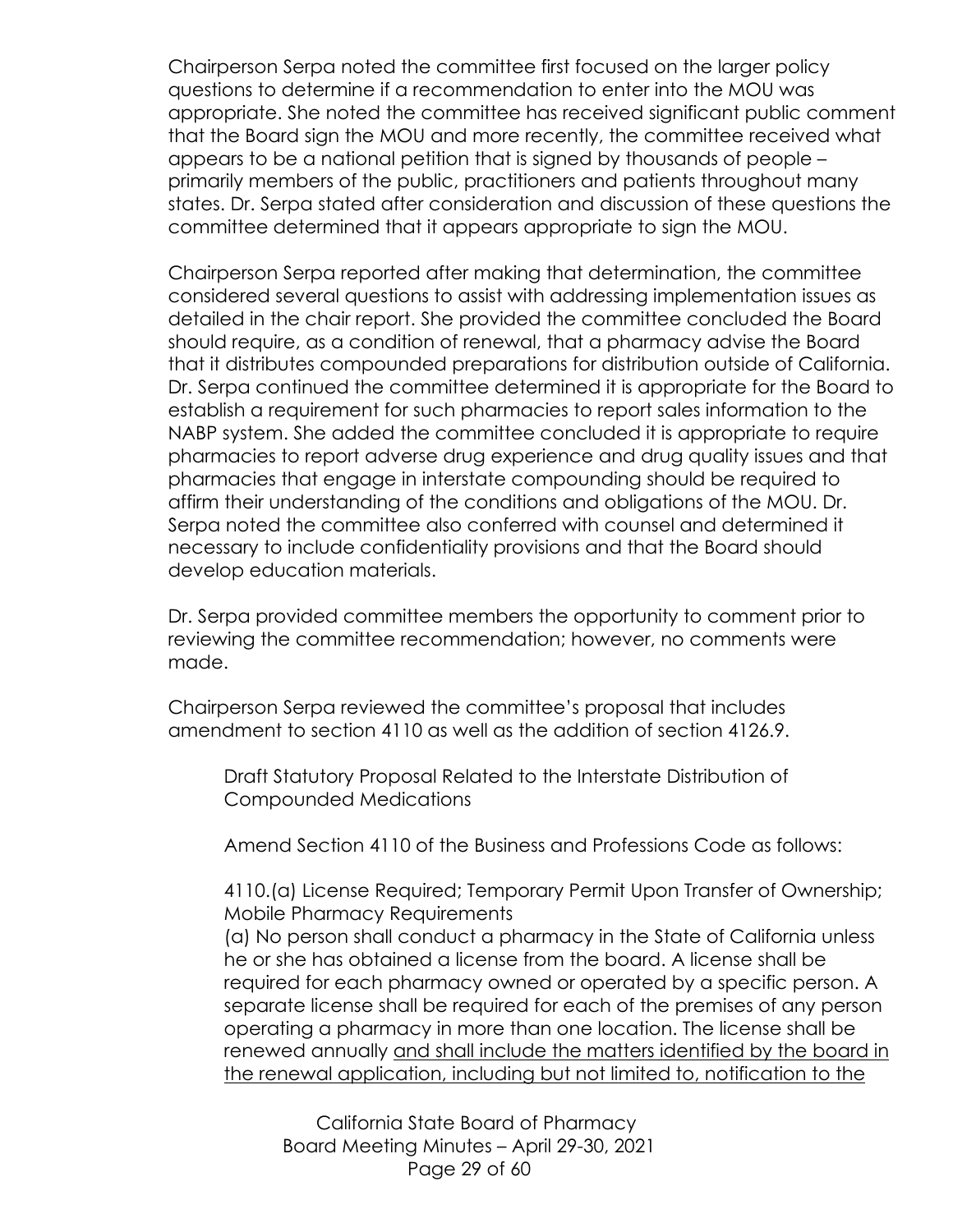board regarding compounding practices, including compounded prescriptions distributed outside of the State. The board may, by regulation, determine the circumstances under which a license may be transferred.

(b) …

Add Section 4126.9 to the Business and Professions Code as follows: 4216.9 Distribution of Compounded Drugs in Interstate Commerce by Pharmacies Located in California

a) A pharmacy located in California may only distribute compounded preparations for interstate distribution under the following conditions.

1. Between January 1 and March 31 of each year, report all required data into the Information Sharing Network established by the National Association of Boards of Pharmacy in conjunction with the federal Food and Drug Administration (FDA) to implement the Memorandum of Understanding established by the FDA Addressing Certain Distributions of Compounded Drugs.

2. On an annual basis, as a condition of renewal, the pharmacist-incharge certifies that the reporting requirements established in section 1 have been satisfied.

3. Adverse drug experiences and product quality issues for all compounded products shall be reported to the board within 12 hours.

b) Confidential Treatment of Information Reported to the FDA Directly or Through the Information Sharing Network. All information reported by the board to the FDA directly or through the Information Sharing Network established in conjunction with the FDA is deemed to be confidential information as specified in California Government Code § 6254(f) if it relates to information regarding a complaint received or the investigation of any such complaint.

**Committee Recommendation (Motion):** Recommend to the Board to move forward with the draft statutory proposal including amending Business and Professions Code section 4110(a) and adding BPC 4126.9, with a modification in the notification requirement and enter into the MOU provided sufficient resources and statutory changes are secured. Delegate to the Executive Officer and Committee Chair, working with counsel, to make nonsubstantive or clarifying changes.

Members were provided the opportunity to provide comment; however, no comments were made.

> California State Board of Pharmacy Board Meeting Minutes – April 29-30, 2021 Page 30 of 60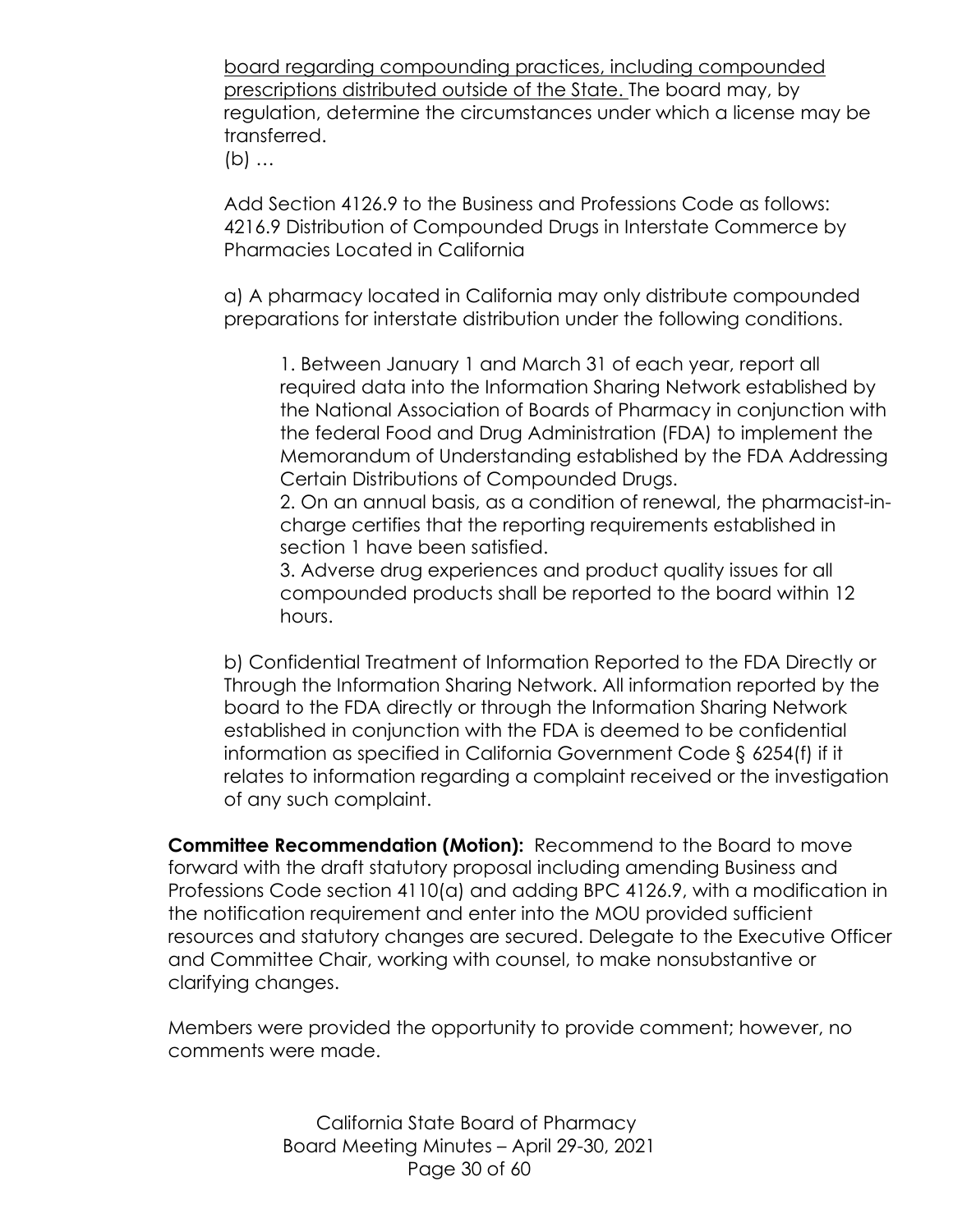Members of the public were provided the opportunity to provide comment.

Danny Martinez, CPhA, commented about CPhA's request for change. CPhA noted that BPC section 4126.9 subsection (a), would apply to all pharmacies in California that distribute compounded products can only do so under the conditions listed forward. He noted the MOU does not apply to veterinary compounds and only applies to human compounds and requested the word "human" to be added. CPhA also requested adding "human" in BPC section 4110 as well so as not to impact veterinary compounds. He requested this be included in the statutory proposal. Dr. Serpa advised this is on the list of nonsubstantive changes to address with the Executive Officer. Member Oh commented in agreement with CPhA.

| Support: 7 | Oppose: 0 | Abstain: 1 | Not Present: 2 |
|------------|-----------|------------|----------------|
|            |           |            |                |

| <b>Board Member</b> | Vote        |
|---------------------|-------------|
| <b>Butler</b>       | Support     |
| Kim                 | Support     |
| Lippe               | Support     |
| Oh                  | Support     |
| Patel               | Not Present |
| Sanchez             | Not Present |
| Serpa               | Support     |
| Veale               | Support     |
| Weisz               | Abstain     |
| Wong                | Support     |

d. Discussion and Consideration of Compounding with Components or other Material that Could Result in Insanitary Conditions as Established in the FDA Insanitary Conditions at Compounding Facilities Guidance for Industry

Chairperson Serpa advised members that topic had been discussed several times over the course of the past few years and again more recently in detail at several meetings. She noted there is a significant amount of background information detailed in the meeting materials. Members were advised that staff discussed the issue with the FDA, who has confirmed that compounding from inappropriately graded products could result in violations of the guidance document regarding insanitary conditions. Dr. Serpa added this would be consistent not only with the FDA alerts highlighting concerns with using dietary grade ingredients but also with the FDA 483 that was included in prior meeting materials. Recently, NABP also confirmed that they share issues regarding inappropriately graded products with the state boards.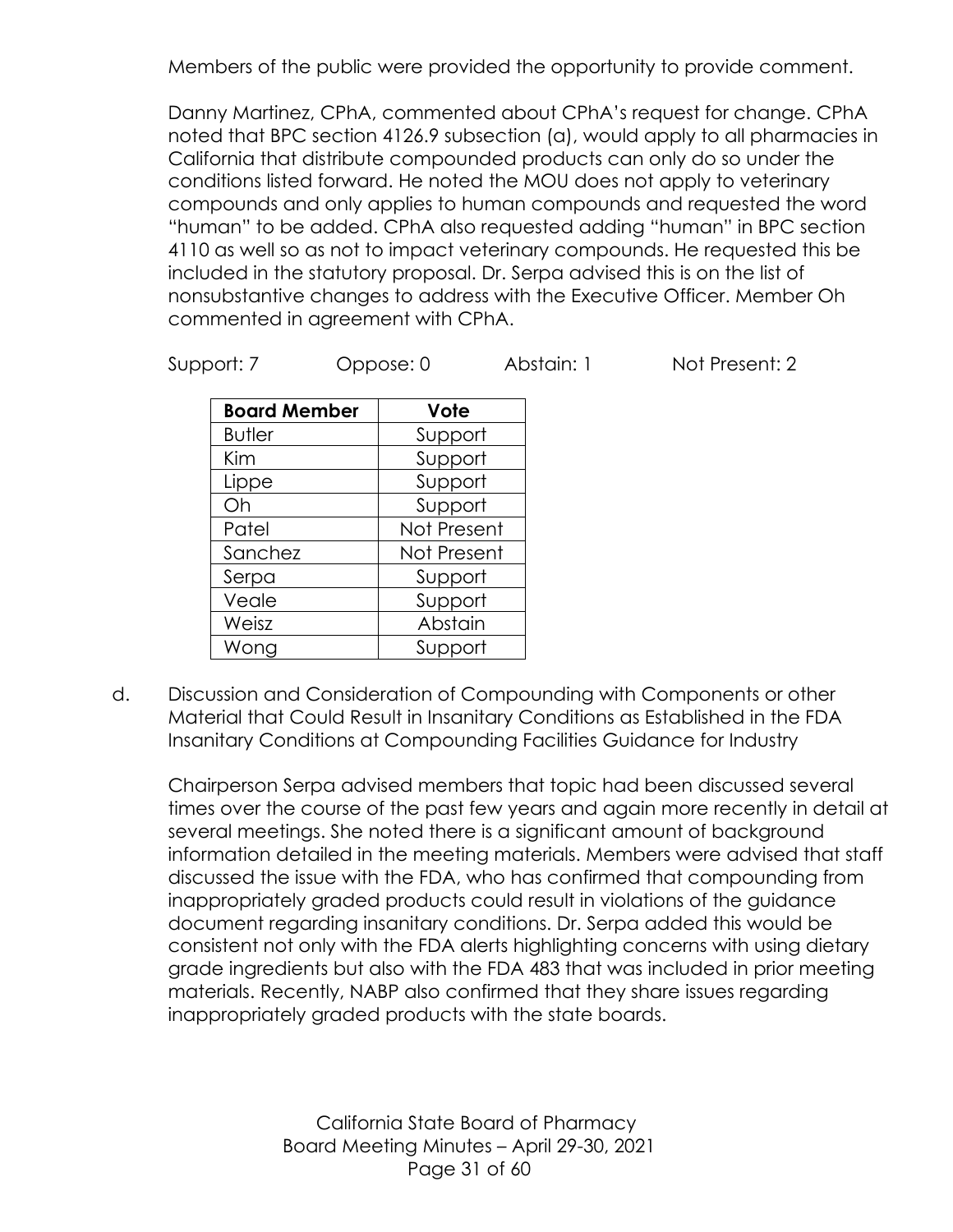Chairperson Serpa noted as part of its ongoing education on the issue, inspectors are discussing this practice with licensees when encountering it in during inspections or other audits. Dr. Serpa added educational efforts typically focus on provisions of the law, the importance of understanding the quality of ingredients prior to use, and the importance of working with a supplier to improve the quality of bulk ingredients. She also added the meeting materials include several resources that may be provided to licensees as well.

Chairperson Serpa advised public comment received during the Committee meeting included a request that the committee consider if additional testing would assist a pharmacist in determining if an ingredient was appropriate as well as requested that the Board define "pharmaceutical grade." The committee also heard public comment on the importance of quality being built into the entire compounding process and suggestions that the Board needs to protect access. Dr. Serpa advised the committee concluded that no additional action is required. She noted staff will continue to educate and use enforcement discretion.

Members were provided the opportunity to provide comments.

Member Oh inquired if the certificate of analysis can be done to check for impurities and can be required to allow for compounding of methylcobalamin. He stated he felt CPhA's letter for solution seemed to address it and was curious the status on that issue. He stated he heard and read many patients were not able to get the medication they need.

Dr. Serpa advised this has been discussed in depth at committee level and the Board has not stopped any pharmacy from using methylcobalamin specifically. The Board has asked for specific background materials and guidance to have it be proven to be safe. If that is provided there is no issue. She noted it is not a general statement and has to be looked at the specific environment, API used, and if the certificate of analysis is valid which is also done by the FDA. She advised the FDA has cited locations with dietary grade components not just methylcobalamin but other compounded products. Dr. Serpa added in California the focus is entirely on education.

Supervising Inspector Acosta advised Board staff is doing a lot of education to licensees. She noted there is a wide variety of products being used as raw materials which is why there isn't one way that is acceptable to test to verify analysis of materials. Dr. Acosta noted there is no one test or manufacturer that can provide what is needed. She noted they had a meeting with a laboratory who said they could do testing to a consumer that would make it injectable grade which ended up not being true.

> California State Board of Pharmacy Board Meeting Minutes – April 29-30, 2021 Page 32 of 60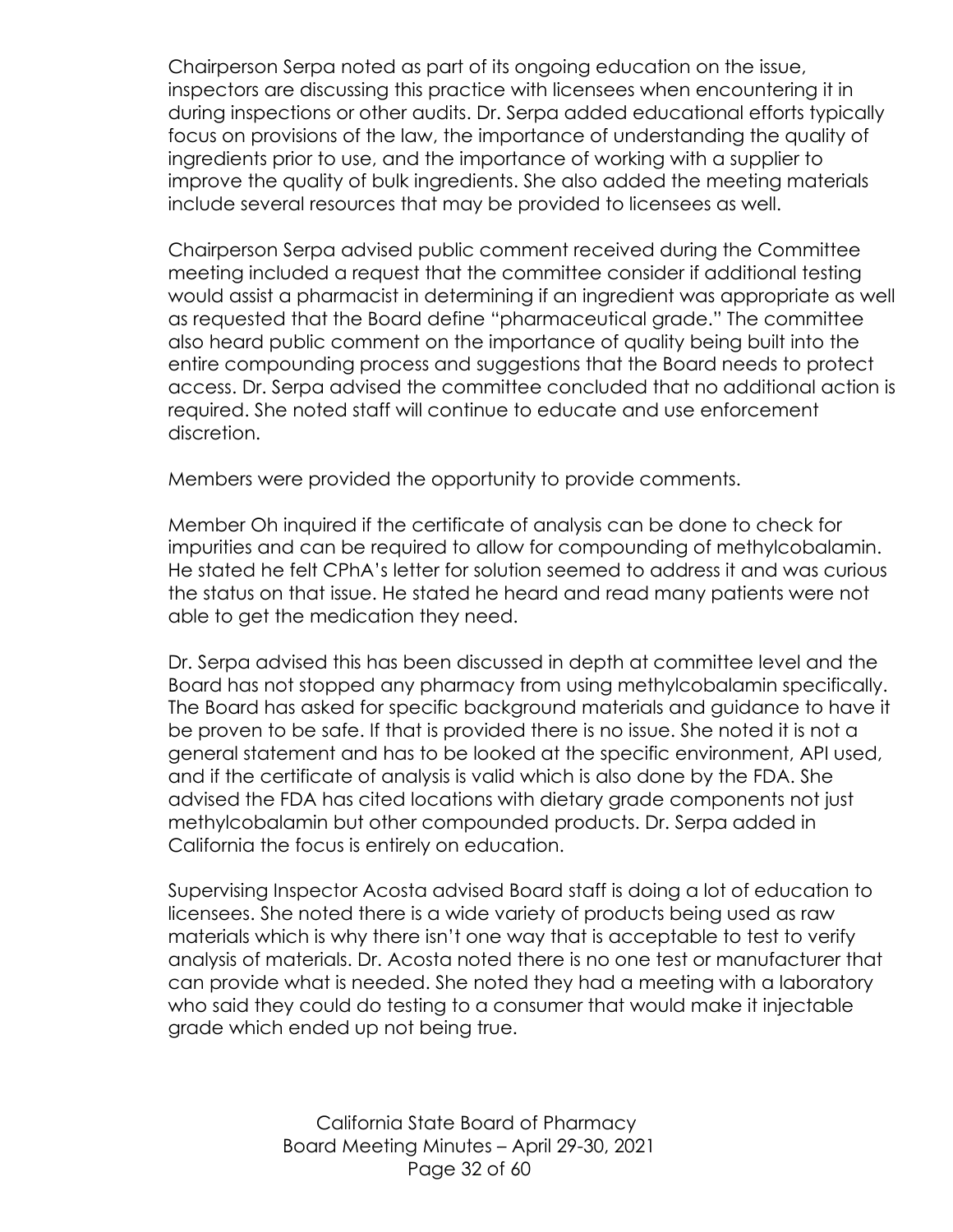Ms. Sodergren added that this is an issue the Board is following what the FDA has directed as the FDA has established what is considered unsanitary conditions. When the FDA increased its oversight of compounding in the 503A facilities and issued these guidance documents, the Board must be mindful of the FDA's regulation in this area and expectation of the state partners. Changes made by the Board could conflict with federal requirements.

Counsel Smiley added the bulk substance evaluation and analysis resides with the FDA and not with the Board. She added currently methylcobalamin and some of the other bulk substances that are on the list only indicate the FDA has information sufficient to analyze but they haven't done the analysis yet.

Chairperson Serpa advised this has been discussed at many committee meetings where the committee is able to educate stakeholders and licensees in how to continue to supply the medication in the appropriate patient population with the appropriate products. If documented, it is not an issue. When the documentation is not seen, Board staff continue to provide education and use enforcement discretion as well as point to FDA guidance documents. She continued the Board is putting patient access as a top priority and that is why the Board has been able to focus policy on education.

Member Oh inquired if there were orders of corrections issued and further asked if the Board was not saying to not compound methylcobalamin.

Dr. Acosta stated there is nothing wrong with compounding methylcobalamin. She noted the FDA has it on their list. The issue is not with methylcobalamin; the issue is with the raw materials used to make injections. The substance is not of the appropriate impurity to make an injection.

Member Wong asked if the FDA has a list of manufacturers with ingredient pure enough for them to use. Dr. Serpa advised it is not the FDA's purview to maintain a list. She added it is the pharmacist's responsibility to obtain the API product and have it documented that the product and lot number meets the needs for the compounding. Dr. Acosta noted the FDA has a list of drug establishments which can repackage or make it but only lists who is able to make them but it doesn't note what they make. She noted there is a dietary USP monograph on methylcobalamin but for federal law a dietary substance cannot be used for anything but ingestion. She noted if a product labeled methylcobalamin USP grade it has been qualified as a dietary supplement.

Chairperson Serpa noted because of the complexity and intricacies, it is important to know the Board's approach is education with enforcement discretion to ensure access is maintained.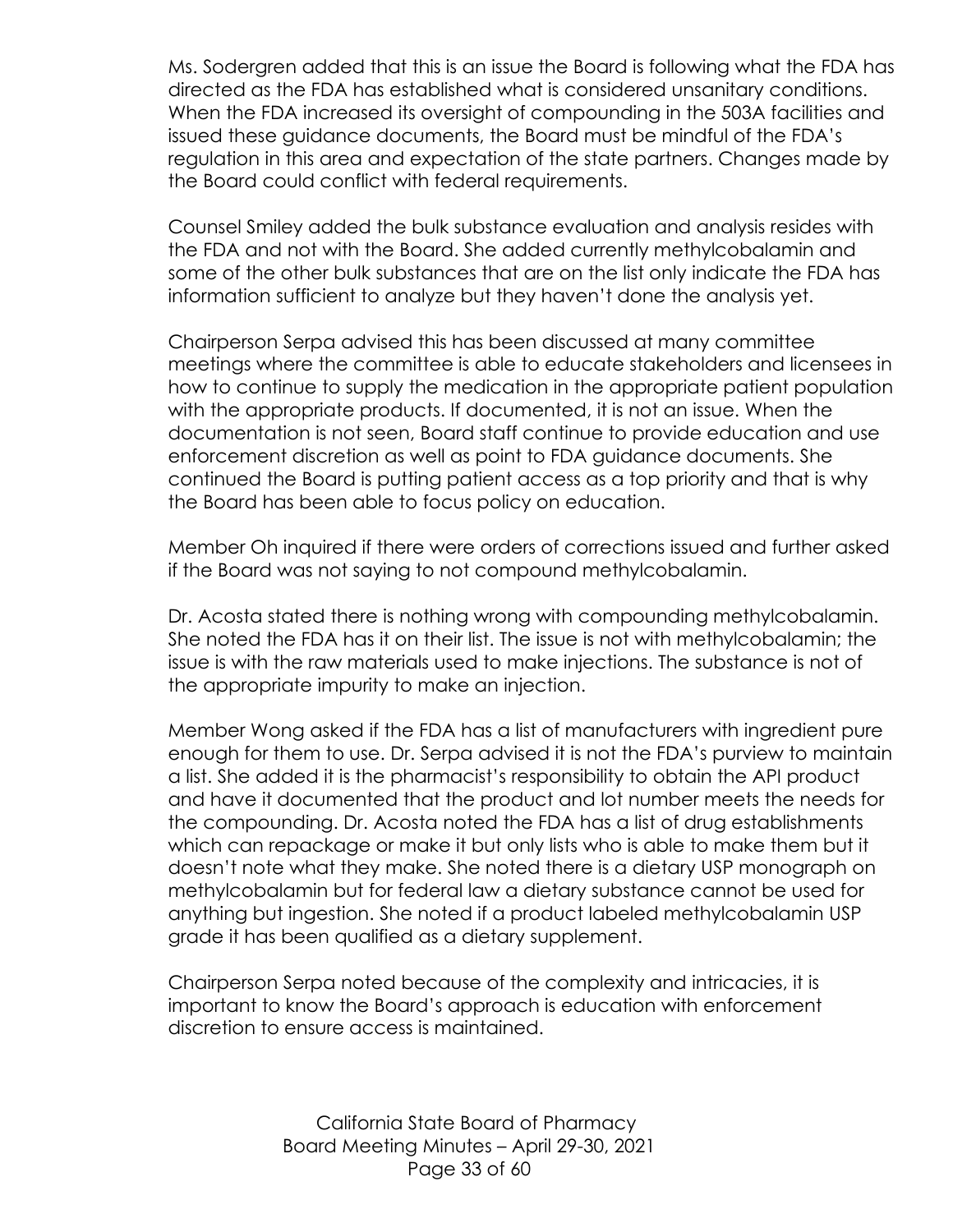Member Oh appreciated hearing that the Board is not prohibiting compounding these products.

Member Wong stated it is good for the Board to work with the licensees to solve problems.

Counsel Smiley noted it is important to note the Board's policy is to continue education and exercise enforcement discretion in the appropriate cases. She noted if significant contamination was found it may warrant enforcement action.

Members of the public were provided the opportunity to provide comments.

Danny Martinez, CPhA, commended the Chairperson for discussion. He stated CPhA compounders are concerned about the ability to compound. He noted CPhA's concerned about the definition of pharmaceutical grade and licensees are told methylcobalamin can be compounded if appropriate grade but there is no answer for what is the appropriate grade. He noted federal law defines dietary grade but there is no definition for pharmaceutical grade. He encouraged the Board for defining pharmaceutical grade.

Chairperson Serpa noted his comments were made at the committee meeting where they discussed the difficulty that every situation is unique and so the pharmacist-in-charge (PIC) and the inspector would determine the documentation present for the individual circumstance and product. She referred to the meeting materials for the guidance provided by the FDA.

Steven Gray commended the Chairperson and staff for discussing the issue. He encouraged the forum of the schools of pharmacy in California to share the documents as sterile compounding is part of entry level practice. He referred to the committee discussion that some compounders did not have documentation that the product was necessary as an alternative therapy for all patients to which it was distributed. He inquired what is required for pharmacies compounding to have in the way of an indication on per patient basis.

Joe Grasela inquired what lab tests are needed to ensure it is a good product. He said case by case assessments are not a good idea.

Chairperson Serpa reiterated Dr. Acosta's comment that the patient specific and API specific information is required and there is no test or definition that fits all based on the FDA and science.

e. Discussion and Consideration of Opportunities to Improve Naloxone Accessibility through Auxiliary Labels for Opioid Prescriptions.

> California State Board of Pharmacy Board Meeting Minutes – April 29-30, 2021 Page 34 of 60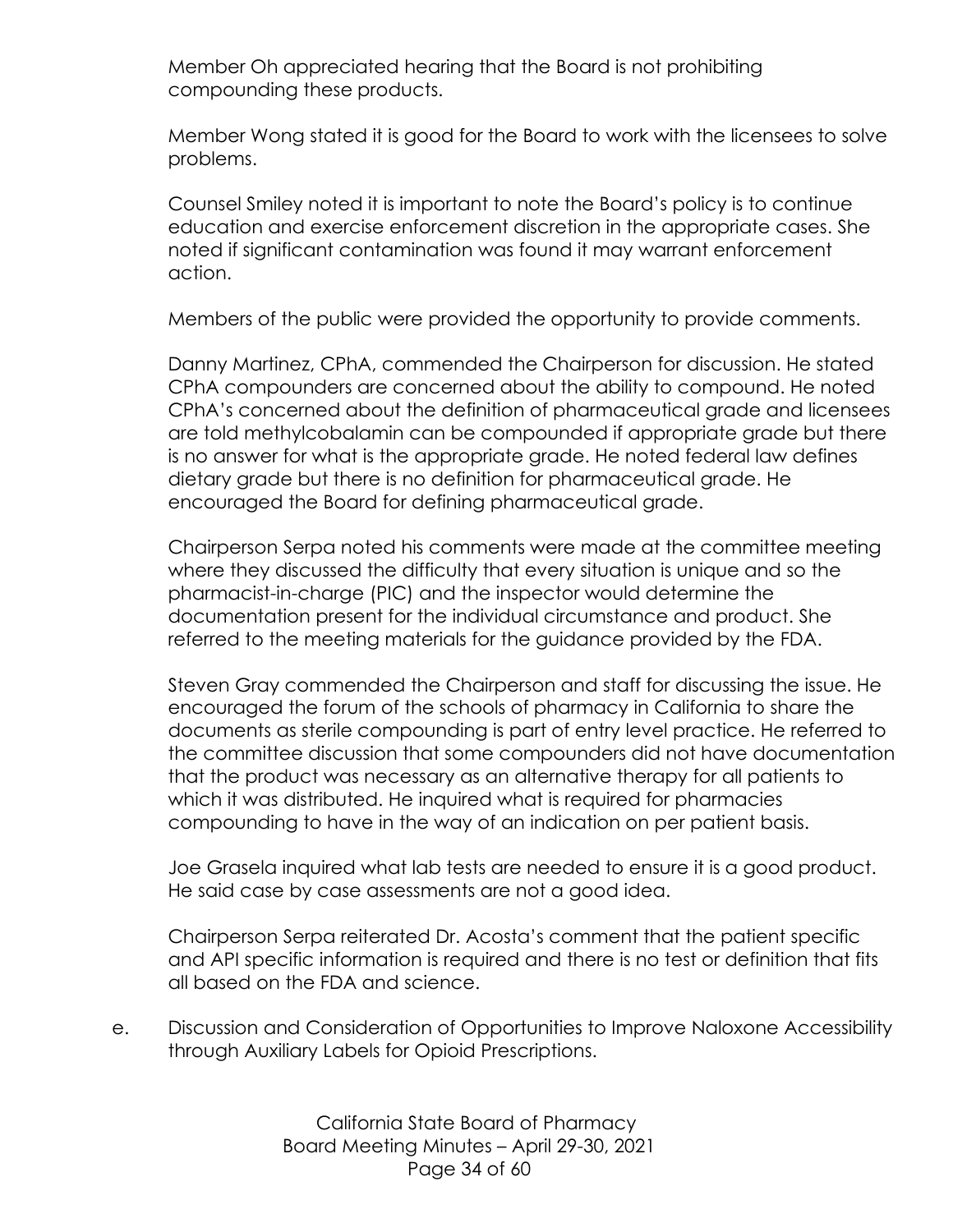Chairperson Serpa stated during the Committee meeting members also discussed, if from a policy perspective, the Board should consider changes or if other action is appropriate to leverage the prescription dispensing encounter to provide education to patients about naloxone. She noted the committee concluded that currently labeling requirements are appropriate, and that pharmacists providing appropriate consultation should include this information when speaking to the patient.

Chairperson Serpa stated after consideration and discussion of public comment, the committee decided to discuss further at a future meeting, the Board's current naloxone protocol established in regulation to determine if changes are appropriate. As the labeling was agendized, the policy could not be discussed so the issue of the policy will go back to the committee.

Members were provided the opportunity to provide comments; however, no comments were made.

Members of the public were provided the opportunity to provide comments; however, no comments were made.

f. Discussion and Consideration of Assembly Bill 2789 (Wood, Chapter 438, Statutes of 2018) Health Care Practitioners: Prescriptions: Electronic Data Transmissions

Chairperson Serpa reported that in 2018 legislation was passed to facilitate eprescribing, noting that the legislation included a delayed effective date to allow for a period of implementation and transition. As the provisions take effect January 1, 2022, the matter was agendized to allow the committee the opportunity to consider if development of FAQs would be appropriate. Dr. Serpa referred to the meeting materials that detail the provisions of the legislation. She noted a number of exceptions to the requirement. Dr. Serpa highlighted a pharmacist who receives a written, oral, or faxed prescription is not required to verify that the prescription falls within one of the exceptions.

Chairperson Serpa stated after discussion the committee determined development of FAQs and educational materials would be appropriate and that the matter should be referred to the Communication and Public Education Committee. Topics that could be covered in the materials include the use of a single electronic health record platform for both the prescribing and dispensing and if such a system would be included in the definition of "electronic transmission" as well as the provisions for transferring a prescription.

Members were provided the opportunity to provide comments; however, no comments were made.

Members of the public were provided the opportunity to provide comments.

California State Board of Pharmacy Board Meeting Minutes – April 29-30, 2021 Page 35 of 60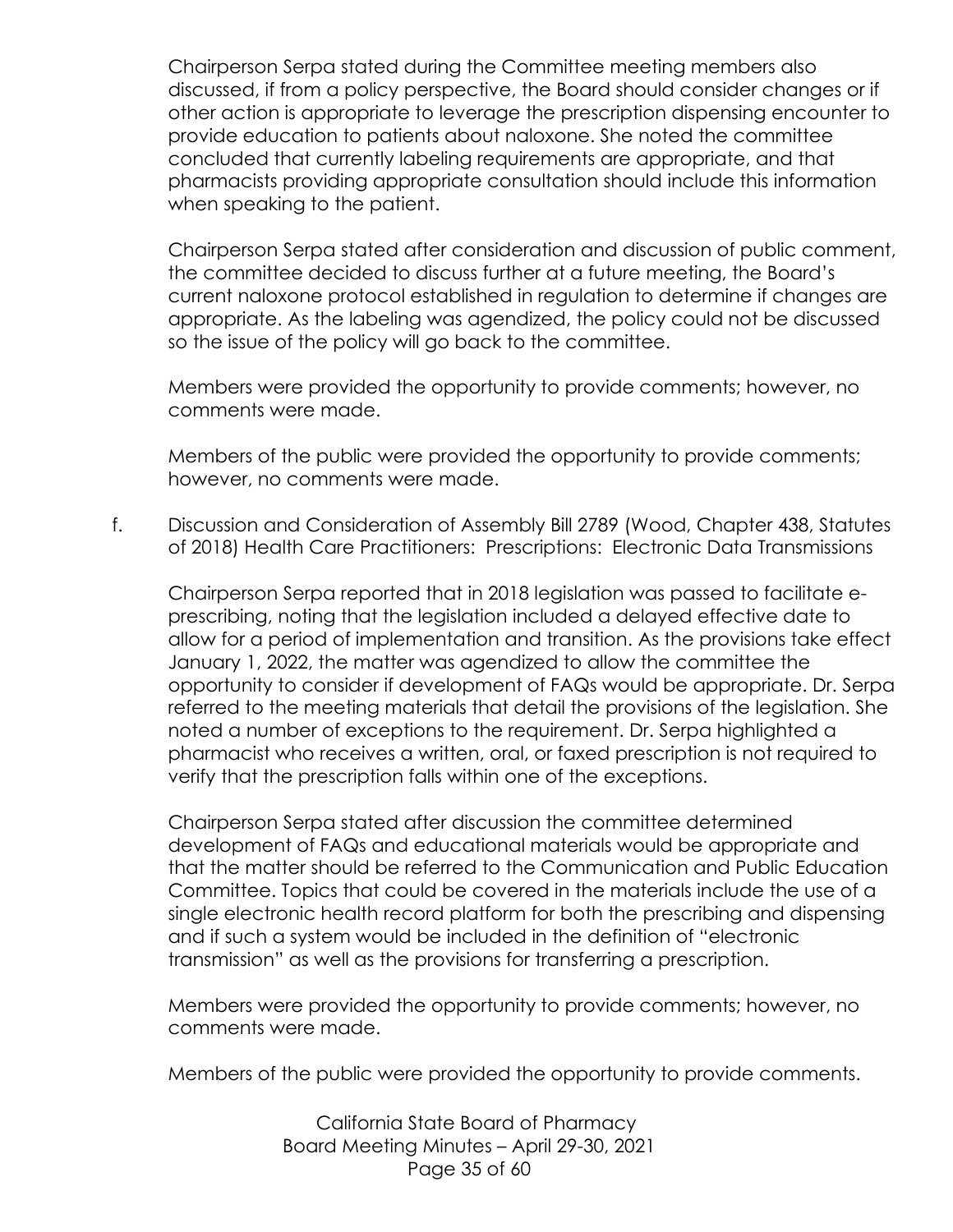Steven Gray reminded the Board that California was doing electronic transmission of prescriptions before DEA came out with its requirements for the electronic transmission of controlled substance prescription. He noted some practitioners who do not prescribe controlled substances are still using the former approved methods that are allowed in California. He stated the FAQs need to make that distinction as to what is allowed under California law between the DEA's requirement for controlled substances and non-controlled substances.

g. Discussion and Consideration of Federal Food and Drug Administration Final Rule Related to Importation of Certain Canadian Prescription Drugs

Chairperson Serpa reported during the meeting, the committee received a brief presentation on the FDA finalized rule. She noted presentation provided a brief overview of the Importation Program requirements including the eligible drugs, participants in this specific supply chain, provisions for testing and recall requirements. Dr. Serpa noted the presentation slides were included in the meeting materials.

Members were provided the opportunity to provide comments; however, no comments were made.

Members of the public were provided the opportunity to provide comments; however, no comments were made.

h. Summary of Presentation by the Office of the Attorney General on the Annual Report to the Legislature Pursuant to Business and Professions Code Section 312.2

Chairperson Serpa reported the committee received a presentation from Carl Sonne, Senior Assistant Attorney General, with the Licensing Section of the California Department of Justice for his presentation on the Attorney General's Annual report to the Legislature. She advised Mr. Sonne provided background on the policy that resulted in the reporting requirements, including the Consumer Protection Enforcement Initiative, with the goal of reducing investigation and disciplinary timelines. Mr. Sonne provided members with information on the data collection method used to develop the report. Mr. Sonne provided statistics from referrals for accusations, including the number of referrals, number of cases rejected by the Attorney General's Office, the cases returned for further investigation, and number of cases adjudicated. Mr. Sonne summarized Board specific information. Dr. Serpa noted a copy of the presentation was included in the meeting materials.

Members were provided the opportunity to provide comments; however, no comments were made.

> California State Board of Pharmacy Board Meeting Minutes – April 29-30, 2021 Page 36 of 60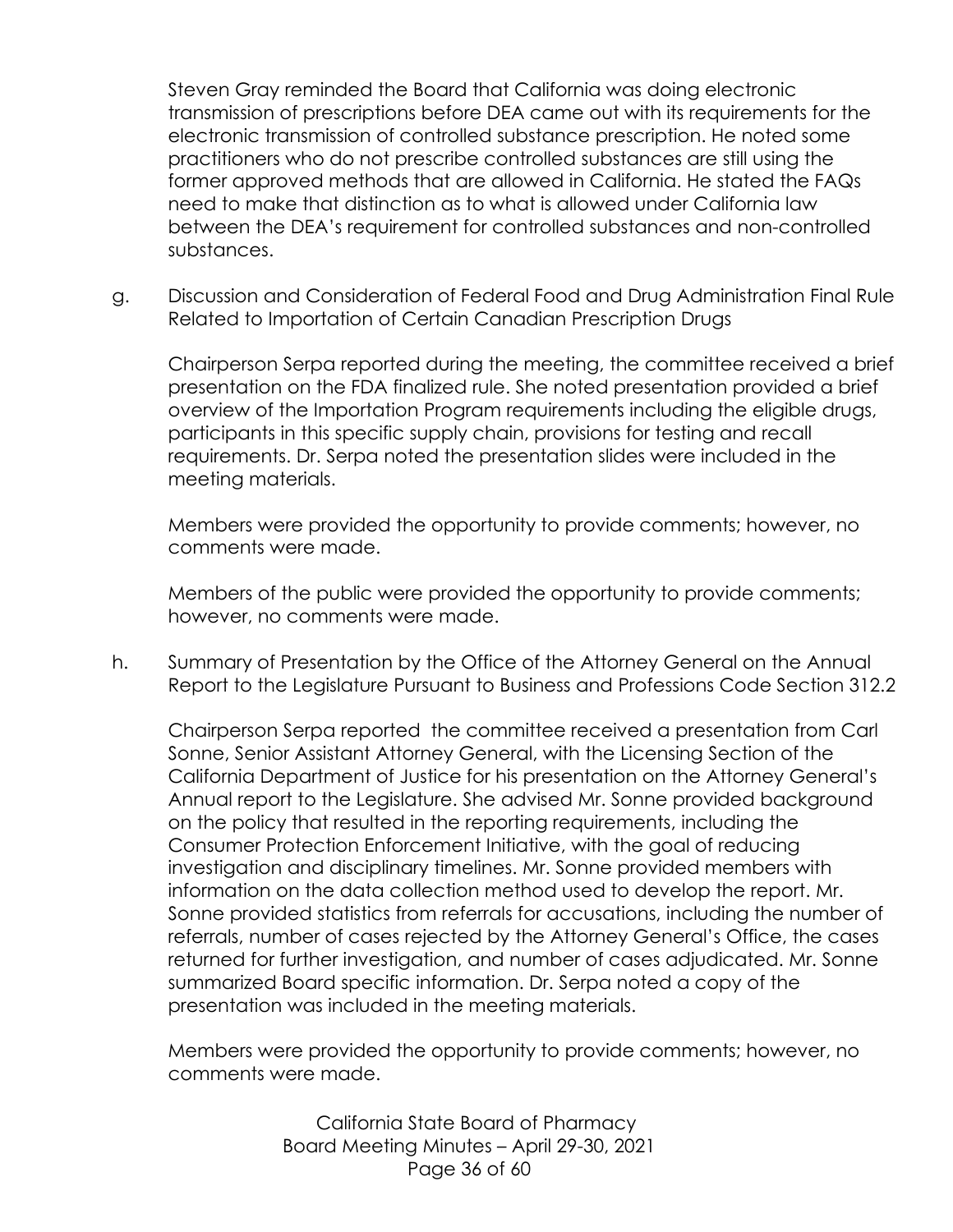Members of the public were provided the opportunity to provide comments; however, no comments were made.

The Board took a lunch break from 12:09 p.m. and returned at 1:00 p.m. A roll call was taken after the break. Members present included Maria Serpa, Seung Oh, Debbie Veale, Lavanza Butler, Albert Wong, Ricardo Sanchez, Shirley Kim, Jignesh Patel, Jason Weisz, and Greg Lippe. A quorum was established.

i. Discussion and Consideration of Proposal to Develop an Alternative Enforcement Model

Chairperson Serpa reported the committee has been evaluating this issue for quite some time. She provided at the July 2020 meeting, the committee was provided a presentation on the administrative case process. As was shared during that presentation, the administrative case process has two fundamental guiding principles: due process of the respondent and public protection. As part of the presentation, members were reminded that the state has the duty and responsibility to ensure a licensee is competent and trustworthy. She added during the committee's discussion at its January 2021 Meeting, members directed staff to develop recommendations to achieve the policy goal to reduce case resolution times and reduce associated costs, that would not require statutory changes.

Chairperson Serpa commented meeting materials contained a pre-accusation conference that is used by the Board of Accountancy and a model used by the Department of Managed Health Care (DMHC). Dr. Serpa noted the DMHC model did not meet the criteria as it would require statutory changes.

Dr. Serpa reported the committee considered the pre-pleading conference and several policy questions related to the proposed solution which are detailed in the meeting materials. As part of its discussion members noted that the prepleading conference appeared to be a good solution and noted support of the concept. The committee discussed that such a conference may not be appropriate for all cases and should be limited to certain types of cases. The committee noted that the model did provide an appropriate balance of consumer protection and due process. Members also determined that use of such a process could reduce case resolution times and that the process could result in cost savings for the Board and for licensees.

Chairperson Serpa reported Mr. Sonne advised members that the AG's office considers the pre-pleading conference of great value because it provides an opportunity for the licensee to provide additional information. Mr. Sonne noted,

> California State Board of Pharmacy Board Meeting Minutes – April 29-30, 2021 Page 37 of 60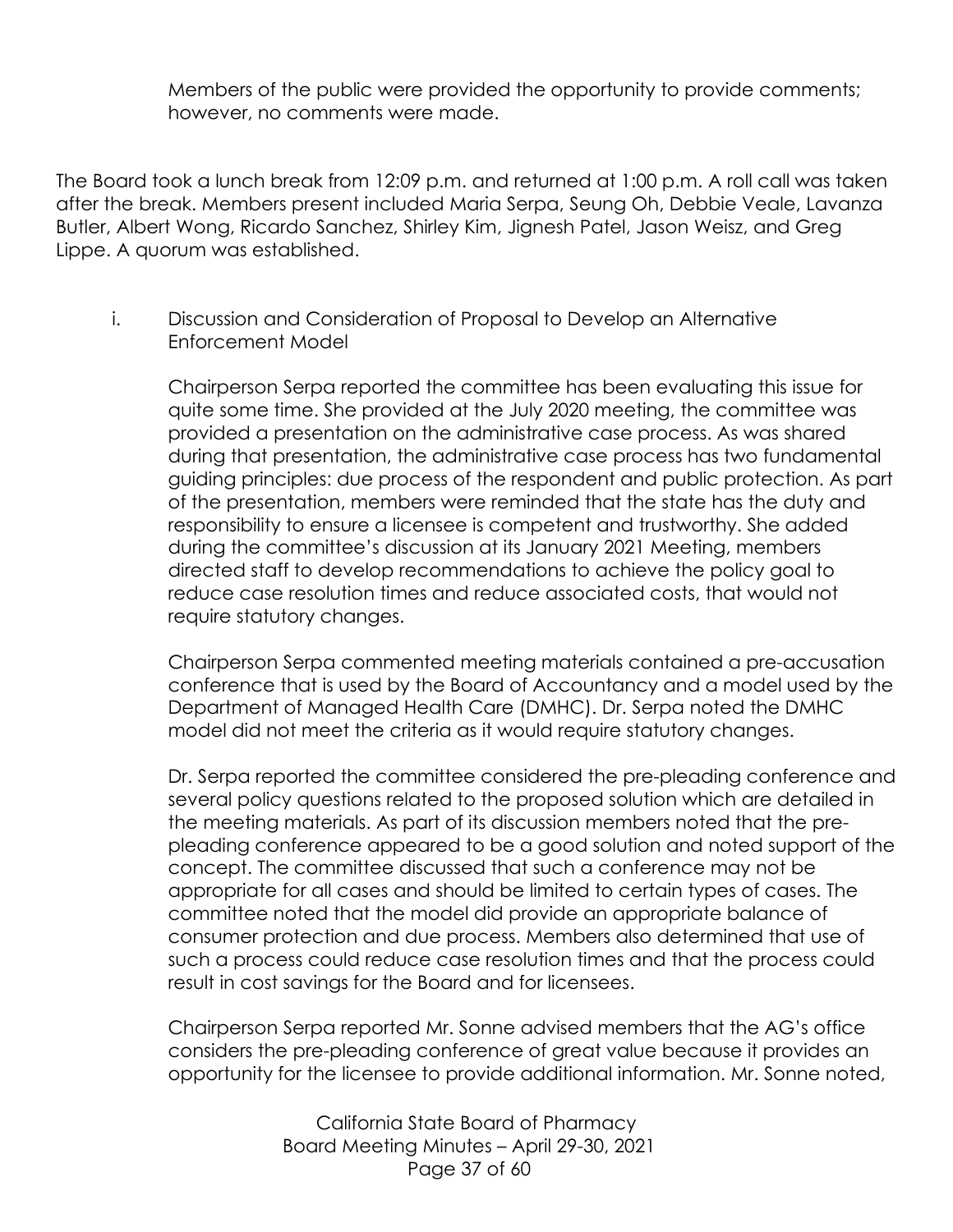that if agreement is reached with the parties, it can front end the settlement after the accusation is filed. Mr. Sonne noted that not all cases may be appropriate for this process. The committee concluded that pursuing implementation of a pre-pleading conference was appropriate and requested that staff work with the AG's Office to further develop the pre-pleading conference as well as develop a flowchart that would incorporate this process.

Chairperson Serpa requested feedback about such an approach and agreement with the committee's direction. Committee members were provided the opportunity to provide comments. Member Veale commented the preconference would meet the stakeholders' concerns. President Lippe concurred.

Members were provided the opportunity to comment. Member Butler commented she liked this approach.

Members of the public were provided the opportunity to comment.

Danny Martinez, CPhA, commented on the Chair's work on this and stated he will make comments when presented at the next meeting.

Joe Grasela commented this is a good program and appreciated the work of the committee and President Lippe.

Chairperson Serpa advised the details of a Pre-Pleading Conference would be presented at the next committee meeting.

j. Review and Discussion of Enforcement Statistics

Chairperson Serpa provided meeting materials include enforcement statistics for the first nine months of the fiscal year.

Members were provided the opportunity to provide comments; however, no comments were made.

Members of the public were provided the opportunity to provide comments; however, no comments were made.

k. Future Committee Meeting Dates

Chairperson Serpa reported the next committee meeting is scheduled for July 15, 2021.

## **XII. Legislation and Regulation Committee Report**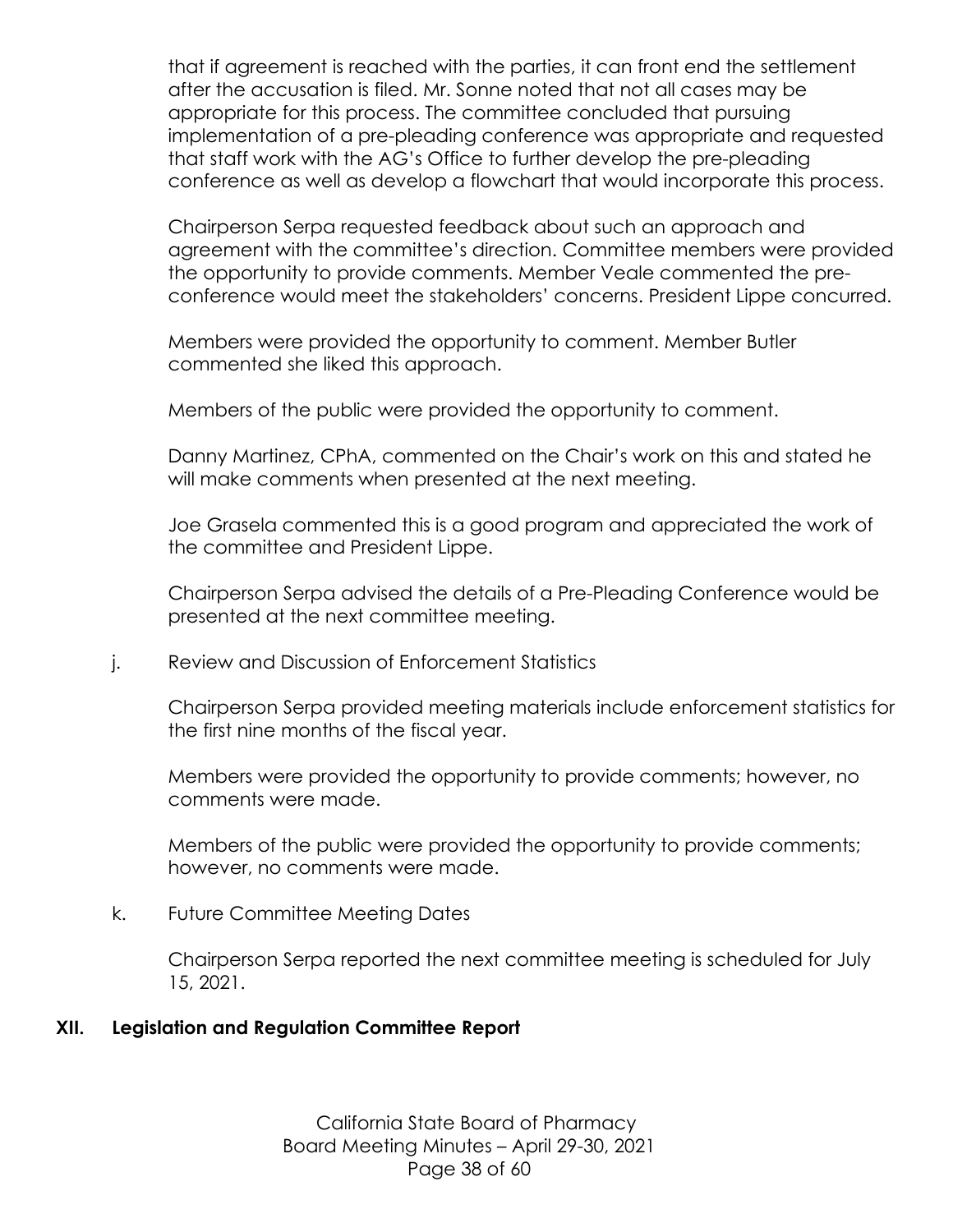a. Discussion and Consideration of Assembly Bill 5 (Gonzalez, Chapter 296, Statutes of 2019)

Chairperson Lippe advised Assembly Bill 5 effectively codified the Dynamex decision's ABC test used to determine an individual's employment status, while providing for clarifications and carve-outs for certain professions. Specifically, physicians and surgeons, dentists, podiatrists, psychologists, and veterinarians were among those professions that were allowed to continue operating under the previous framework for independent contractors. However, pharmacists were not included in the bill. Mr. Lippe noted as part of its response to the Sunset Committee's background question, the Board noted that it was aware that some pharmacists act as consultants for skilled nursing facilities and hospitals and such individuals may be negatively impacted by the exclusion of pharmacists from the new law.

Chairperson Lippe reported a request was received to place this issue on the agenda to allow for discussion of the issue. He noted the meeting materials include the correspondence received. The committee heard significant amount of public comment on the issue with some urging the Board to take no action, while others speaking in support of the need to change or clarify existing law. A common theme during the discussion was that currently the law does not provide for a distinction between practice settings such as a pharmacist working in a retail pharmacy versus a pharmacist serving as a consultant in a long term care facility, exempt hospital, or other environment where a pharmacist is providing direct patient care activities or the negative consequences to patient care because of this change in the law.

Chairperson Lippe advised the committee was not offering a recommendation. Members contemplated if this is an issue the Board should be handling or perhaps if it is more appropriate for stakeholders to work together to develop a legislative proposal that balances the various concerns.

Committee members were provided the opportunity to provide comments. Member Butler provided Mr. Lippe explained the agenda item and discussion well.

Members were provided the opportunity to provide comments; however, no comments were made.

Members of the public were provided the opportunity to provide comments; however, no comments were made.

b. Discussion and Consideration of Pending Legislation Impacting the Practice of Pharmacy, the Board's Jurisdiction, or Board Operations

> California State Board of Pharmacy Board Meeting Minutes – April 29-30, 2021 Page 39 of 60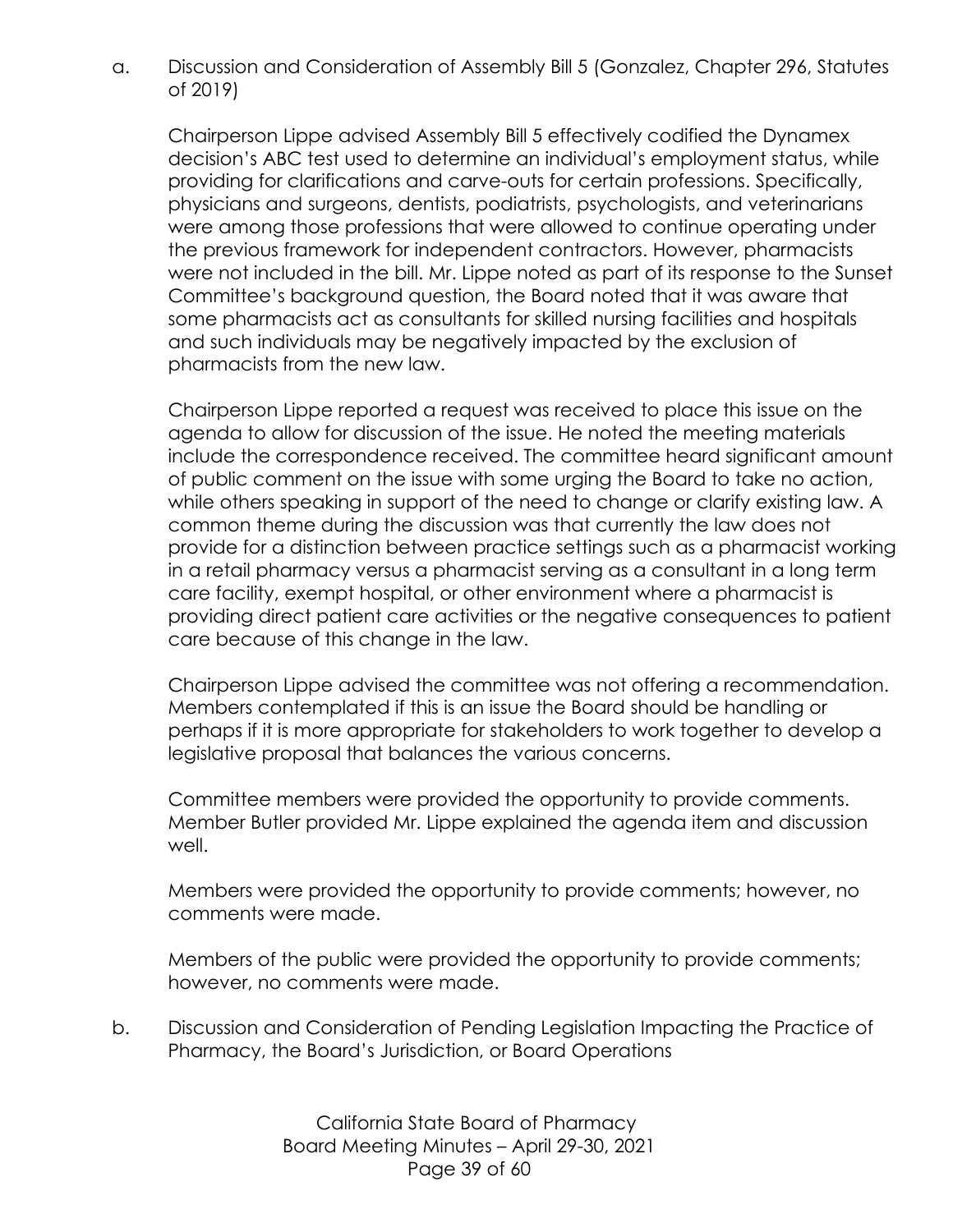Chairperson Lippe referred to the meeting materials for measures to be considered by the Board.

1. Assembly Bill 2 (Fong) Regulations: Legislative Review: Regulatory Reform

Chairperson Lippe advised AB 2 passed recently out of policy committee and was referred to Assembly Appropriations. The measure would require agencies to review its regulations, identify any regulations that are duplicative, overlapping, inconsistent, or out of date and revise those identified regulations, and report to the Legislature and Governor.

Chairperson Lippe advised the committee noted the concerns raised by staff and the significant fiscal impact to the Board. Members also noted that legislation is not necessary for the Board to review its regulations. The committee also considered public comment that suggested the Board should establish an Oppose Unless Amended position and provide an extended date for compliance.

**Committee Recommendation (Motion):** Oppose position for the reasons cited in the meeting materials.

Members were provided the opportunity to provide comments; however, no comments were made.

Members of the public were provided the opportunity to provide comments; however, no comments were made.

| <b>Board Member</b> | Vote    |
|---------------------|---------|
| <b>Butler</b>       | Support |
| Kim                 | Support |
| Lippe               | Support |
| Oh                  | Support |
| Patel               | Support |
| Sanchez             | Support |
| Serpa               | Support |
| Veale               | Support |
| Weisz               | Abstain |
| Wong                | Support |

2. Assembly Bill 29 (Cooper) State Bodies: Meetings

California State Board of Pharmacy Board Meeting Minutes – April 29-30, 2021 Page 40 of 60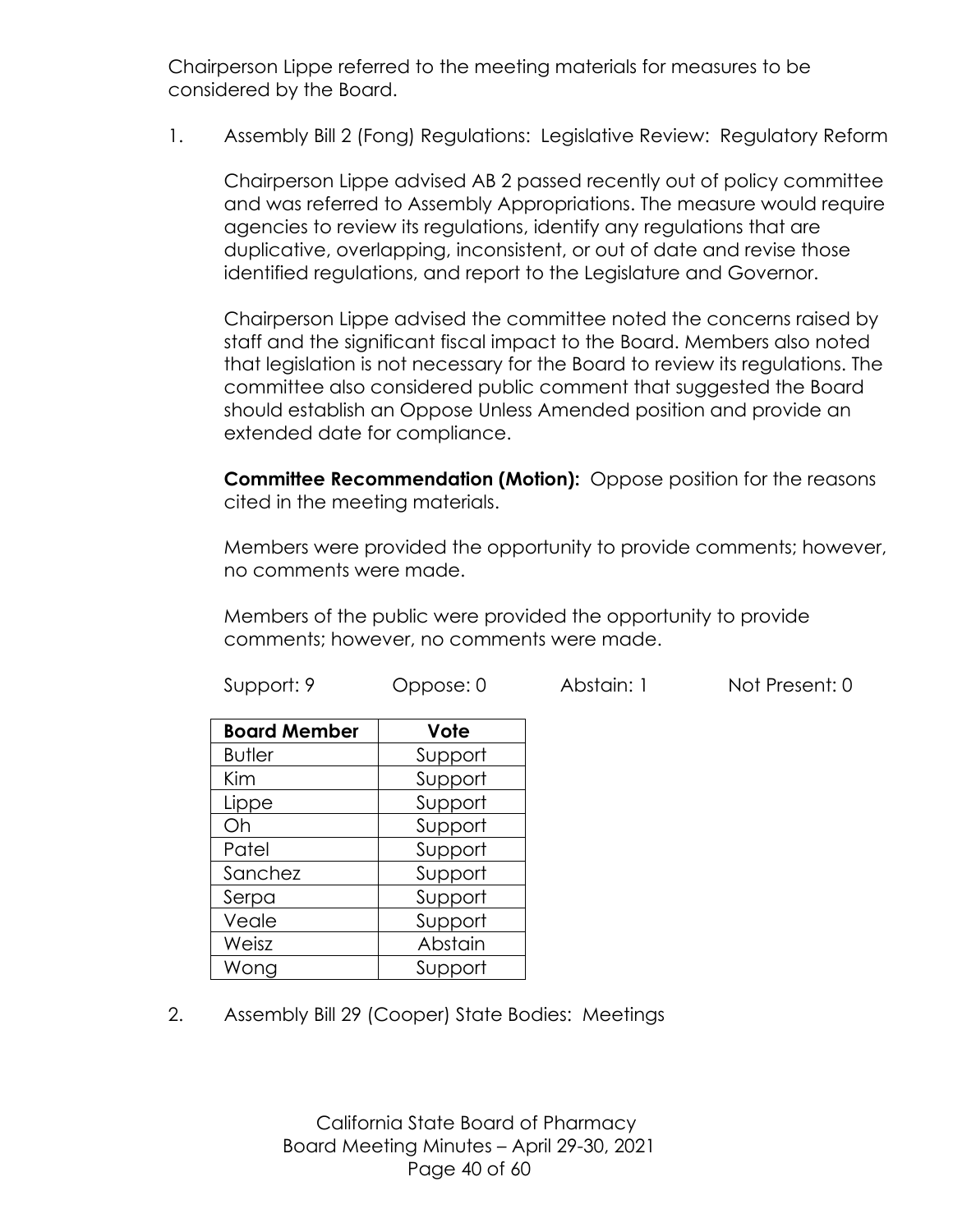Chairperson Lippe advised AB 29 would require that the notice of a meeting of a state board must include all writings or materials provided the state body by to also be made available to the public. The measure would also require the board, upon written request to send copies of such materials the same day they are disseminated to a board member or at 72 hours before the meeting whichever is earlier. He reported members noted agreement with the staff recommendation and several technical challenges with the measure. He noted the measure was currently on the Assembly Appropriations Suspense file.

**Committee Recommendation (Motion):** Oppose unless amended position for the reasons cited in the meeting materials.

Members were provided the opportunity to provide comments; however, no comments were made.

Members of the public were provided the opportunity to provide comments; however, no comments were made.

| Support: 9 | Oppose: 0 | Abstain: | Not Present: 0 |
|------------|-----------|----------|----------------|
|            |           |          |                |

| <b>Board Member</b> | Vote    |
|---------------------|---------|
| <b>Butler</b>       | Support |
| Kim                 | Support |
| Lippe               | Support |
| Oh                  | Support |
| Patel               | Support |
| Sanchez             | Support |
| Serpa               | Support |
| Veale               | Support |
| Weisz               | Abstain |
| Wong                | Support |

Member Shirly Kim left the meeting at 1:21 p.m.

3. Assembly Bill 69 (Kiley) State of Emergency: Termination After 60 Days

Chairperson Lippe advised AB 69 would require a state of emergency to terminate 60 days after the Governor's proclamation of the state of emergency unless the Legislature extends it by a concurrent resolution. Prohibits a concurrent resolution from extending a state of emergency by more than 60 days. Committee members agreed with the concerns raised in the meeting materials. The committee also noted that given the legislative deadlines, it is possible the measure may not move forward.

California State Board of Pharmacy Board Meeting Minutes – April 29-30, 2021 Page 41 of 60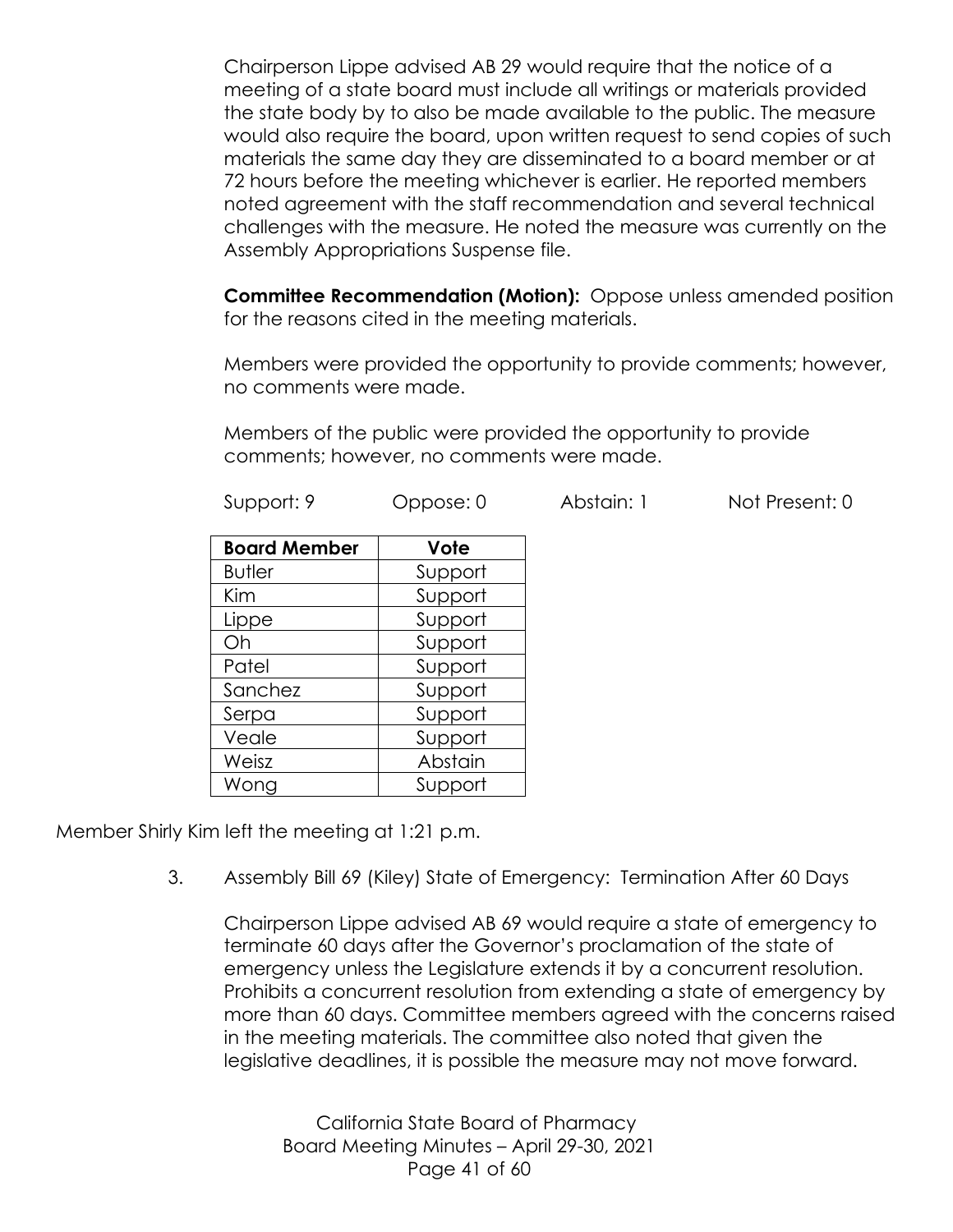**Committee Recommendation (Motion):** Oppose unless amended position for the reasons cited in the meeting materials.

Members were provided the opportunity to provide comments. Member Veale inquired about the purpose of the measure. Ms. Sodergren advised it was a philosophy.

Members of the public were provided the opportunity to provide comments. Paige Talley, CCAP, advised the measure was still in the policy committee.

| <b>Board Member</b> | Vote        |
|---------------------|-------------|
| <b>Butler</b>       | Support     |
| Kim                 | Not Present |
| Lippe               | Support     |
| Oh                  | Support     |
| Patel               | Support     |
| Sanchez             | Support     |
| Serpa               | Support     |
| Veale               | Support     |
| Weisz               | Abstain     |
| Wong                | Support     |

4. Assembly Bill 107 (Salas) Licensure: Veterans and Military Spouses

Chairperson Lippe advised AB 107 would expand the requirement to issue temporary licenses to practice a profession or vocation to include licenses issued by any board with the Department of Consumer Affairs, except as provided. It would require a board to issue a temporary license within 30 days of receiving the required documentation if the results of a criminal background check do not show grounds for denial for an application married to, or in a domestic partnership or other legal union with, an active duty member of the Armed Forces who is stationed in California. Temporary licenses would expire 12 months after issuance, upon issuance of a standard license, or upon issuance of an expedited license, whichever occurs first. He noted as indicated in the meeting materials, the Board considered a similar measure last year and established an oppose unless amended position. The measure recently passed out of policy committee and was referred to Assembly Appropriations.

California State Board of Pharmacy Board Meeting Minutes – April 29-30, 2021 Page 42 of 60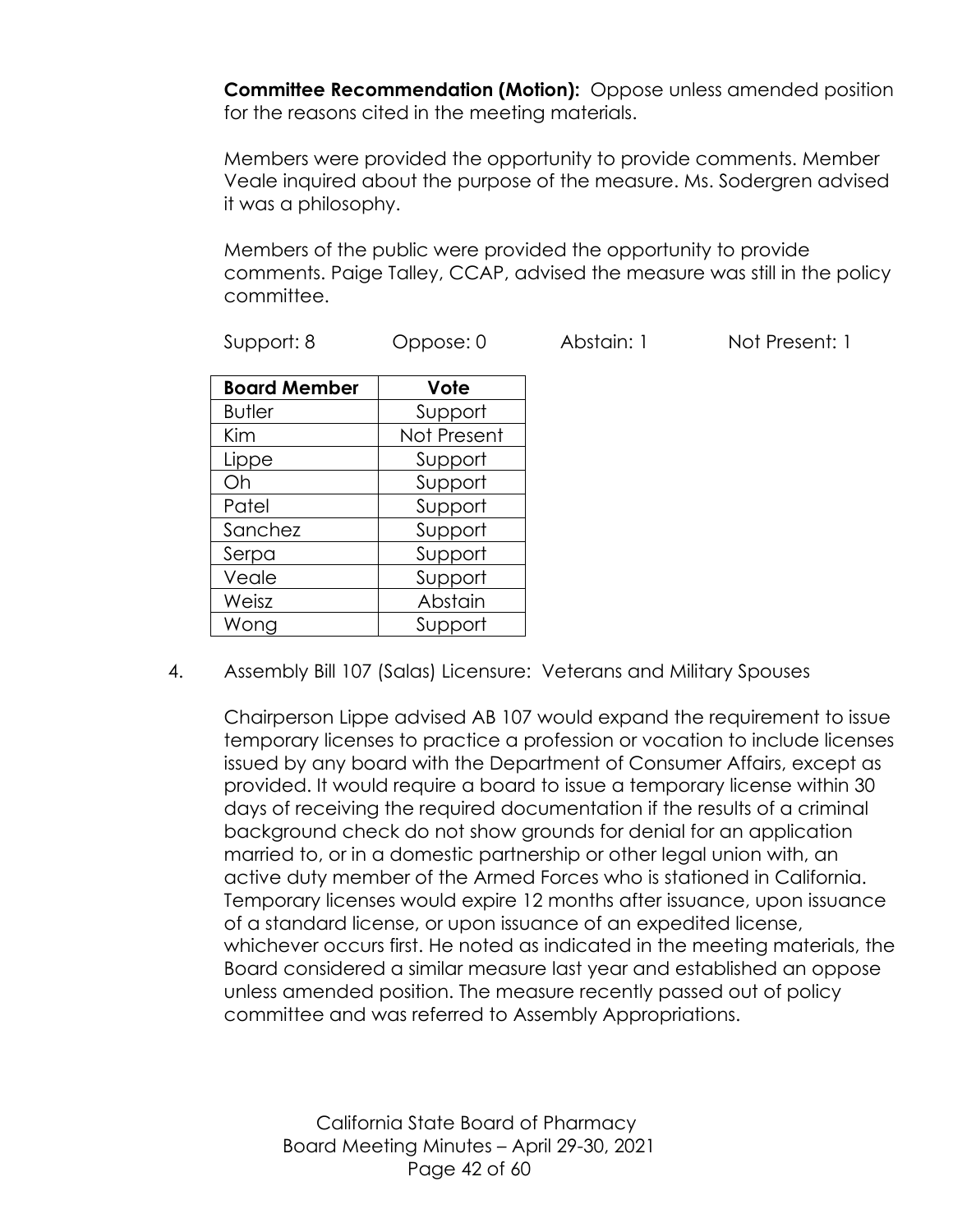**Committee Recommendation (Motion):** Oppose unless amended position for the reasons cited in the meeting materials.

Members were provided the opportunity to provide comments; however, no comments were made.

Members of the public were provided the opportunity to provide comments; however, no comments were made.

| Support: 8          | Oppose: 0   | Abstain: 1 | Not Present: 1 |
|---------------------|-------------|------------|----------------|
| <b>Board Member</b> | Vote        |            |                |
| <b>Butler</b>       | Support     |            |                |
| <b>Kim</b>          | Not Present |            |                |
| Lippe               | Support     |            |                |
| Oh                  | Support     |            |                |
| Patel               | Support     |            |                |
| Sanchez             | Support     |            |                |
| Serpa               | Support     |            |                |
| Veale               | Support     |            |                |
| Weisz               | Abstain     |            |                |
| Wong                | Support     |            |                |

5. Assembly Bill 225 (Gray) Department of Consumer Affairs: Veterans: Spouses

Chairperson Lippe reported this measure would require the Board to issue temporary licenses to honorably discharged veterans. He noted under the provisions, such temporary licenses would expire 18 months after issuance and would expand eligibility for a temporary license to an applicant that meets specified criteria and who supplies evidence satisfactory to the board that the applicant is a veteran of the Armed Forces as specified. The Committee noted agreement with the Board's need to retain its ability to assess for minimum competency prior to issuing a temporary license. He noted public comment included a suggestion that the bill should be amended to also include active members of the military.

**Committee Recommendation (Motion):** Oppose unless amended position for the reasons cited in the meeting materials.

Members were provided the opportunity to provide comments; however, no comments were made.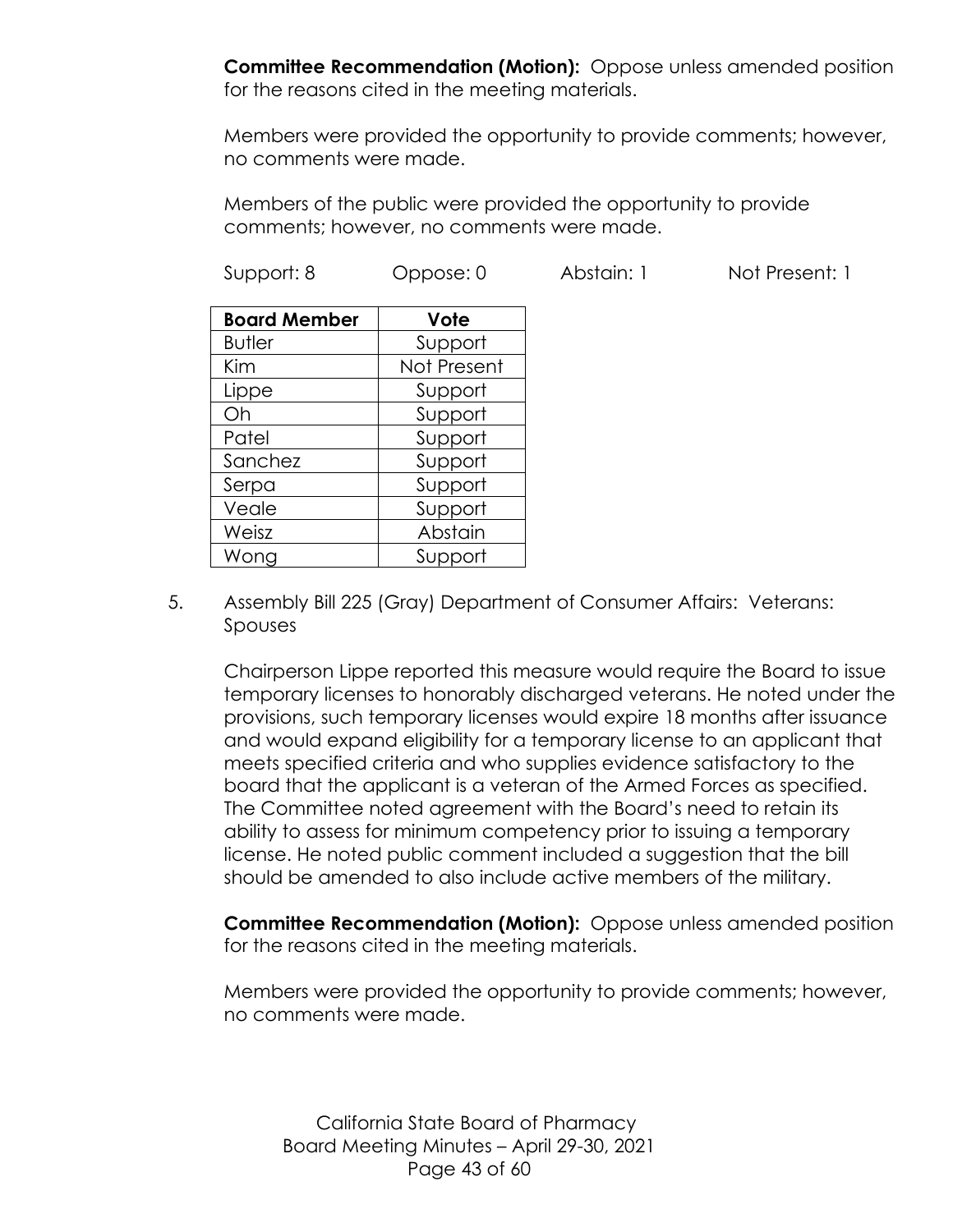Members of the public were provided the opportunity to provide comments; however, no comments were made.

Support: 8 Oppose: 0 Abstain: 1 Not Present: 1

| <b>Board Member</b> | Vote        |
|---------------------|-------------|
| <b>Butler</b>       | Support     |
| Kim                 | Not Present |
| Lippe               | Support     |
| Oh                  | Support     |
| Patel               | Support     |
| Sanchez             | Support     |
| Serpa               | Support     |
| Veale               | Support     |
| Weisz               | Abstain     |
| Wong                | Support     |

6. Assembly Bill 527 (Wood) Controlled Substances

Chairperson Lippe provided this measure includes Board-sponsored language related to the de-scheduling of some nonnarcotic combination products to align with federal law. As this measure contains Boardsponsored provisions, the committee recommends to formally support AB 527. This measure passed through the Assembly and is now in the Senate. The committee received public comment in support of the measure as well.

## **Committee Recommendation (Motion):** Support.

Members were provided the opportunity to provide comments; however, no comments were made.

Members of the public were provided the opportunity to provide comments; however, no comments were made.

Support: 8 Oppose: 0 Abstain: 1 Not Present: 1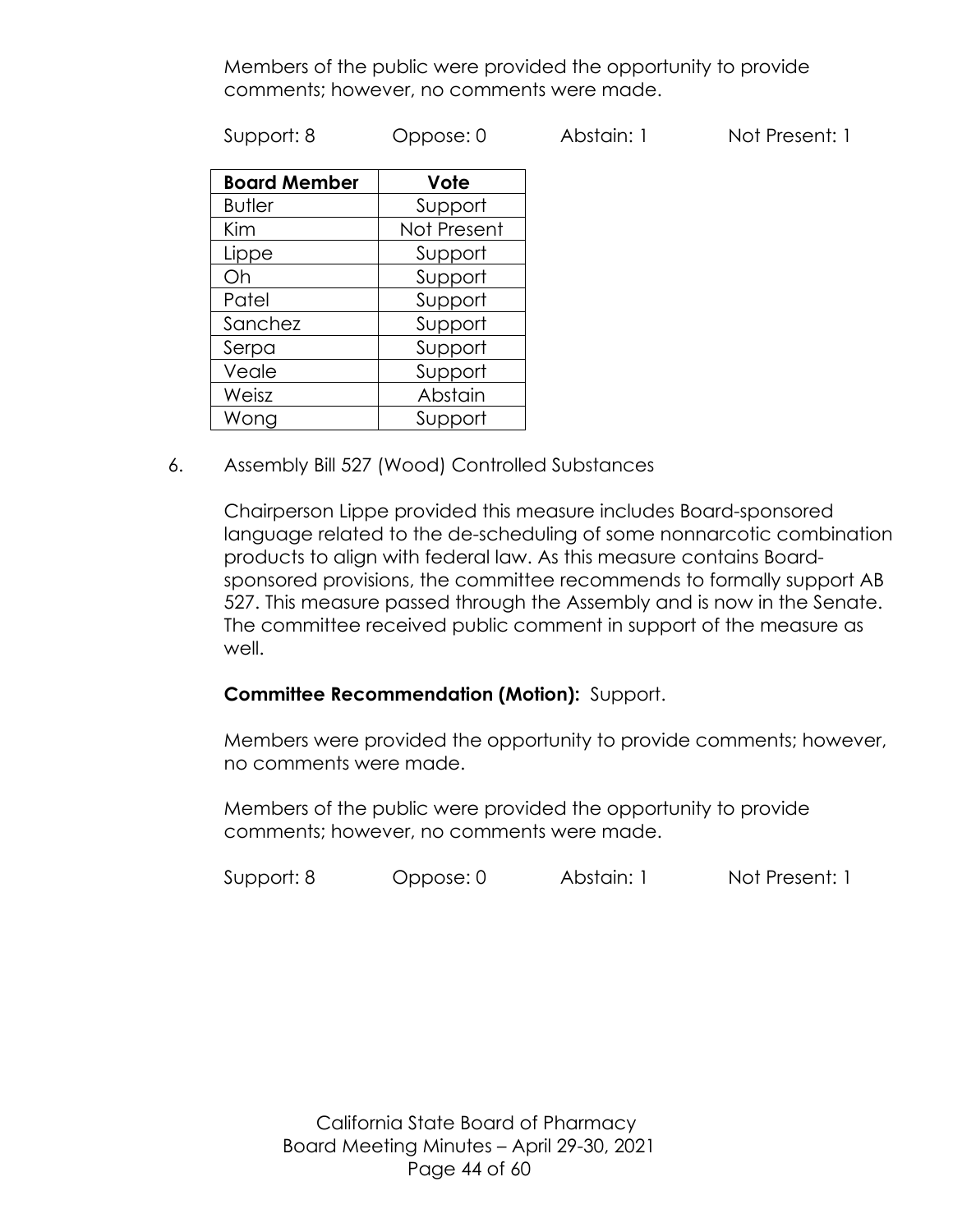| <b>Board Member</b> | Vote        |
|---------------------|-------------|
| <b>Butler</b>       | Support     |
| Kim                 | Not Present |
| Lippe               | Support     |
| Oh                  | Support     |
| Patel               | Support     |
| Sanchez             | Support     |
| Serpa               | Support     |
| Veale               | Support     |
| Weisz               | Abstain     |
| Wong                | Support     |

7. Assembly Bill 646 (Low) Department of Consumer Affairs: Boards: Convictions

Chairperson Lippe advised AB 646 would require the Board to update or remove information about the revoked license resulting from a criminal conviction should the board receive an expungement order related to the conviction, as specified. Staff noted that this measure appears to build upon the policy goals of AB 2138 (Statutes of 2018) which restricted a licensing board from denying an application based on some criminal convictions and required licensing boards to amend substantial relationship criteria regulations and regulations defining rehabilitative efforts. According to the author, this bill is intended to reduce employment barriers for people with previously criminal records who have been rehabilitated and whose conviction has been dismissed, or expunged, through the judicial process.

Chairperson Lippe noted the committee was not offering a recommendation on this measure.

Members were provided the opportunity to provide comments; however, no comments were made.

Members of the public were provided the opportunity to provide comments.

Steven Gray commented he received an inquiry about the ambiguity with which the bill may be handling convictions outside of California or under federal law. He noted pharmacists are susceptible to enforcement actions by federal law and in other states. California would have no control over the expungement process in other states under federal law.

California State Board of Pharmacy Board Meeting Minutes – April 29-30, 2021 Page 45 of 60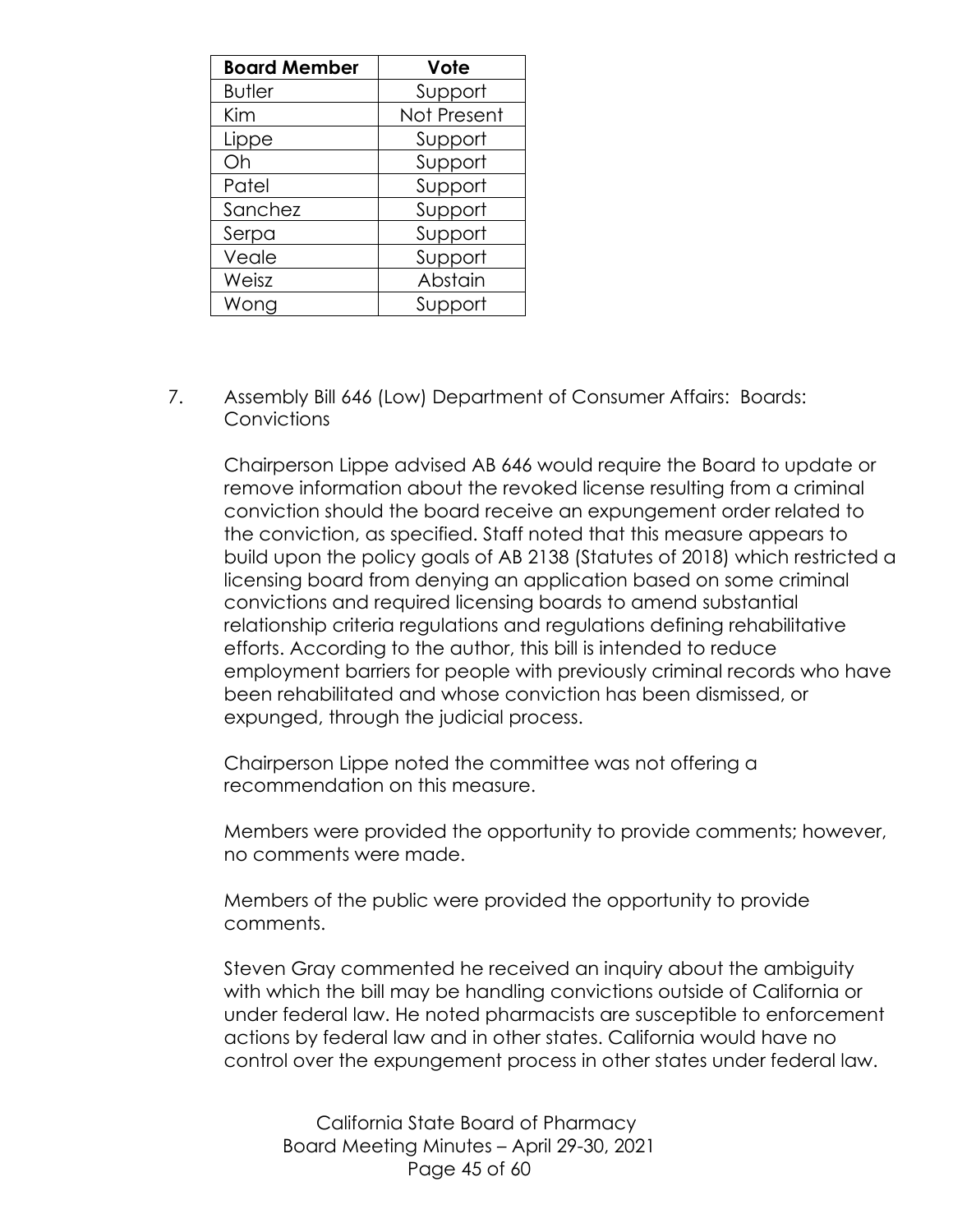8. Assembly Bill 657 (Cooper) State Civil Service System: Personal Services Contracts: Professionals

Chairperson Lippe advised the measure no longer applied to the Board and wasn't discussed by the committee.

9. Assembly Bill 671 (Wood) Medi-Cal: Pharmacy Benefits

Chairperson Lippe advised AB 671 would require the Department of Health Care Services (DHCS) to provide a disease management or similar payment to a pharmacy for specified costs and activities that are associated with dispensing specialty drugs in an amount necessary to ensure beneficiary access as determined based on result of a DHCScontracted survey, as specified. He noted during the meeting the committee received several comments from stakeholders recommending that the Board support the measure.

## **Committee Recommendation (motion):** Support.

Members were provided the opportunity to provide comments; however, no comments were made.

Members of the public were provided the opportunity to provide comments.

Danny Martinez, CPhA, thanked the committee for the support recommendation and requested support for the CPhA sponsored measure.

Lindsay Gullahorn, CRA/NACDS, commented in support of the measure.

Support: 8 Oppose: 0 Abstain: 1 Not Present: 1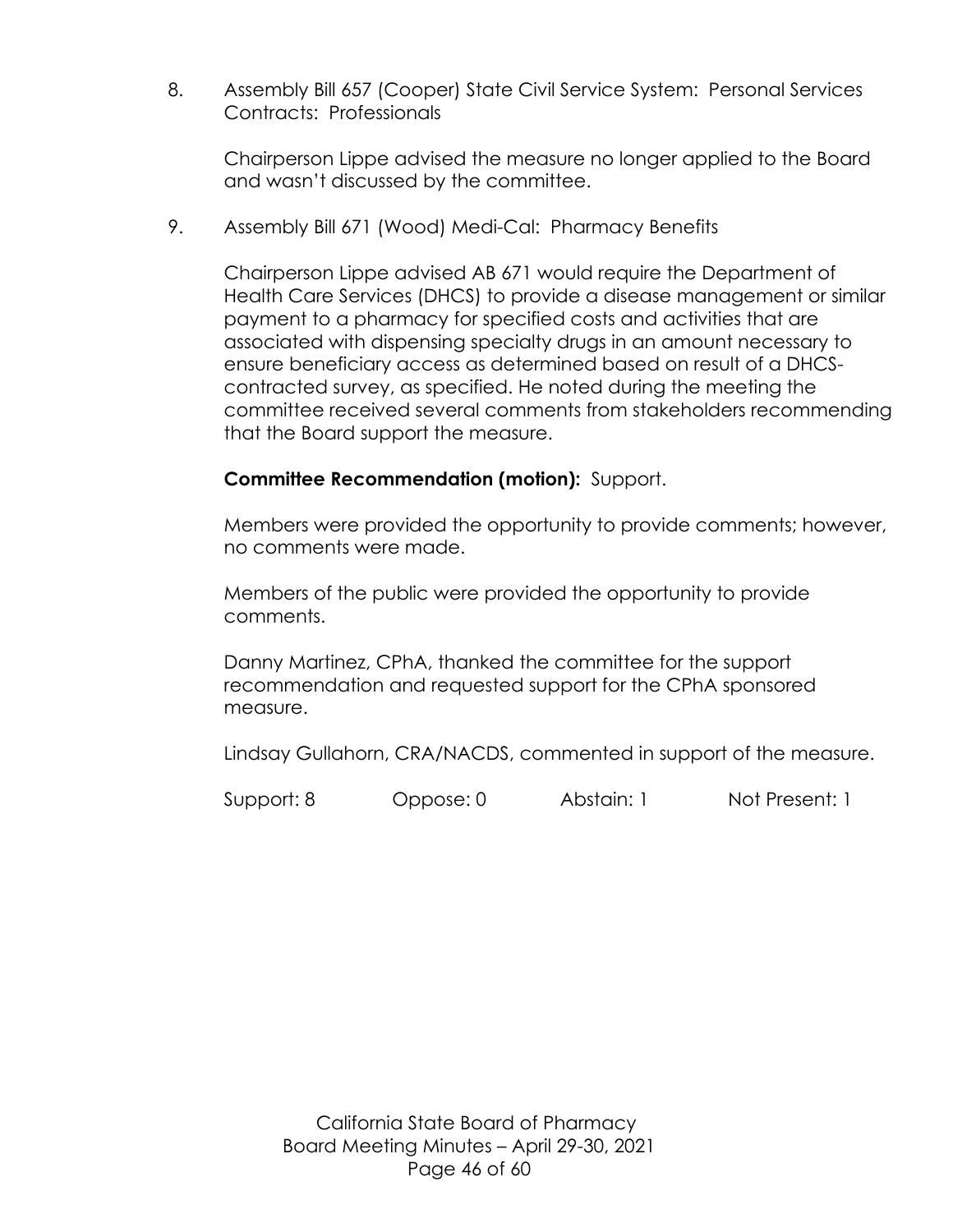| <b>Board Member</b> | Vote        |
|---------------------|-------------|
| <b>Butler</b>       | Support     |
| Kim                 | Not Present |
| Lippe               | Support     |
| Oh                  | Support     |
| Patel               | Support     |
| Sanchez             | Support     |
| Serpa               | Support     |
| Veale               | Support     |
| Weisz               | Abstain     |
| Wong                | Support     |

10. Assembly Bill 864 (Low) Controlled Substances: CURES Database

Chairperson Lippe commented AB 864 would state it is the intent of the Legislature to enact legislation to transfer the CURES system to the Department of Public Health. He noted it is a two-year bill and will continue to be monitored but the committee did not take a position.

Members were provided the opportunity to provide comments; however, no comments were made.

Members of the public were provided the opportunity to provide comments; however, no comments were made.

11. Assembly Bill 1064 (Fong) Pharmacy Practice: Vaccines: Independent Initiation

Chairperson Lippe provided AB 1064 would authorize a pharmacist to independently initiate and administer any vaccine approved or authorized by the United States Food and Drug Administration for persons 3 years of age and older. He noted during the meeting, members received public comment in support of the legislation.

## **Committee Recommendation (Motion):** Support.

Members were provided the opportunity to provide comments; however, no comments were made.

Members of the public were provided the opportunity to provide comments.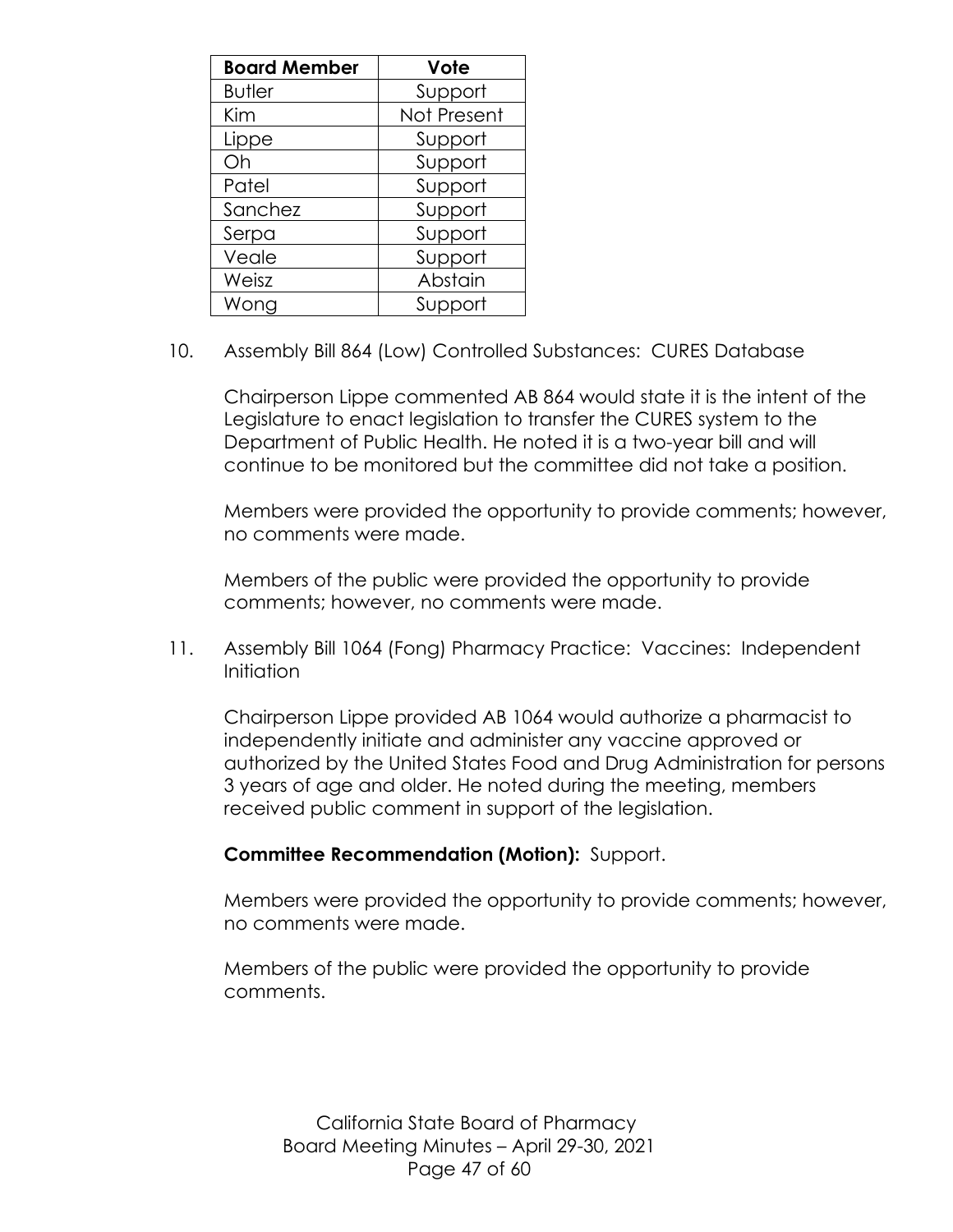Danny Martinez, CPhA, thanked the committee for the support recommendation and requested support for the CPhA sponsored measure.

Lindsay Gullahorn, CRA/NACDS, commented in support of the measure.

Steven Gray, CSHP, commented in appreciation for CPhA and CRA/NACDS for their support. He noted a crisis of regular vaccines not being administered and this measure can help.

Support: 8 Oppose: 0 Abstain: 1 Not Present: 1

| <b>Board Member</b> | Vote        |
|---------------------|-------------|
| <b>Butler</b>       | Support     |
| Kim                 | Not Present |
| Lippe               | Support     |
| Oh                  | Support     |
| Patel               | Support     |
| Sanchez             | Support     |
| Serpa               | Support     |
| Veale               | Support     |
| Weisz               | Abstain     |
| Wong                | Support     |

12. Assembly Bill 1236 (Ting) Healing Arts: Licensees: Data Collections

Chairperson Lippe advised AB 1236 would require the Board to request at the time of electronic application for a license and license renewal, or at least biennially, specified demographic information from its licensees and, if designated by the board, its registrants and to post the information on the internet websites that they each maintain. The bill specifies that licensees and registrants are not required to provide the requested information. This information provided to the Board would then be reported to the Office of Statewide Health Planning and Development. He noted the committee acknowledged the concerns raised by staff that Board would be required to serve as a collection and repository agency for another state agency as well as cost impacts, including both staff resources and IT systems.

**Committee Recommendation (Motion):** Oppose unless amended position for the reasons cited in the meeting materials.

Members were provided the opportunity to provide comments; however, no comments were made.

California State Board of Pharmacy Board Meeting Minutes – April 29-30, 2021 Page 48 of 60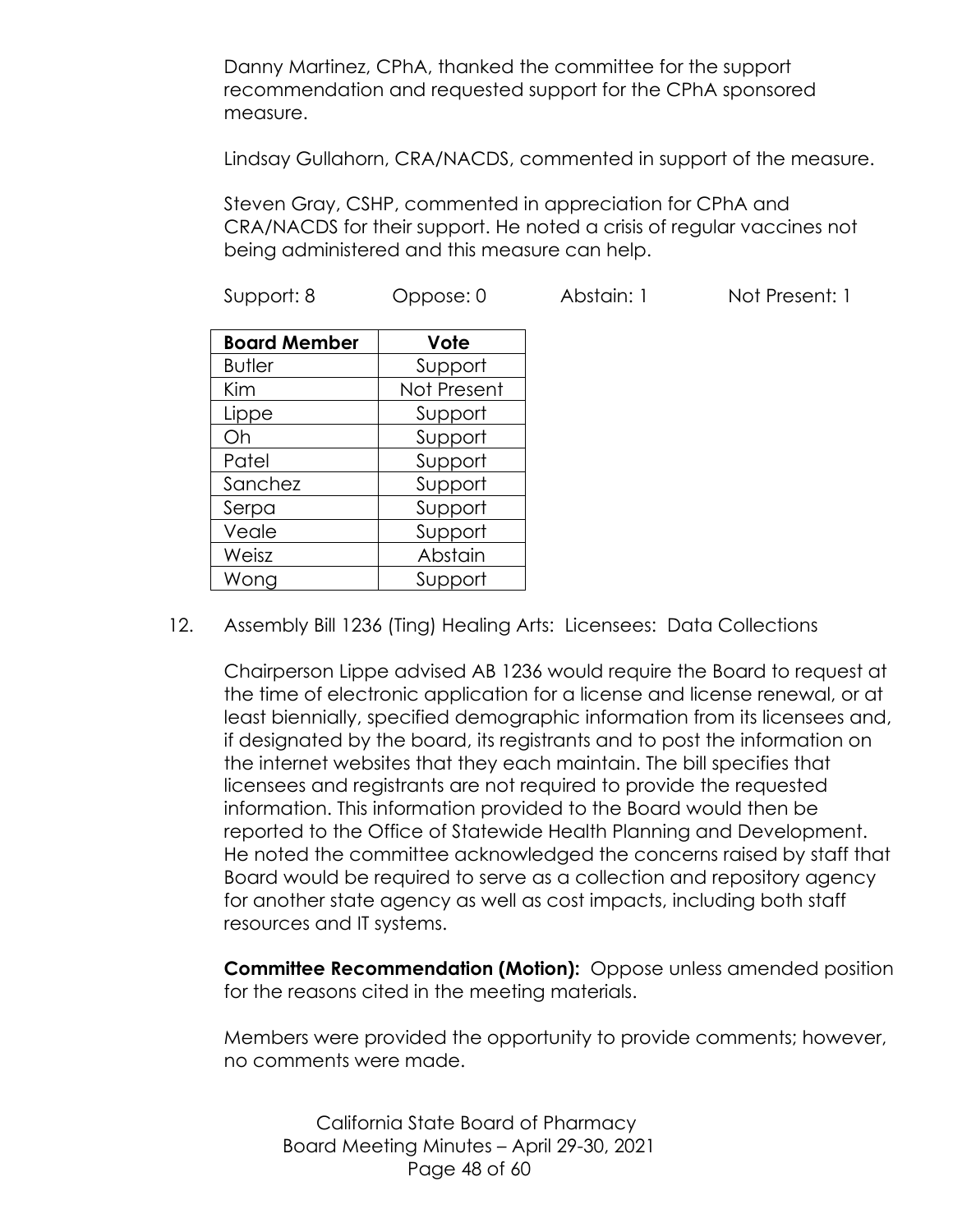Members of the public were provided the opportunity to provide comments; however, none were provided.

Support: 8 Oppose: 0 Abstain: 1 Not Present: 1

| <b>Board Member</b> | Vote        |
|---------------------|-------------|
| <b>Butler</b>       | Support     |
| Kim                 | Not Present |
| Lippe               | Support     |
| Oh                  | Support     |
| Patel               | Support     |
| Sanchez             | Support     |
| Serpa               | Support     |
| Veale               | Support     |
| Weisz               | Abstain     |
| Wong                | Support     |

13. Assembly Bill 1328 (Irwin) Clinical Laboratory Technology and Pharmacists

Chairperson Lippe advised AB 1328 would expand authority for pharmacists to perform CLIA-waived tests either approved or authorized by the FDA upon patient request or hospital authorization provided that there is a valid and respective CLIA certificate of waiver and laboratory license, with some exceptions. Exceptions would include CLIA-waived tests that are used for surgery, diagnosis or treatment of heart failure, female fertility, or ovulation prediction. He noted the measure would require a pharmacist to notify the patient's primary care provider, or other appropriate physician and surgeon, of any abnormal test results. In the event the patient refuses consent or does not have a primary care provider, the pharmacist shall provide the patient a list of physicians, clinics, or other health care service providers to contact for ongoing patient care. It would amend Pharmacy Law to declare that pharmacy practice is a patient and public health-oriented health service that is continually evolving to include more sophisticated and comprehensive patient care and public health activities.

Chairperson Lippe noted the committee discussed this measure and noted the upcoming recommendation by the Licensing Committee. Committee comments included general support of the measure, assuming pharmacists have sufficient resources. Members also received public comment in support of the measure including that the measure will broaden access to care.

California State Board of Pharmacy Board Meeting Minutes – April 29-30, 2021 Page 49 of 60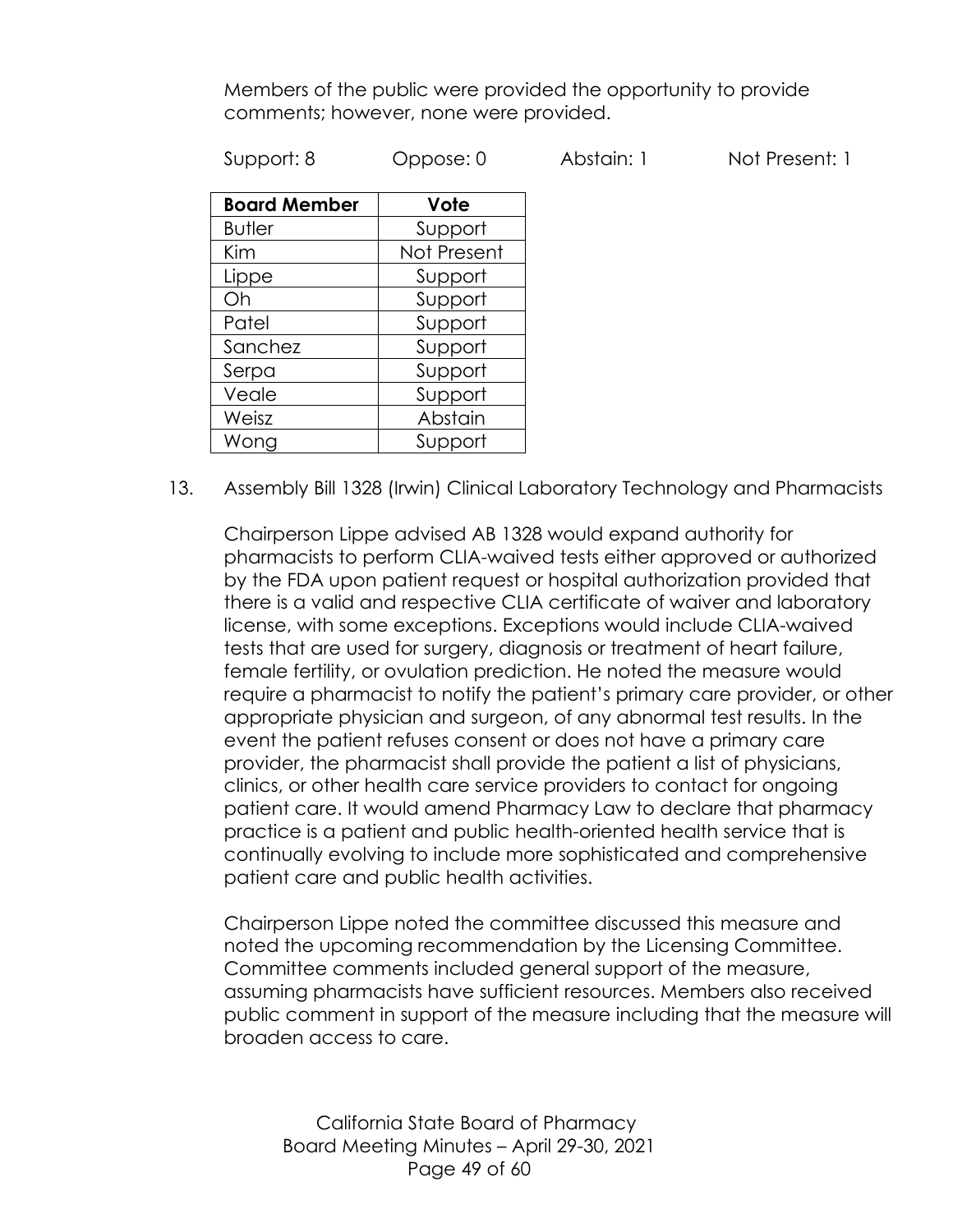Chairperson Lippe noted the committee did not take action to allow for a broader understanding of the Board's position following discussion and consideration under the related item in the Licensing Committee Chair Report.

Members were provided the opportunity to provide comments. Member Serpa noted there is a discussion with the Licensing Committee on this measure.

**Motion:** Support

**M/S:** Veale/Patel

Serpa | Support Veale Support Weisz **Abstain** Wong | Support

Members of the public were provided the opportunity to provide comments.

The Board heard comments in support from CRA/NACDS, CSHP, and CCAP.

| Support: 8          | Oppose: 0   | Abstain: 1 | Not Present: 1 |
|---------------------|-------------|------------|----------------|
| <b>Board Member</b> | Vote        |            |                |
| <b>Butler</b>       | Support     |            |                |
| Kim                 | Not Present |            |                |
| Lippe               | Support     |            |                |
| Oh                  | Support     |            |                |
| Patel               | Support     |            |                |
| Sanchez             | Support     |            |                |

14. Assembly Bill 1430 (Arambula) Pharmacy: Dispensing Controlled Substances

Chairperson Lippe advised AB 1430 would require a pharmacist who dispenses a Schedule II drug to do so in a lockable vial and require the pharmacist to provide a copy of an Opioid Factsheet for Patients published by the federal Centers for Disease Control and Prevention and include the appropriate passcode in any patient notes maintain in the pharmacy's system. Under the provisions, exceptions are provided and include dispensing that occurs in a hospital or the patient or patient's agent requests that the medication not be dispensed in a lockable vial.

California State Board of Pharmacy Board Meeting Minutes – April 29-30, 2021 Page 50 of 60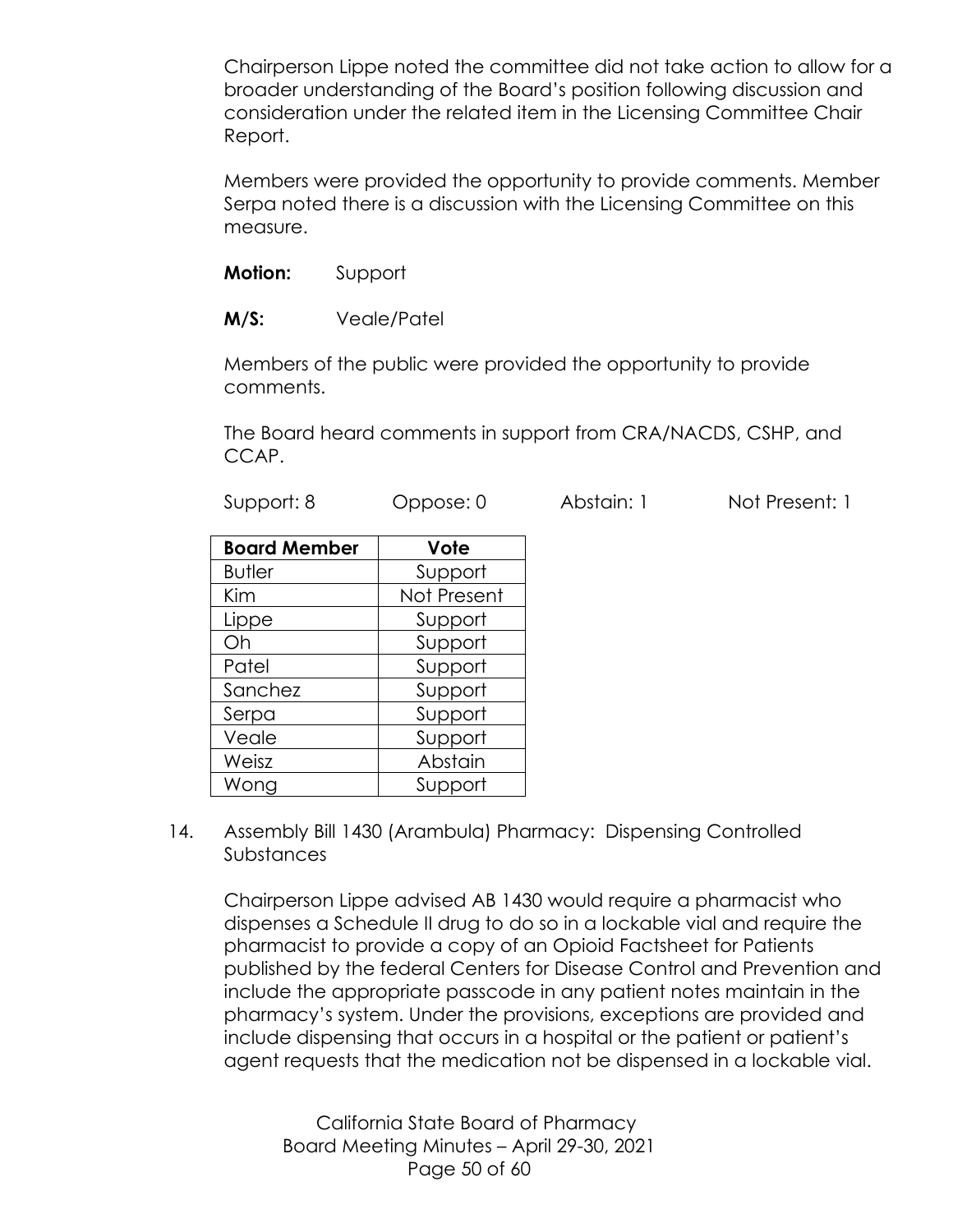The Act would also establish a funding mechanism for pharmacies to seek reimbursement for the cost of the lockable vials from the manufacturer of a controlled substance. The Board would be charged with assessing a civil penalty in the event a manufacturer is delinquent in reimbursing the pharmacy.

Chairperson Lippe noted as a committee we discussed many of the challenges with this measure, including patient safety concerns and the impact to Board staff resources. The committee also questioned if such legislation is necessary given current provisions of the law related to displaying these products and noted that Schedule II drugs include more that opioids questioning the requirement to provide the Fact Sheet in all instances. Members also noted that the provisions of the measure should be voluntary. The committee also received public comment in opposition to the measure noting workflow challenges, reimbursement challenges and patient safety concerns.

## **Committee Recommendation (Motion):** Oppose

Members were provided the opportunity to provide comments; however, no comments were made.

Members of the public were provided the opportunity to provide comments.

The Board heard comments in support of the motion from CRA/NACDS, CCAP, CPhA, and Steven Gray.

Support: 8 Oppose: 0 Abstain: 1 Not Present: 1

| <b>Board Member</b> | Vote        |
|---------------------|-------------|
| <b>Butler</b>       | Support     |
| Kim                 | Not Present |
| Lippe               | Support     |
| Oh                  | Support     |
| Patel               | Support     |
| Sanchez             | Support     |
| Serpa               | Support     |
| Veale               | Support     |
| Weisz               | Abstain     |
| Wong                | Support     |

15. Assembly Bill 1533 (Assembly Business and Professions Committee) **Pharmacy** 

> California State Board of Pharmacy Board Meeting Minutes – April 29-30, 2021 Page 51 of 60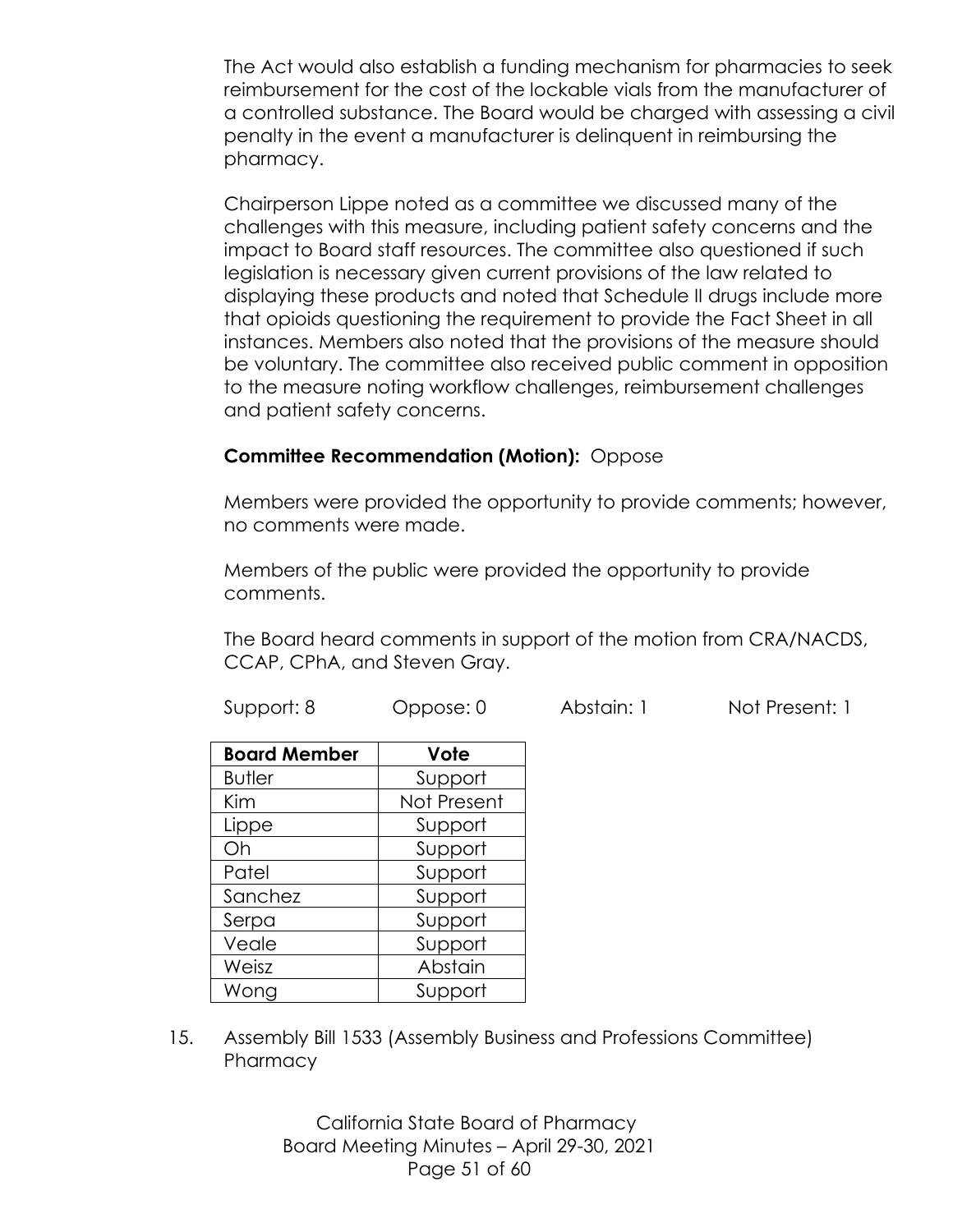Chairperson Lippe advised AB 1533 would extend the operations of the Board until January 1, 2026, and make several other changes detailed in the meeting materials. The measure passed out of the Assembly Business and Professions Committee earlier this week. He noted during the meeting members received public comments in support of the measure, with some comments noting support for the extension of the Board but concern about the fine provisions.

#### **Committee Recommendation (Motion):** Support.

Members were provided the opportunity to provide comments.

Member Serpa commented on the letter from CVMA that was sent to Assembly Member Low. She noted misstatements made in the letter and wanted to address for the record. Dr. Serpa noted she was surprised with CVMA's lack of understanding of how collaborative agreements work. She noted physicians and veterinarians would need to agree to the practice to provide medication, consultation, and treatments which is not done without prior authorization and there are protocols that need to be understood. She continued by discussing the elimination of this practice from veterinarians, she didn't think CVMA understood how this is being used in the veterinary practice. Dr. Serpa noted there are large veterinarian schools and large practices where veterinarians employee pharmacists to work with them together. Dr. Serpa stated she was confused why CVMA didn't understand how this was being used.

Member Veale inquired who established the dollar amounts for the fines. Mr. Lippe advised it sets upper limits in specific situations. He noted the Board did not come up with the amount of the fine.

Members of the public were provided the opportunity to provide comments.

Lindsay Gullahorn, CRA/NACDS, advised Assembly Business and Professions came up with the fines. She noted support for extending the Board of Pharmacy but are concerned about the language to establish fines against chain store pharmacies ranging from \$100,000 for a second violation and up to \$1,000,000 for a fourth violation. She wasn't aware of other states that had similar fines. She noted an appeals process should be included and fleshed out.

Paige Talley, CCAP, commented CVMA is seeking to have a compounding pharmacist Board Member on the Board of Pharmacy. She

California State Board of Pharmacy Board Meeting Minutes – April 29-30, 2021 Page 52 of 60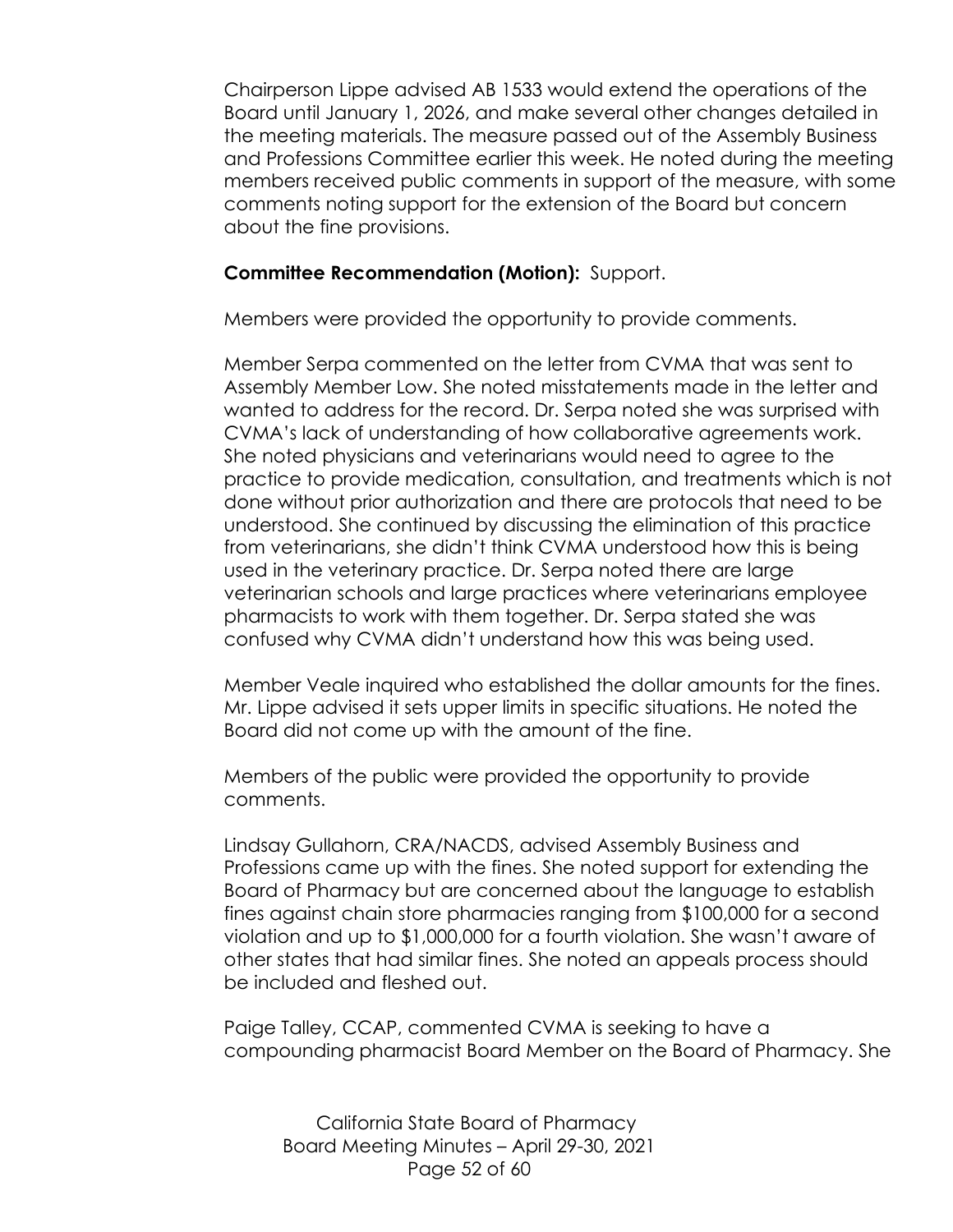commented in support of a compounding pharmacists on the Board of **Pharmacy** 

Jassy Grewal, UFCW Western States Council, commented in support for AB 1533 and spoke in support of the fines noting they are only for common ownership and represent ceilings for fines not floors for fines.

Joe Grasela commented in support of having a compounding pharmacist on the Board of Pharmacy.

Member Veale noted that the Board has open positions and a compounding pharmacist could apply. Ms. Sodergren noted one of the provisions in the bill would convert one of the Board Member positions to a compounding pharmacist specialized in human drug preparation.

Member Veale inquired about the definition of chain. Ms. Sodergren indicated she didn't think it was defined in the bill.

| Support: 8 | Oppose: 0 | Abstain: 1 | Not Present: 1 |
|------------|-----------|------------|----------------|
|            |           |            |                |

| <b>Board Member</b> | Vote        |
|---------------------|-------------|
| <b>Butler</b>       | Support     |
| Kim                 | Not Present |
| Lippe               | Support     |
| Oh                  | Support     |
| Patel               | Support     |
| Sanchez             | Support     |
| Serpa               | Support     |
| Veale               | Support     |
| Weisz               | Abstain     |
| Wong                | Support     |

#### 16. Senate Bill 306 (Pan) Sexually Transmitted Disease: Testing

Chairperson Lippe reported SB 306 would allow a pharmacist to dispense a drug prescribed pursuant to EPT provisions without an individual name if the prescription includes either "expedited partner therapy" or EPT. He noted the section provides that a pharmacist would not be liable in, and not subject to a civil, criminal, or administration action if the use of EPT was done in compliance with the law, unless otherwise specified. Mr. Lippe

California State Board of Pharmacy Board Meeting Minutes – April 29-30, 2021 Page 53 of 60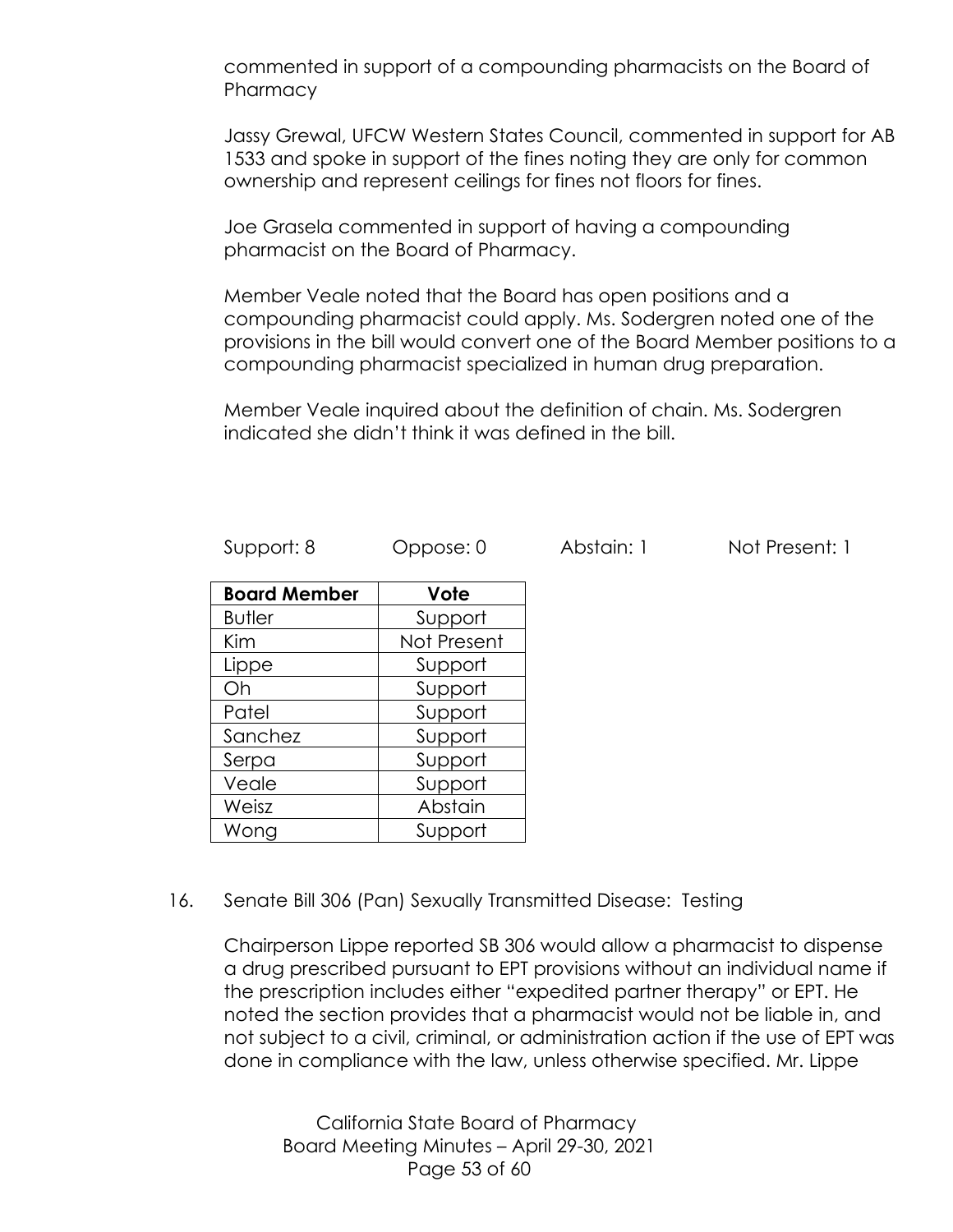advised members discussed the concerns raised by staff and also received public comment to support the measure.

Mr. Lippe advised members of the Committee's recommendation to the Board is to establish a Support if Amended position to address the patient safety concerns, possible options for consultation, and liability concerns.

**Committee Recommendation (Motion):** Support if amended position to address the patient safety concerns, possible options for consultation, and liability concerns.

Members were provided the opportunity to provide comments. Member Veale didn't understand the liability concerns. Ms. Sodergren advised it was a concern raised by Member Butler and counsel was going to make sure she felt that the liability protections there would cover the expressed concerns.

Members of the public were provided the opportunity to provide comments.

Danny Martinez, CPhA, commented CPhA has a support position on the bill. He noted physicians can prescribe EPT for the patient and patient's partner. However, pharmacists cannot fill the partner's prescription due to requirements on prescriptions. This would also help with STIs/STDs. He requested Board support on this measure.

| Support: 8 | Oppose: 0 | Abstain: 1 | Not Present: 1 |
|------------|-----------|------------|----------------|
|            |           |            |                |

| <b>Board Member</b> | Vote        |
|---------------------|-------------|
| <b>Butler</b>       | Support     |
| Kim                 | Not Present |
| Lippe               | Support     |
| Oh                  | Support     |
| Patel               | Support     |
| Sanchez             | Support     |
| Serpa               | Support     |
| Veale               | Support     |
| Weisz               | Abstain     |
| Wong                | Support     |

17. Senate Bill 362 (Newman) Community Pharmacies: Quotas

Chairperson Lippe advised SB 362 bill would prohibit a community pharmacy from establishing a quota, defined as a fixed number or

California State Board of Pharmacy Board Meeting Minutes – April 29-30, 2021 Page 54 of 60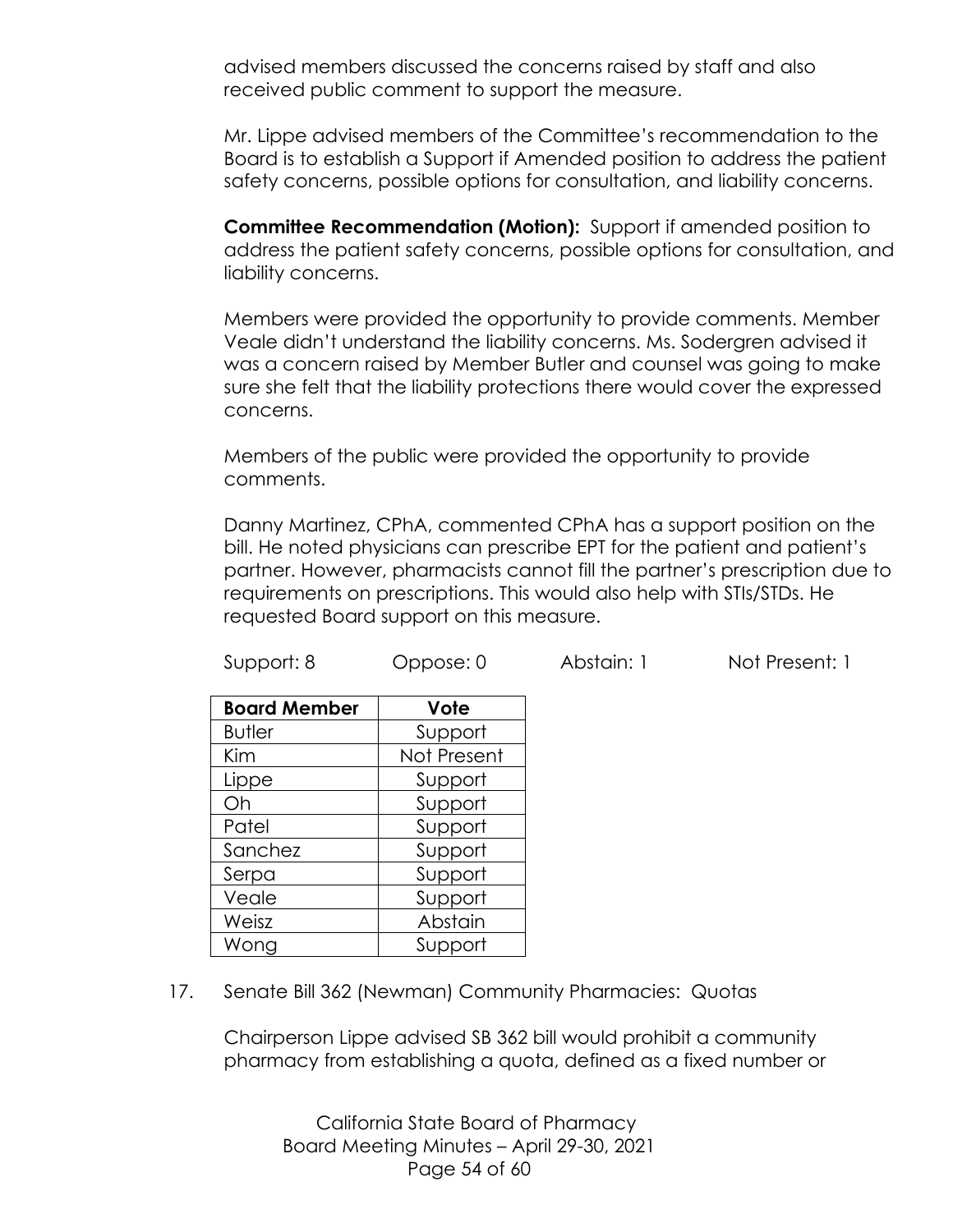formula related to the duties for which a pharmacist or pharmacy technician license is required to complete, or against which the community pharmacy or its agent measures or evaluates the pharmacist or pharmacy technician's performance of those duties in the community pharmacy. The measure includes significant penalties some of which staff have identified as potentially problematic. He ensured members received the two letters of support received. He noted in the letter from the author, amendments will be forthcoming to address the concerns identified by staff. Committee members received public comment both in support of and in opposition to the measure.

**Committee Recommendation (Motion):** Support if amended for the reasons cited in the meeting materials.

Members were provided the opportunity to provide comments; however, no comments were made.

Members of the public were provided the opportunity to provide comments.

Steven Gray commented he had personal support and concerns about the bill and it requires further discussions. The issues of staffing exist in other professions.

Danny Martinez, CPhA, commented the measure is a CPhA/UFCW joint sponsor measure. He noted the amendments are being addressed with the author.

Lindsay Gullahorn, CRA/NACDS, commented in opposition as drafted. She noted while the bill may be well intentioned, it jeopardizes patient safety; will prohibit using metrics to evaluate work of pharmacists; will prohibit using performance metrics imposed by the board such as wait time for consultation of a mail order prescription or assistance for the pharmacist. She added it forces pharmacists to choose which laws they have to break. She agreed with removal of license suspension and revocation.

Paige Talley, CCAP, commented CCAP doesn't have a position and is waiting for amendments.

Jassy Grewal, UFCW Western States Council, commented quota is defined in the bill as a fixed number or formula related to any of the following: prescriptions filled, services rendered to patients, programs offered to patients, and revenue obtained. She clarified it would not limit the ability of community pharmacies to be able to measure how long a patient waited in line, services rendered, or prescription refilled. She further

California State Board of Pharmacy Board Meeting Minutes – April 29-30, 2021 Page 55 of 60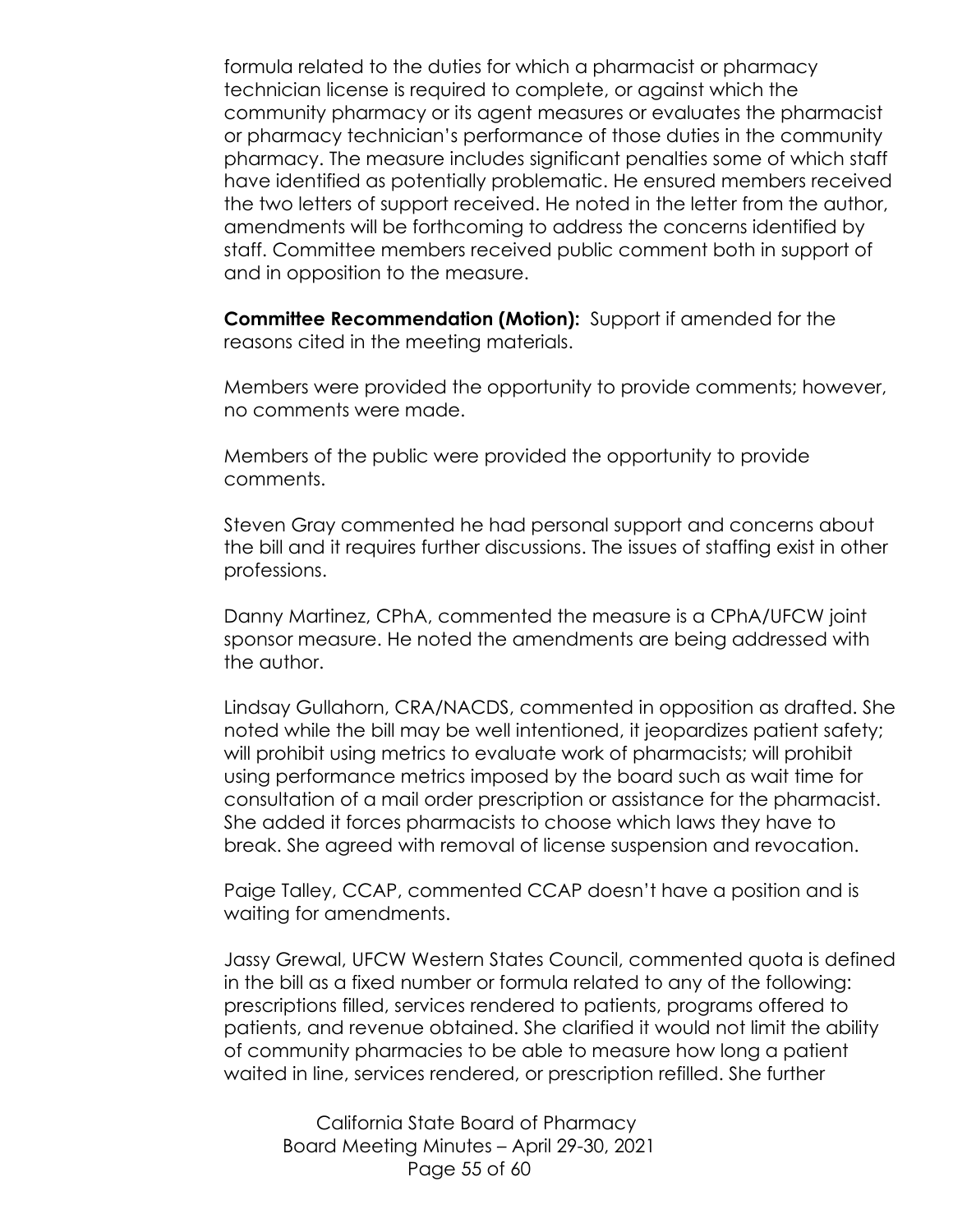clarified pharmacists cannot be told to do something in "x" amount of time. She stated it doesn't impede on regulations or laws passed. She noted the pharmacy closure language will be removed and the fines can be from \$5,000 to \$1,000,000 not to exceed \$1,000,000.

Support: 6 Oppose: 2 Abstain: 1 Not Present: 1

| <b>Board Member</b> | Vote        |
|---------------------|-------------|
| <b>Butler</b>       | Support     |
| Kim                 | Not Present |
| Lippe               | Support     |
| Oh                  | Support     |
| Patel               | Νo          |
| Sanchez             | Support     |
| Serpa               | Support     |
| Veale               | No          |
| Weisz               | Abstain     |
| Wong                | Support     |

The Board took a break from 2:31 p.m. and returned at 2:41 p.m. Roll call was taken after break. Members present included Albert Wong, Debbie Veale, Jignesh Patel, Ricardo Sanchez, Lavanza Butler, Maria Serpa, Seung Oh, Jason Weisz, and Greg Lippe.

> 18. Senate Bill 409 (Caballero) Pharmacy Practice: SARS-CoV-2 and Influenza Testing

Chairperson Lippe provided SB 409 is a Board-sponsored measure that would authorize pharmacists to provide CLIA-waived COVID-19 and influenza tests. He added the meeting materials note that this measure has enjoyed support; however, some comments indicate that the measure should be expanded. He noted as it is Board-sponsored a support position is not necessary.

Members were provided the opportunity to provide comments. Member Veale inquired how it would be handled as Licensing is also working on the issue as well. Ms. Sodergren provided this report was reviewing the discussion of the committee. She noted Licensing will be assisting with the author's office.

Members of the public were provided the opportunity to provide comments.

California State Board of Pharmacy Board Meeting Minutes – April 29-30, 2021 Page 56 of 60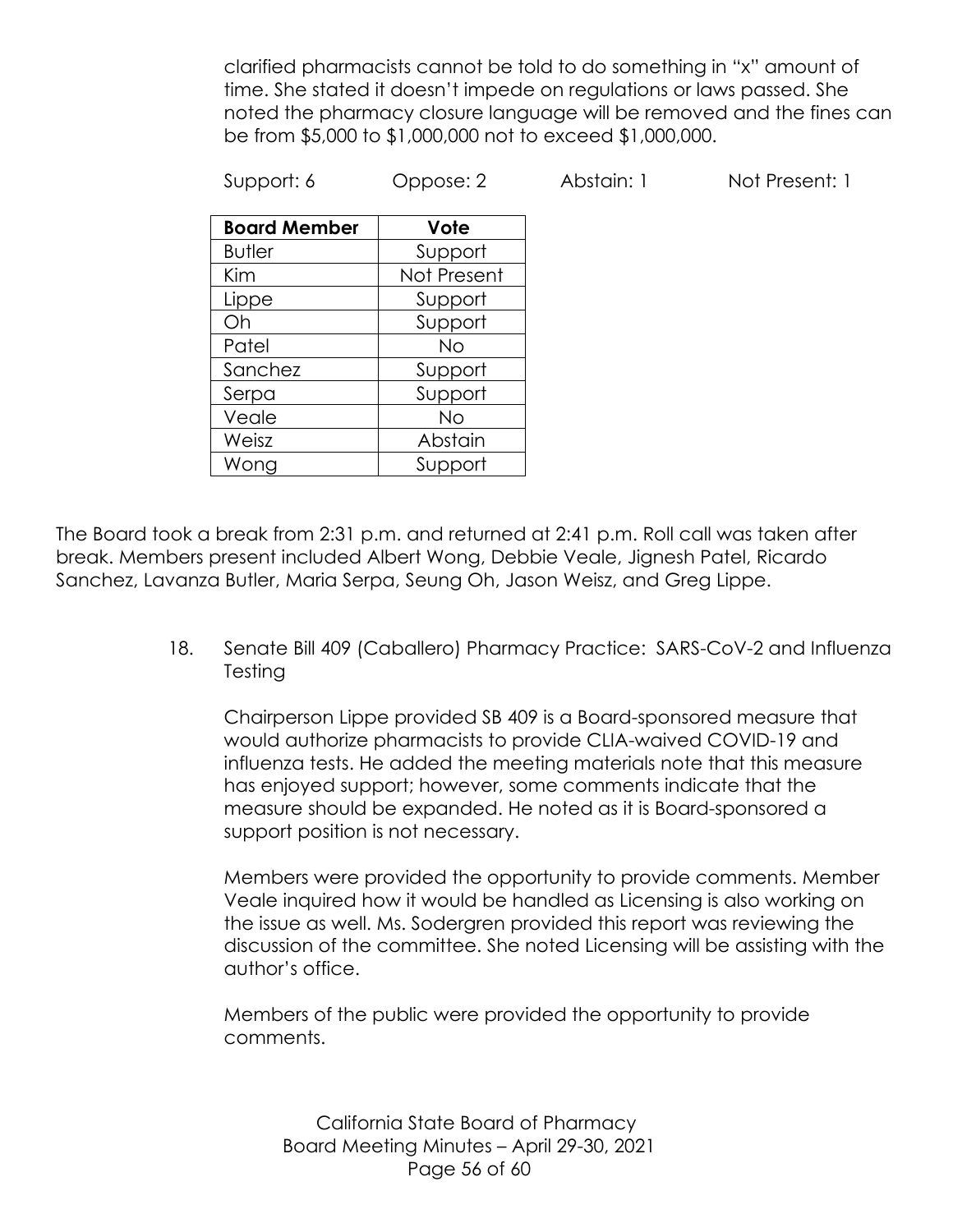Loriann DeMartini, CSHP, sponsor of AB 1328, thanked the Board for the consideration to expand for all CLIA-waived tests and looks forward to working with the Board.

Danny Martinez, CPhA, commented with the inclusion of amendments, CPhA will reevaluate position and hopeful for a full support position.

19. Senate Bill 524 (Skinner) Health Care Coverage: Patient Steering

Chairperson Lippe provided Senate Bill 524 would prohibit patient steering, which is also defined in the measure. Members noted general support for the measure, but deferred action, pending the Board's discussion on "White Bagging" that would be occurring under the Enforcement Committee Report. He noted the committee received public comment in support of the measure.

Members were provided the opportunity to provide comments; however, no comments were made.

**Motion:** Support

**M/S:** Patel/Sanchez

Members of the public were provided the opportunity to provide public comment.

Danny Martinez, CPhA, appreciate the motion to support the CPhA sponsored measure.

Support: 8 Oppose: 0 Abstain: 1 Not Present: 1

| <b>Board Member</b> | Vote        |
|---------------------|-------------|
| <b>Butler</b>       | Support     |
| Kim                 | Not Present |
| Lippe               | Support     |
| Oh                  | Support     |
| Patel               | Support     |
| Sanchez             | Support     |
| Serpa               | Support     |
| Veale               | Support     |
| Weisz               | Abstain     |
| Wong                | Support     |

20. Senate Bill 731 (Durazo) Criminal Records: Relief

California State Board of Pharmacy Board Meeting Minutes – April 29-30, 2021 Page 57 of 60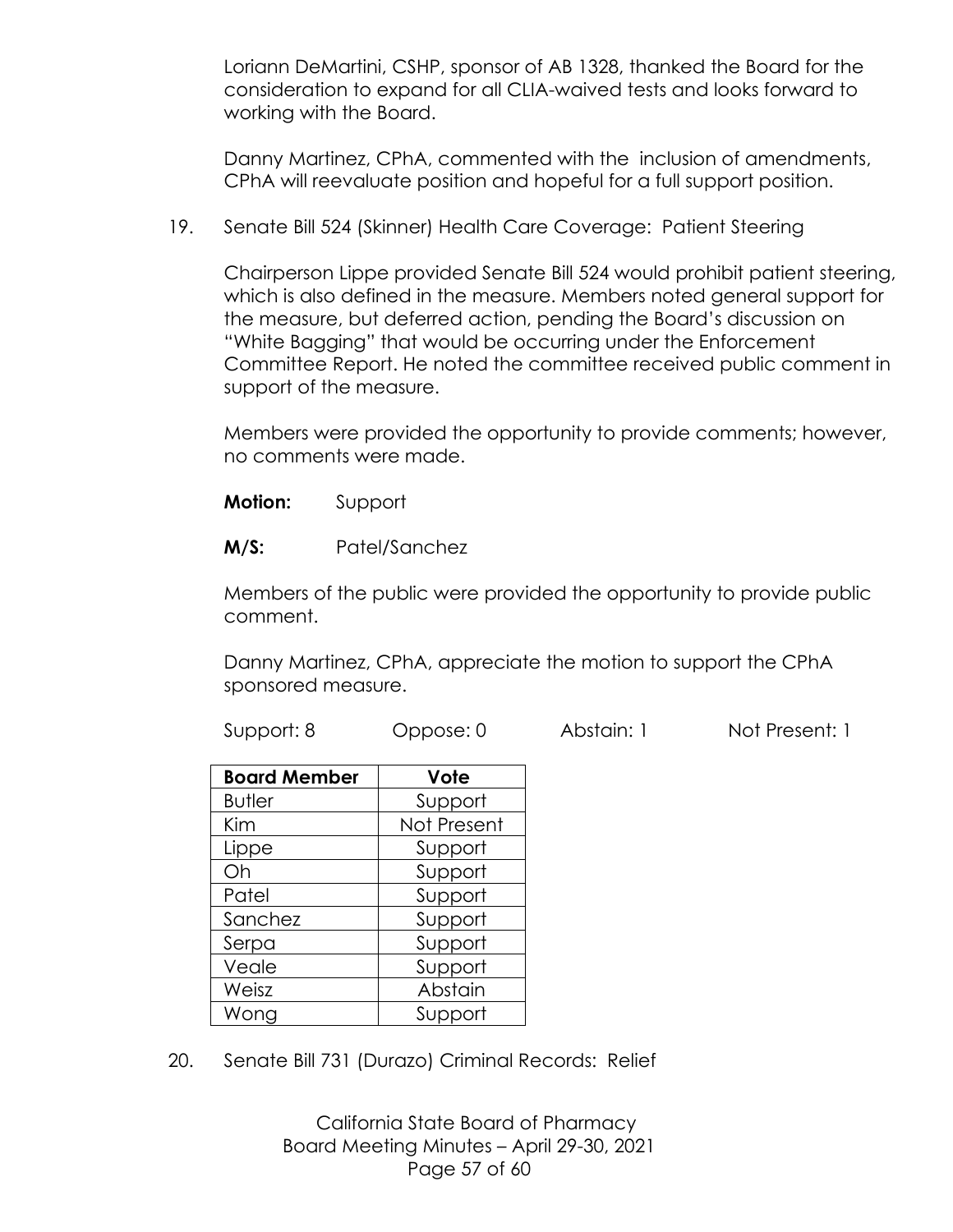Chairperson Lippe advised SB 731 would expand the conditions for relief for arrest and convictions. He noted some of the staff's concerns. As this issue is complex, he requested Ms. Smiley to provide members with her assessment of the bill and its potential impacts to the Board.

Counsel Smiley advised SB 731 builds on what AB 1076 which restricted the criminal conviction information provided to Board's in specific circumstances. AB 1076 applied to misdemeanors and certain crimes but SB 731 extends the automatic relief and the Board's ability to get information for felonies after January 1, 1973, if the sentence was completed. She noted different exemptions for people applying to be a peace officer. Given that the Board's licensees are involved in preparing and dispensing as well as having access to dangerous drugs and controlled substances that this is excluding the Board from considering a large amount of criminal conduct of serious offenses in making licensing decisions.

**Committee Recommendation (motion):** Oppose unless Board of Pharmacy is exempted.

Members were provided the opportunity to provide public comment; however, no comments were made.

Members of the public were provided the opportunity to provide public comment. Steven Gray commented in support of the motion.

| <b>Board Member</b> | Vote        |
|---------------------|-------------|
| <b>Butler</b>       | Support     |
| Kim                 | Not Present |
| Lippe               | Support     |
| Oh                  | Support     |
| Patel               | Support     |
| Sanchez             | Support     |
| Serpa               | Support     |
| Veale               | Support     |
| Weisz               | Abstain     |
| Wong                | Support     |

Chairperson Lippe advised the information provided if for information only and included in the meeting materials.

> California State Board of Pharmacy Board Meeting Minutes – April 29-30, 2021 Page 58 of 60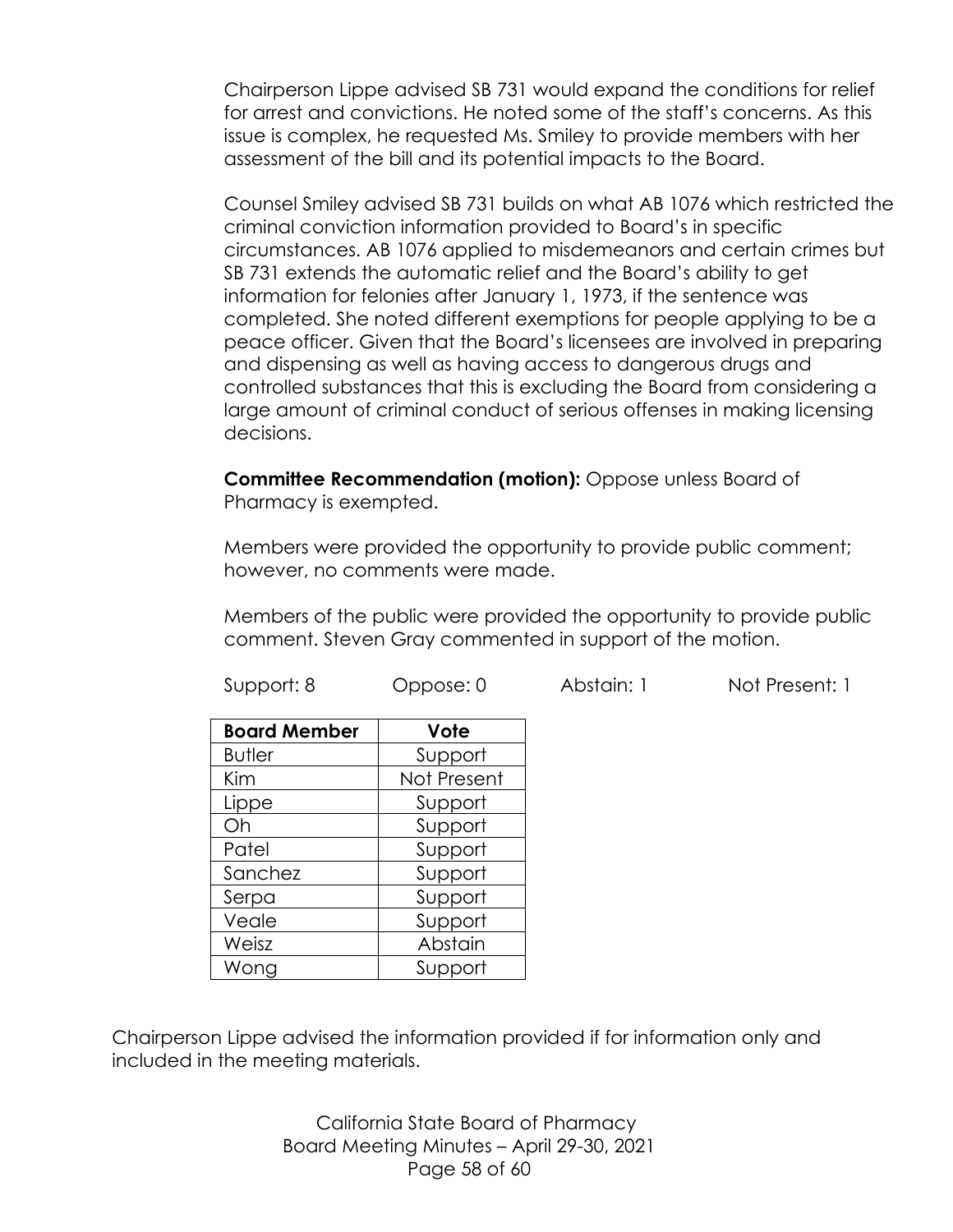Members were provided the opportunity to provide public comment; however, no comments were made.

Members of the public were provided the opportunity to provide public comment; however, no comments were made.

Chairperson Lippe noted the next meeting of our committee is scheduled for July 15, 2021.

#### **XIII. Executive Officer Report**

a. Discussion of Board's Response to COVID-19 Pandemic and Actions Taken by Other Agencies

Ms. Sodergren provided education samples using subscriber alerts. The Board also maintains a homepage with COVID-19 specific information including links and methods by which to request site specific waiver. The Board continues to issue and extend waivers.

Members were provided the opportunity to provide public comment; however, no comments were made.

Ms. Sodergren referred to a question earlier for licensing and provisions for compounding pharmacies. She noted it is included under site-specific waivers. Ms. Sodergren provided the Board transitions to a desk audit model during various phases of the pandemic and continues to use for that for its nonresident locations. She reported President Lippe reviewed those before a waiver is approved consistent with delegated authority.

b. Appointment to Advisory Committee on Examinations (ACE)

Ms. Sodergren advised she was appointed to serve on the NABP's Advisory Committee on Examinations (ACE). It is a three-year term that begins in June 2021.

Members were provided the opportunity to provide public comment. Member Serpa congratulated Ms. Sodergren on her appointment to NABP's ACE.

c. Biannual Report of the California Practice Standards and Jurisprudence Examination for Pharmacists (CPJE) and the North American Pharmacist Licensure Examination (NAPLEX)

Ms. Sodergren provided the CPJE statistics are posted on the Board's website and have been sent to the Deans of the schools of pharmacy in California.

> California State Board of Pharmacy Board Meeting Minutes – April 29-30, 2021 Page 59 of 60